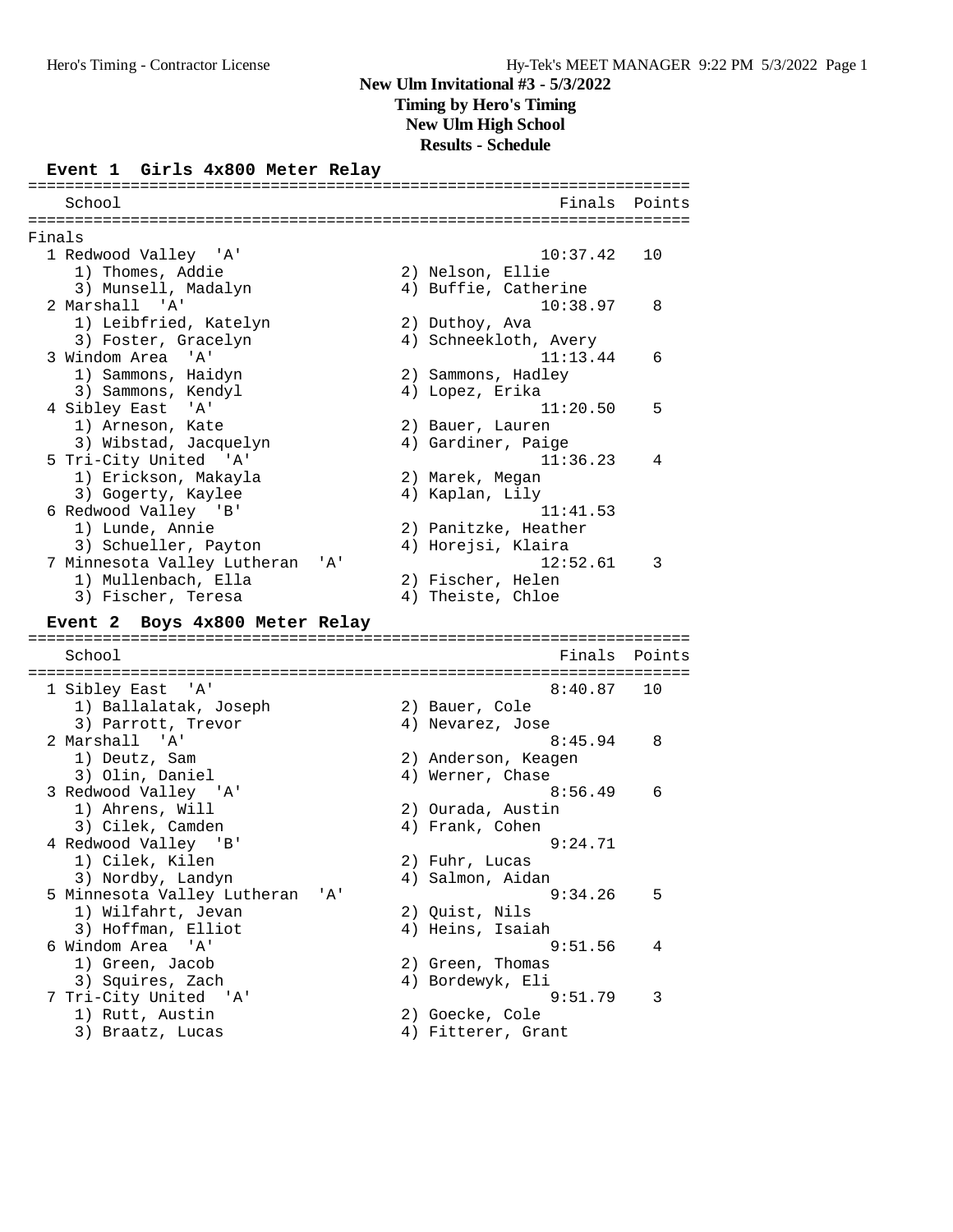**New Ulm High School**

**Results - Schedule**

#### **Event 3 Girls 100 Meter Hurdles**

| Name                            | Year School                         | Finals               |                | H# Points         |
|---------------------------------|-------------------------------------|----------------------|----------------|-------------------|
|                                 |                                     |                      |                |                   |
| 1 Houn, Charlotte               | Tri-City United                     | 17.37                | $\mathbf{1}$   | 10                |
| 2 Duthoy, Paige                 | Marshall                            | 17.97                | $\mathbf{1}$   | 8                 |
| 3 Johnson, Mia                  | Minnesota Va                        | 18.12                | $\mathbf{1}$   | 6                 |
| 4 Halquist, Morgan              | Sibley East                         | 18.19                | $\mathbf{1}$   | 5                 |
| 5 Hennen, Grace                 | Tri-City United                     | 19.62                | $\mathbf{1}$   | $\overline{4}$    |
| 6 Pedersen, Beret               | Marshall                            | 20.10                | 2              | $\overline{3}$    |
| 7 Woller, Rylee                 | Minnesota Va                        | 20.21                | 2              | 2                 |
| 8 Beavers, Emma                 | Redwood Valley                      | 20.49                | $\mathbf{1}$   | $\mathbf{1}$      |
| 9 Weisensel, Claudia            | Minnesota Va                        | 20.57                | 2              |                   |
| 10 Burrell, Makayli             | Marshall                            | 20.73                | $\overline{a}$ |                   |
| 11 Ziemer, Madi                 | Marshall                            | 20.81                | $\overline{a}$ |                   |
| 12 Odenthal, Adilynn            | Sibley East                         | 21.11                | $\mathbf{1}$   |                   |
| 13 Holtz, Emma                  | Windom Area                         | 21.16                | 2              |                   |
| 14 Gargett, Halee               | Tri-City United                     | 21.36                | $\overline{2}$ |                   |
| 15 Halquist, Olivia             | Sibley East                         | 21.59                | $\overline{2}$ |                   |
| 16 Pearson, Emily               | New Ulm                             | 21.86                | 3              |                   |
| 17 Xayairth, Rel                | Marshall                            | 22.19                | $\mathbf{3}$   |                   |
| 18 Flaherty, Brooklyn           | Windom Area                         | 22.27                | $\mathbf{3}$   |                   |
| 19 Stephenson, Aubree           | Redwood Valley                      | 22.42                | 3              |                   |
| 20 Stephens, Calley             | Tri-City United                     | 23.78                | 3              |                   |
| Event 4 Boys 110 Meter Hurdles  |                                     |                      |                |                   |
|                                 |                                     |                      |                |                   |
| Name                            | Year School                         | Finals               |                | H# Points         |
| 1 Blomberg, Sam                 | Minnesota Va                        | 15.64                | $\mathbf{1}$   | 10                |
| 2 Stephens, Blake               | Redwood Valley                      | 15.96                | $\mathbf{1}$   | 8                 |
| 3 Kaesermann, Will              | Minnesota Va                        | 16.82                | $\mathbf{1}$   | 6                 |
| 4 Elseth, Aaron                 | Sibley East                         | 16.92                | $\mathbf{1}$   | 5                 |
| 5 Skluzacek, Connor             | Tri-City United                     | 17.80                | $\mathbf{1}$   | $\overline{4}$    |
| 6 Sandgren, Easton              | Redwood Valley                      | 19.10                | $\mathbf{1}$   | 3                 |
| 7 Wormstadt, Teigen             | Windom Area                         | 19.30                | $\overline{2}$ | $\overline{2}$    |
| 8 Haen, Daniel                  | Redwood Valley                      | 19.83                | 2              | $\mathbf{1}$      |
| 9 Schuerman, Aidan              | Marshall                            | 20.20                | 2              |                   |
| 10 Bauer, Cole                  | Sibley East                         | 20.70                | $\mathbf{1}$   |                   |
|                                 | Windom Area                         | 21.22                | 2              |                   |
| 11 Erickson, James              |                                     |                      |                |                   |
| Girls 100 Meter Dash<br>Event 5 |                                     |                      |                |                   |
| Name                            | Year School                         | Finals               |                | H# Points         |
|                                 | -----------------------<br>Marshall | $=$ $=$ $=$<br>13.38 | 1              | $= = = = =$<br>10 |
| 1 Simpson, Brianna              | Minnesota Va                        | 13.60                | 1              | 8                 |
| 2 Hopp, Averyelle               |                                     |                      | $\mathbf{1}$   | 6                 |
| 3 Houn, Lauren                  | Tri-City United                     | 13.68                |                |                   |
| 4 Huhnerkoch, Kendall           | Redwood Valley                      | 13.70                | $\mathbf{1}$   | 5<br>4            |
| 5 Wear, Rachelle                | Sibley East                         | 13.73                | 1              |                   |
| 6 Flinn, Caitlin                | Redwood Valley                      | 13.79                | $\mathbf{1}$   | 3                 |
| 7 Hartwig, Kaitlyn              | Tri-City United                     | 13.85                | $\mathbf{1}$   | 2                 |
| 8 Lang, Julia                   | Redwood Valley                      | 13.99                | 2              | $\mathbf{1}$      |
| 9 Gillingham, Paige             | Marshall                            | 14.05                | 2              |                   |
| 10 Van Norman, Ava              | Windom Area                         | 14.07                | $\mathbf{1}$   |                   |
| 11 Wilson, Avery                | Redwood Valley                      | 14.13                | 2              |                   |
|                                 |                                     |                      |                |                   |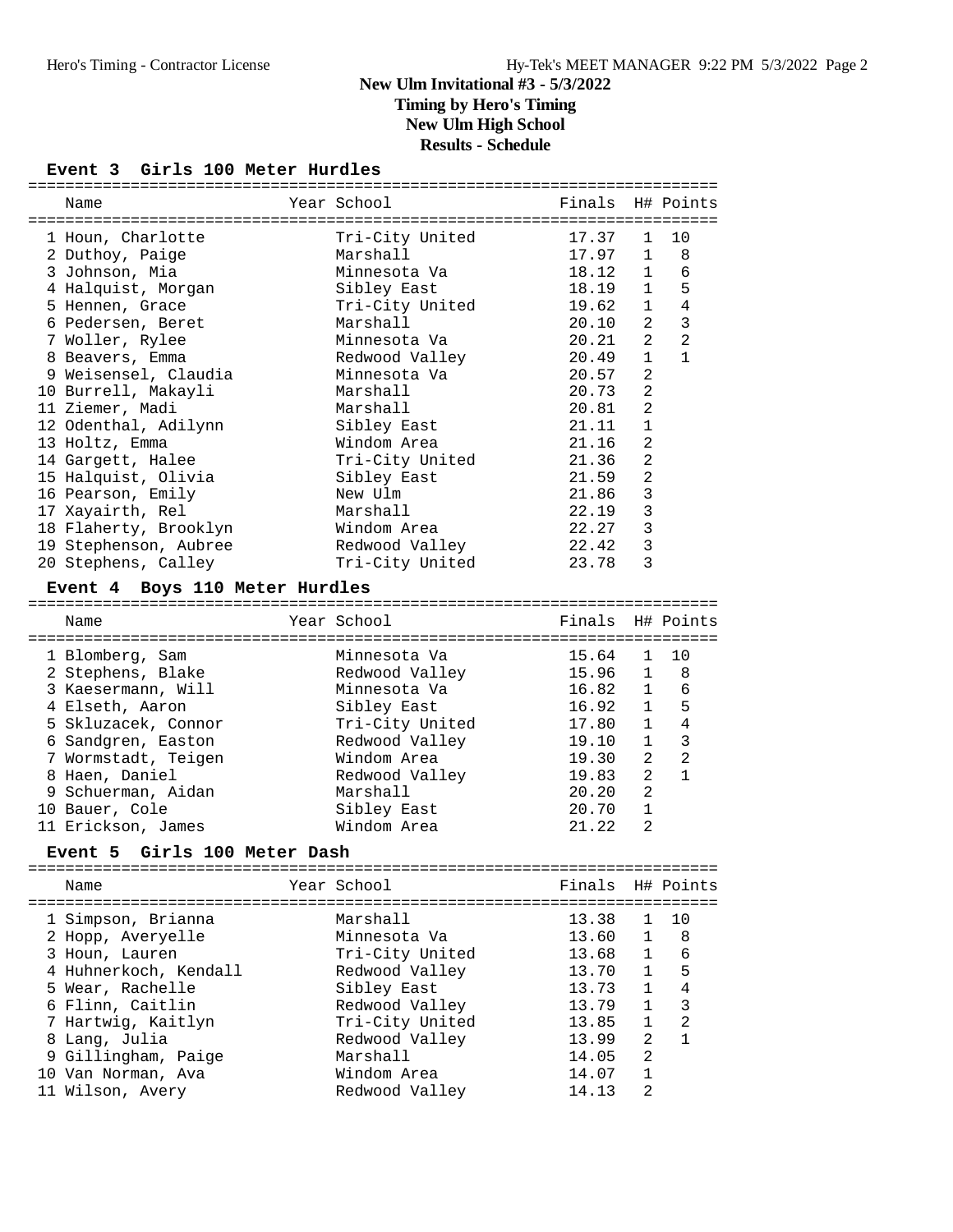## **New Ulm Invitational #3 - 5/3/2022 Timing by Hero's Timing New Ulm High School Results - Schedule**

**....Event 5 Girls 100 Meter Dash**

| 12 Hunter, Kaylee       | Minnesota Va                | 14.14   | $\mathbf{1}$   |        |
|-------------------------|-----------------------------|---------|----------------|--------|
| 13 Schlenner, Jocelyn   | Marshall                    | 14.22   | 2              |        |
| 14 Lopez, Guadalupe     | Tri-City United 14.30 2     |         |                |        |
| 15 Latzke, Mara         | Sibley East 14.36 2         |         |                |        |
| 16 Miller, Madison      | New Ulm 14.49               |         | 2              |        |
| 17 Nosbush, Kylee       | New Ulm                     | 14.61 4 |                | 14.601 |
| 18 Luna, Ruby           | Tri-City United             | 14.61 2 |                | 14.609 |
| 19 Fuhr, Ella           | Redwood Valley 14.61 2      |         |                | 14.610 |
| 20 Ahrens, Kate         | Redwood Valley 14.74        |         | $\overline{4}$ |        |
| 21 Frederick, Paige     | New Ulm                     | 14.92   | 3              |        |
| 22 Ziegler, Kirsten     | Sibley East the Sibley Bast | 15.14   | $\overline{4}$ |        |
| 23 Eh, Ju               | Marshall                    | 15.19   | 3              |        |
| 24 Groebner, Alexandra  | New Ulm                     | 15.23   | $\overline{4}$ |        |
| 25 Krautkremer, Rhia    | Tri-City United 15.27       |         | 3              |        |
| 26 Ngisa, Elizabeth     |                             |         | 3              |        |
| 27 Dooley, Maddie       | Tri-City United 15.45       |         | $\overline{4}$ |        |
| 28 Doorenbos, mackenzie | Windom Area                 | 15.62   | $\overline{3}$ |        |
| 29 Mertz, Olivia        | Marshall                    | 15.84   | 3              |        |
| 30 Rolloff, Tatiana     | New Ulm                     | 15.90   | 3              |        |
| 31 Paw, Thu Lay         | Marshall                    | 16.16   | 3              |        |
| 32 Kratzke, Amelia      | Sibley East                 | 18.28   | 4              |        |

#### **Event 6 Boys 100 Meter Dash**

==========================================================================

| Year School     |                                        |                 |                                                                                                                                                                                                                                                                                  |                                                                                  |
|-----------------|----------------------------------------|-----------------|----------------------------------------------------------------------------------------------------------------------------------------------------------------------------------------------------------------------------------------------------------------------------------|----------------------------------------------------------------------------------|
| Marshall        | 11.58                                  | 1               | 10                                                                                                                                                                                                                                                                               |                                                                                  |
| Redwood Valley  |                                        | $\mathbf{1}$    | 8                                                                                                                                                                                                                                                                                |                                                                                  |
| Tri-City United |                                        | $\mathbf{1}$    | 6                                                                                                                                                                                                                                                                                |                                                                                  |
| Sibley East     |                                        |                 | 5                                                                                                                                                                                                                                                                                |                                                                                  |
| Marshall        |                                        | $\mathbf{1}$    | $\overline{4}$                                                                                                                                                                                                                                                                   |                                                                                  |
| Marshall        |                                        | 4               |                                                                                                                                                                                                                                                                                  |                                                                                  |
| Tri-City United |                                        | 2               |                                                                                                                                                                                                                                                                                  |                                                                                  |
|                 |                                        | $\mathbf{1}$    | $\mathbf{1}$                                                                                                                                                                                                                                                                     |                                                                                  |
| Tri-City United |                                        | $\mathbf{1}$    |                                                                                                                                                                                                                                                                                  |                                                                                  |
| New Ulm         | 12.35                                  | $\overline{2}$  |                                                                                                                                                                                                                                                                                  |                                                                                  |
| New Ulm         | 12.40                                  |                 |                                                                                                                                                                                                                                                                                  |                                                                                  |
| Minnesota Va    |                                        |                 |                                                                                                                                                                                                                                                                                  |                                                                                  |
| Redwood Valley  |                                        | $\overline{2}$  |                                                                                                                                                                                                                                                                                  |                                                                                  |
| Windom Area     | 12.50                                  | $\mathbf{1}$    |                                                                                                                                                                                                                                                                                  | 12.492                                                                           |
| Redwood Valley  |                                        |                 |                                                                                                                                                                                                                                                                                  | 12.493                                                                           |
| Marshall        |                                        | $\overline{2}$  |                                                                                                                                                                                                                                                                                  | 12.496                                                                           |
| Redwood Valley  |                                        |                 |                                                                                                                                                                                                                                                                                  | 12.656                                                                           |
| Sibley East     | 12.66                                  |                 |                                                                                                                                                                                                                                                                                  | 12.659                                                                           |
| Tri-City United | 12.68                                  |                 |                                                                                                                                                                                                                                                                                  |                                                                                  |
| New Ulm         | 12.70                                  |                 |                                                                                                                                                                                                                                                                                  |                                                                                  |
| Marshall        |                                        |                 |                                                                                                                                                                                                                                                                                  |                                                                                  |
| New Ulm         | 12.78                                  | 3               |                                                                                                                                                                                                                                                                                  |                                                                                  |
| Sibley East     | 12.84                                  | $\overline{3}$  |                                                                                                                                                                                                                                                                                  | 12.832                                                                           |
| Minnesota Va    |                                        | 3               |                                                                                                                                                                                                                                                                                  | 12.835                                                                           |
| Windom Area     |                                        |                 |                                                                                                                                                                                                                                                                                  |                                                                                  |
| Minnesota Va    | 12.91                                  | $\overline{2}$  |                                                                                                                                                                                                                                                                                  |                                                                                  |
| Tri-City United | 12.92                                  | 2               |                                                                                                                                                                                                                                                                                  |                                                                                  |
| Marshall        | 13.26                                  | 3               |                                                                                                                                                                                                                                                                                  |                                                                                  |
|                 | ====================================== | Tri-City United | Finals<br>11.81<br>11.85<br>11.87 1<br>12.01<br>12.06<br>12.08<br>12.16<br>12.27<br>$\overline{3}$<br>$\mathbf 1$<br>12.46<br>12.49<br>$\overline{2}$<br>12.50<br>12.50<br>5<br>12.66<br>5<br>3<br>$\overline{3}$<br>$\overline{2}$<br>12.77<br>12.84<br>$\overline{3}$<br>12.89 | H# Points<br>:==============================<br>$\overline{3}$<br>$\overline{a}$ |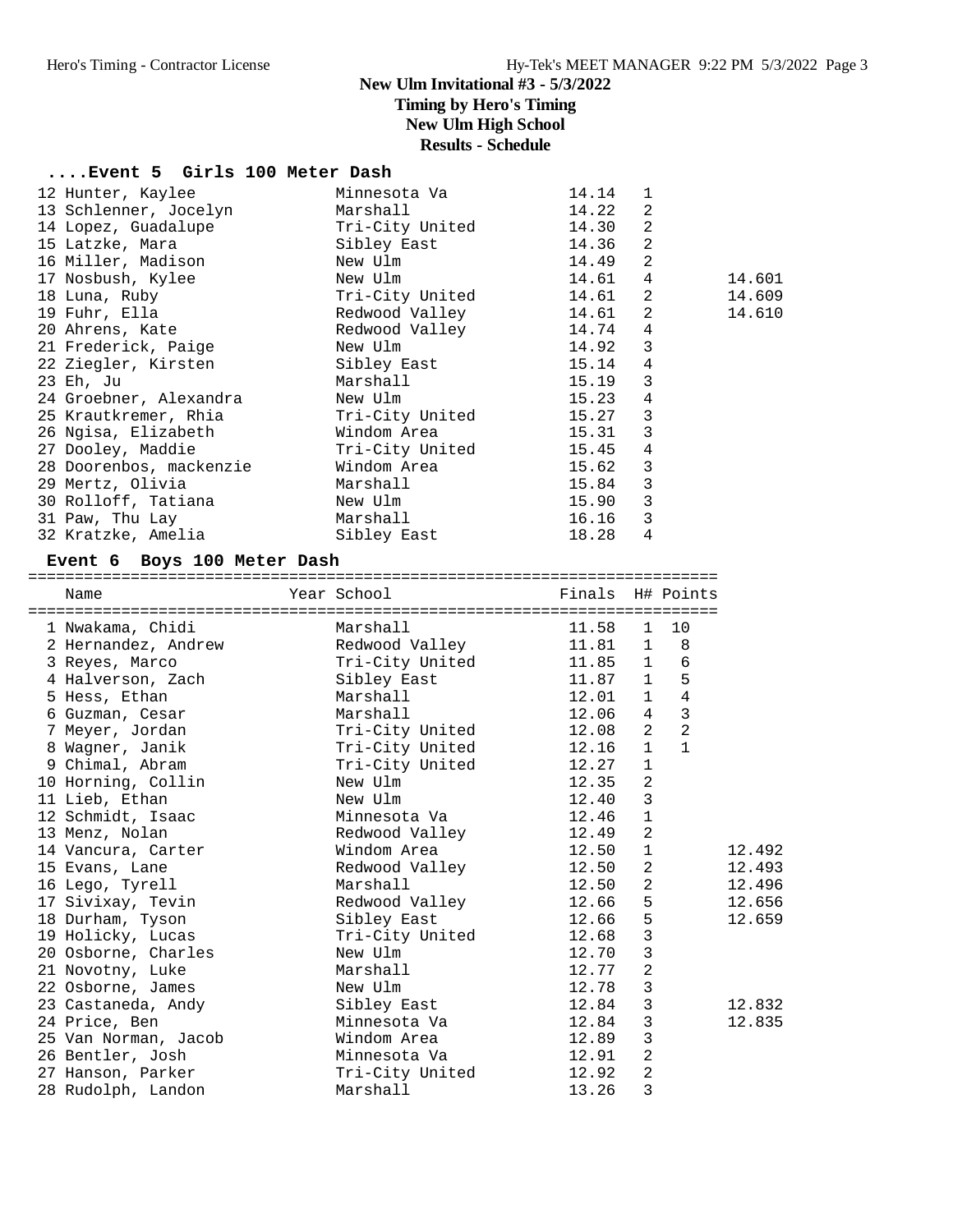## **New Ulm Invitational #3 - 5/3/2022 Timing by Hero's Timing New Ulm High School**

**Results - Schedule**

## **....Event 6 Boys 100 Meter Dash**

| 29 Kom, Jack         | Minnesota Va   | 13.41           | $\overline{4}$ |
|----------------------|----------------|-----------------|----------------|
| 30 Amberg, Tucker    | Redwood Valley | 13.44           | $\overline{4}$ |
| 31 Taaffe, Paul      | Sibley East    | 13.49           | $\overline{4}$ |
| 32 Helget, Jaden     | Minnesota Va   | $13.53 \quad 3$ |                |
| 33 Doerring, Ethan   | Minnesota Va   | 13.71           | 4              |
| 34 Muhammad, Na'eem  | Windom Area    | 13.83           | 4              |
| 35 Schmiesing, Bodee | New Ulm        | 13.86           | $\overline{4}$ |
| 36 Regnier, Reese    | Redwood Valley | 14.00           | 5              |
| 37 McCue, Austin     | Sibley East    | 14.58           | 4              |
| 38 Weber, Ezra       | Sibley East    | 14.74           | 4              |

#### **Event 7 Girls 4x200 Meter Relay**

========================================================================== School **Finals** H# Points

| 1 Marshall 'A'                           | 1:55.40                     | $\mathbf{1}$ | 1 O |
|------------------------------------------|-----------------------------|--------------|-----|
| 1) Schneider, Alexi                      | 2) Onyeaghala, Chioma       |              |     |
| 3) Schneider, Averi                      | 4) Boeck, Peyton            |              |     |
| 2 Minnesota Valley Lutheran<br>'A'       | 1:56.26                     | $\mathbf{1}$ | 8   |
| 1) Reinarts, Livia                       | 2) Johnson, Mia             |              |     |
| 3) Hunter, Kaylee                        | 4) Schwartz, Anna           |              |     |
| 3 Tri-City United 'A'                    | 1:58.88                     | $\mathbf{1}$ | 6   |
| 1) Houn, Lauren                          | 2) Hartwig, Kaitlyn         |              |     |
| 3) Houn, Charlotte                       | 4) Flicek, Kirra            |              |     |
| 4 Sibley East 'A'                        | 2:00.07                     | $\mathbf{1}$ | 5   |
| 1) Kumar, Maya                           | 2) Biron, Bridget           |              |     |
| 3) Wear, Rachelle                        | 4) Ballalatak, Lucy         |              |     |
| 5 Marshall 'B'                           | 2:01.00                     | $\mathbf 1$  |     |
| 1) Deutz, Autum                          | 2) Schlenner, Jocelyn       |              |     |
| 3) Fahl, Avery                           | 4) Ziemer, Madi             |              |     |
| 6 Windom Area 'A'                        | 2:02.37                     | 1            | 4   |
| 1) Lopez, Erika                          | 2) Sammons, Hadley          |              |     |
| 3) Dauer, Hannah                         | 4) Van Norman, Ava          |              |     |
| 7 Redwood Valley 'A'                     | 2:05.57                     | 1            | 3   |
| 1) Huhnerkoch, Rachel                    | 2) Sheeley, Rylee           |              |     |
| 3) Ahrens, Kate                          | 4) Johnson, Cali            |              |     |
| 8 New Ulm 'A'                            | 2:06.18                     | 1            | 2   |
| 1) Todesco, Sarah                        | 2) Haynes, Addison          |              |     |
| 3) Petersen, Alexis                      | 4) Ebling-Kokesch, Marleigh |              |     |
| 9 Tri-City United 'B'                    | 2:08.07                     | 2            |     |
| 1) Meier, Morgan                         | 2) Hennen, Grace            |              |     |
| 3) Smith, Sophia                         | 4) Siebsen, Kristin         |              |     |
| 10 Sibley East 'B'                       | 2:11.17                     | 2            |     |
| 1) Hendrycks, Eva                        | 2) Lundgren, Solaire        |              |     |
| 3) Meyer, Michelle                       | 4) Parrott, Aleah           |              |     |
| 11 Redwood Valley 'B'                    | 2:16.05                     | 2            |     |
| 1) Bruns, Lydia                          | 2) Lueck, Natalie           |              |     |
| 3) Scesa, Eva                            | 4) Johnson, Victoria        |              |     |
| Boys 4x200 Meter Relay<br><b>Event 8</b> |                             |              |     |
| School                                   | Finals H# Points            |              |     |

School **Finals** H# Points ========================================================================== 1 Minnesota Valley Lutheran 'A'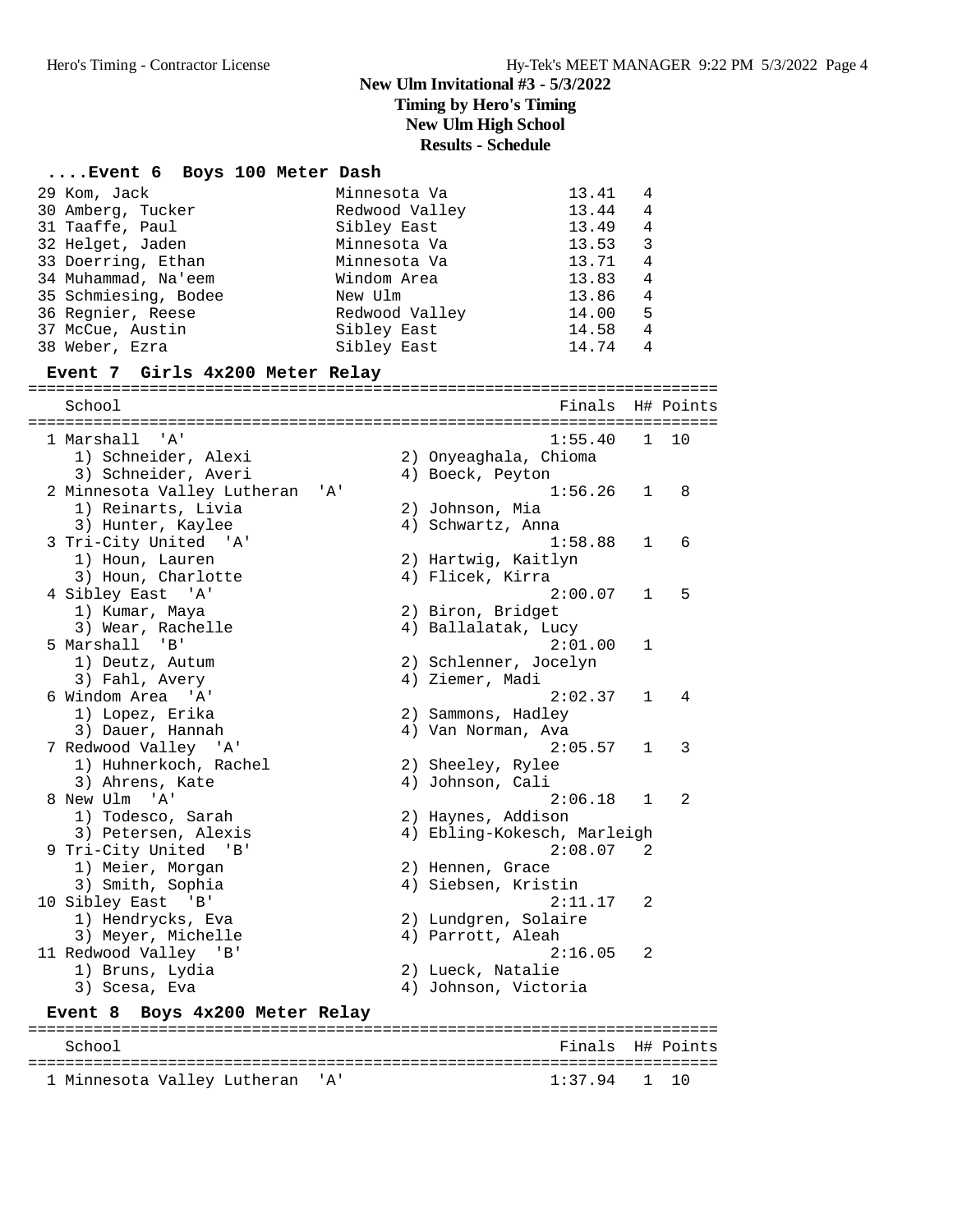## **New Ulm High School**

**Results - Schedule**

## **....Event 8 Boys 4x200 Meter Relay**

| 1) Halvorson, Ben                        | 2) Blomberg, Sam           |              |   |
|------------------------------------------|----------------------------|--------------|---|
| 3) Kaesermann, Will                      | 4) Schmidt, Isaac          |              |   |
| 2 New Ulm 'A'                            | $1:39.99$ 1                |              | 8 |
| 1) Munoz, Vincente                       | 2) Clark, Easton           |              |   |
| 3) Gonzales, Anthony                     | 4) Martinka, Jacob         |              |   |
| 3 Tri-City United 'A'                    | 1:41.90                    | $\mathbf{1}$ | 6 |
| 1) Chimal, Abram                         | 2) Nightingale, Mecca      |              |   |
| 3) Holicky, Lucas                        | 4) Balcazar, Rafael        |              |   |
| 4 Windom Area 'A'                        | 1:42.09                    | $\mathbf{1}$ | 5 |
| 1) Ogeka, Job                            | 2) Van Norman, Jacob       |              |   |
| 3) Allen, Carter                         | 4) Vancura, Carter         |              |   |
| 5 Sibley East 'A'                        | 1:42.53                    | $\mathbf{1}$ | 4 |
| 1) McCue, Aidan                          | 2) Durham, Tyson           |              |   |
| 3) Iliff, Kyan                           | 4) Garcia, Evan            |              |   |
| 6 Marshall 'A'                           | 1:44.52                    | $\mathbf{1}$ | 3 |
| 1) Lego, Tyrell                          | 2) Hess, Mickey            |              |   |
| 3) Novotny, Luke                         | 4) Parker, Ben             |              |   |
| 7 Minnesota Valley Lutheran<br>$'$ B $'$ | 1:45.30                    | 2            |   |
| 1) Thompson, Justin                      | 2) Frey, Jared             |              |   |
| 3) Price, Ben                            | 4) Helget, Jaden           |              |   |
| 8 Redwood Valley 'A'                     | 1:47.04                    | $\mathbf{1}$ | 2 |
| 1) Kramer, Duran                         | 2) Cooper, Evan            |              |   |
| 3) Sivixay, Tevin                        | 4) Johnson-Mariner, Cayden |              |   |
| 9 Redwood Valley 'B'                     | 1:59.58                    | -2           |   |
| 1) Robinson, Tyler                       | 2) Johnson, Collin         |              |   |
| 3) Markuson, Garek                       | 4) Cooper, Lane            |              |   |
| 10 Sibley East 'B'                       | 2:14.27                    | 2            |   |
| 1) Weber, Ezra                           | 2) Wibstad, Dawson         |              |   |
| 3) Halquist, Montgomery                  | 4) McCue, Austin           |              |   |
|                                          |                            |              |   |

## **Event 9 Girls 1600 Meter Run**

| Name                  | Year School     | Finals Points |                |
|-----------------------|-----------------|---------------|----------------|
| 1 Bigler, Taleigha    | Marshall        | 5:25.00       | 10             |
| 2 Walklin, Kaylee     | Windom Area     | 5:28.07       | 8              |
| 3 Sukalski, Bellamy   | Marshall        | 5:39.93       | 6              |
| 4 Fischer, Clare      | Minnesota Va    | 5:56.40       | 5              |
| 5 Ballalatak, Ruby    | Sibley East     | 6:00.87       | 4              |
| 6 Ruiz, Yasmin        | Tri-City United | 6:01.01       | 3              |
| 7 Schneekloth, Avery  | Marshall        | 6:03.87       | $\overline{2}$ |
| 8 Sammons, Haidyn     | Windom Area     | 6:04.40       | 1              |
| 9 Duthoy, Ava         | Marshall        | 6:10.30       |                |
| 10 McFarquhar, Cameen | Marshall        | 6:11.69       |                |
| 11 Lunde, Annie       | Redwood Valley  | 6:20.91       |                |
| 12 Schueller, Payton  | Redwood Valley  | 6:22.88       |                |
| 13 Gardiner, Paige    | Sibley East     | 6:28.33       |                |
| 14 Hasert, Madysson   | Marshall        | 6:35.87       |                |
| 15 Holberg, Keira     | New Ulm         | 6:43.27       |                |
| 16 Arneson, Kate      | Sibley East     | 6:46.20       |                |
| 17 Kaplan, Lily       | Tri-City United | 6:53.29       |                |
|                       |                 |               |                |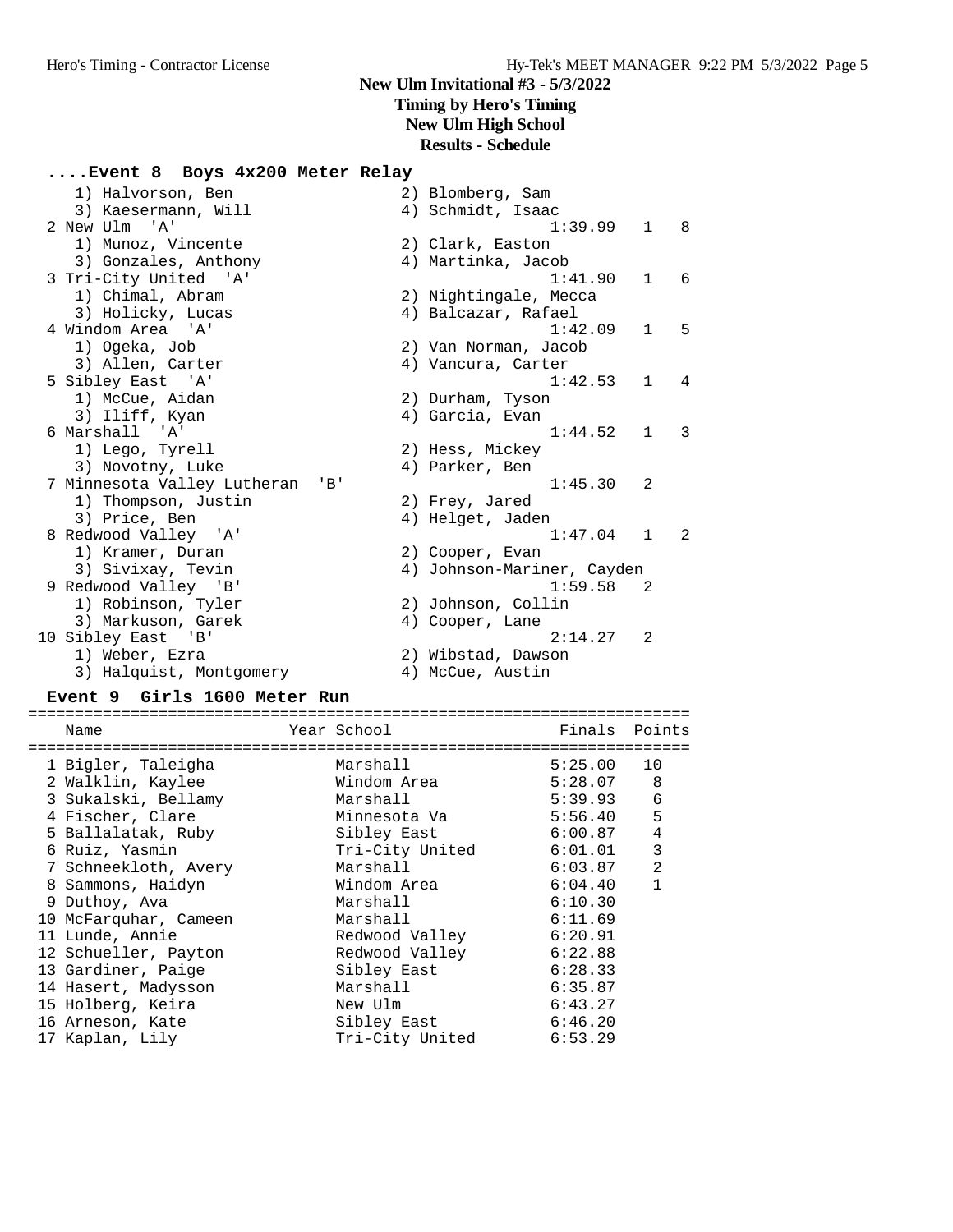## **New Ulm Invitational #3 - 5/3/2022 Timing by Hero's Timing New Ulm High School**

**Results - Schedule**

## **Event 10 Boys 1600 Meter Run**

| Name                             |     | Year School     |                        | Finals           |    | Points         |
|----------------------------------|-----|-----------------|------------------------|------------------|----|----------------|
|                                  |     |                 |                        |                  |    |                |
| 1 Ahrens, Will                   |     | Redwood Valley  |                        | 4:48.79          | 10 |                |
| 2 Juberian, Dante                |     | Tri-City United |                        | 4:52.62          |    | 8              |
| 3 Nauman, Aaden                  |     | Windom Area     |                        | 4:54.86          |    | 6              |
| 4 Deutz, Sam                     |     | Marshall        |                        | 4:55.22          |    | 5              |
| 5 Parrott, Trevor                |     | Sibley East     |                        | 4:59.86          |    | 4              |
| 6 Latzke, Gavin                  |     | Sibley East     |                        | 5:08.34          |    | 3              |
| 7 Smith, Charlie                 |     | Windom Area     |                        | 5:15.82          |    | $\overline{a}$ |
| 8 Dennis, Cale                   |     | New Ulm         |                        | 5:19.55          |    | $\mathbf{1}$   |
| 9 Alejandro, Julio               |     | Sibley East     |                        | 5:21.58          |    |                |
| 10 Squires, Zach                 |     | Windom Area     |                        | 5:30.39          |    |                |
| 11 Rosenboom, Aidan              |     | Marshall        |                        | 5:31.22          |    |                |
| 12 Runia, Keaton                 |     | Marshall        |                        | 5:31.70          |    |                |
| 13 Fitterer, Grant               |     | Tri-City United |                        | 5:32.74          |    |                |
| 14 Salmon, Aidan                 |     | Redwood Valley  |                        | 5:33.43          |    |                |
| 15 Bordewyk, Eli                 |     | Windom Area     |                        | 5:34.97          |    |                |
| 16 Rutt, Austin                  |     | Tri-City United |                        | 5:38.27          |    |                |
| 17 Neisen, Brody                 |     | Sibley East     |                        | 5:42.12          |    |                |
| 18 Henry, Kendrick               |     | Minnesota Va    |                        | 5:56.12          |    |                |
| 19 Arneson, Ben                  |     | Sibley East     |                        |                  |    |                |
|                                  |     |                 |                        | 5:59.77          |    |                |
| 20 Tyhurst, Miles                |     | Sibley East     |                        | 6:13.31          |    |                |
| 21 Moldstad, Christian           |     | Minnesota Va    |                        | 6:16.38          |    |                |
| 22 Fox, Peter                    |     | Redwood Valley  |                        | 7:25.16          |    |                |
| Event 11 Girls 4x100 Meter Relay |     |                 |                        |                  |    |                |
|                                  |     |                 |                        |                  |    |                |
| School                           |     |                 |                        | Finals H# Points |    |                |
| 1 Redwood Valley 'A'             |     |                 |                        | 53.56            |    | 1 10           |
| 1) Johnson, Cali                 |     |                 | 2) Huhnerkoch, Kendall |                  |    |                |
| 3) Wilson, Avery                 |     |                 | 4) Lang, Julia         |                  |    |                |
| 2 Marshall 'A'                   |     |                 |                        | 54.76            | 1  | 8              |
| 1) Schneider, Alexi              |     |                 | 2) Schlenner, Jocelyn  |                  |    |                |
| 3) Schneider, Averi              |     |                 | 4) Gillingham, Paige   |                  |    |                |
| 3 Minnesota Valley Lutheran      | 'A' |                 |                        | 55.12            | 1  | 6              |
| 1) Weisensel, Claudia            |     |                 | 2) Hopp, Averyelle     |                  |    |                |
| 3) Hunter, Kaylee                |     |                 | 4) Schwartz, Anna      |                  |    |                |
| 4 Redwood Valley 'B'             |     |                 |                        | 56.16            | 2  |                |
| 1) Flinn, Caitlin                |     |                 |                        |                  |    |                |
|                                  |     |                 | 2) Fuhr, Ella          |                  |    |                |
| 3) Ahrens, Kate                  |     |                 | 4) Wolner, Tristyn     |                  |    |                |
| 5 New Ulm 'A'                    |     |                 |                        | 56.48            | 1  | 5              |
| 1) Frederick, Paige              |     |                 | 2) Howard, Anne        |                  |    |                |
| 3) Miller, Madison               |     |                 | 4) Groebner, Alexandra |                  |    |                |
| 6 Tri-City United 'A'            |     |                 |                        | 57.22            | 1  | 4              |
| 1) Flicek, Khloe                 |     |                 | 2) Marcussen, Alexis   |                  |    |                |
| 3) Krautkremer, Rhia             |     |                 | 4) Luna, Ruby          |                  |    |                |
| 7 Sibley East 'A'                |     |                 |                        | 1:00.65          | 1  | 3              |
| 1) Gardiner, Hailey              |     |                 | 2) Lundgren, Mahrlie   |                  |    |                |
| 3) Meyer, Michelle               |     |                 | 4) Odenthal, Adilynn   |                  |    |                |
| 8 Windom Area 'A'                |     |                 |                        | 1:01.76          | 1  | 2              |
| 1) Doorenbos, mackenzie          |     |                 | 2) Flaherty, Brooklyn  |                  |    |                |
| 3) Holtz, Emma                   |     |                 | 4) Ngisa, Elizabeth    |                  |    |                |
| 9 Tri-City United<br>'B'         |     |                 |                        | 1:03.04          | 2  |                |
|                                  |     |                 |                        |                  |    |                |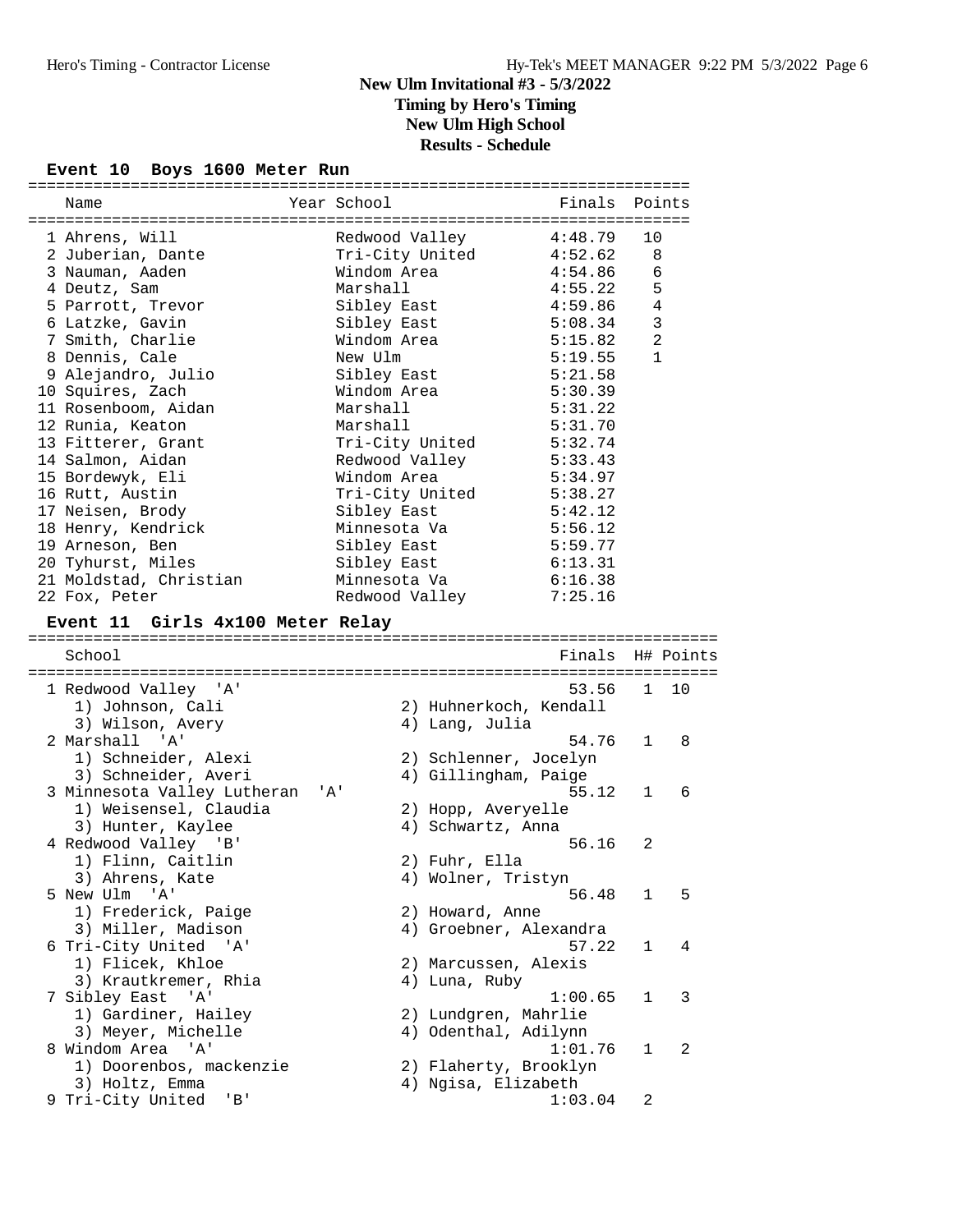## **New Ulm Invitational #3 - 5/3/2022 Timing by Hero's Timing New Ulm High School**

**Results - Schedule**

#### **....Event 11 Girls 4x100 Meter Relay**

| 1) Fitterer, Brynn  | 2) Finkenbiner, Zoey  |              |
|---------------------|-----------------------|--------------|
| 3) Siebsen, Kristin | 4) Fiqueroa, Carolina |              |
| -- Sibley East 'B'  | DO 2                  | Exchange 3-4 |
| 1) Golovko, Liza    | 2) Ornalieva, Aizhan  |              |
| 3) Simion, Daniela  | 4) Nijem, Jeanmary    |              |

#### **Event 12 Boys 4x100 Meter Relay**

======================================================================= School **Finals** Points ======================================================================= 1 Redwood Valley 'A' 46.24 10 1) Goblirsch, Maverick 2) Stephens, Blake 3) Hernandez, Andrew (4) Cooper, Evan 2 Tri-City United 'A' 48.61 8 1) Chimal, Abram 2) Pichotta, Michael 3) Hanson, Parker (4) Wagner, Janik 3 Windom Area 'A' 48.97 6 1) Ogeka, Job 2) Van Norman, Jacob 3) Erickson, James (4) Vancura, Carter 4 Minnesota Valley Lutheran 'A' 49.60 5 1) Thompson, Justin 2) Price, Ben 3) Helget, Jaden (4) Bentler, Josh 5 New Ulm 'A' 49.84 4 1) Munoz, Vincente 2) Schmiesing, Bodee 3) Osborne, Charles (4) Gonzales, Anthony 6 Marshall 'A' 50.22 3 1) Hess, Ethan 2) Lego, Tyrell 3) Rudolph, Landon (4) Krenz, Martin 7 Sibley East 'A' 50.36 2 1) Elseth, Aaron (2) Garcia, Evan (3) Iliff, Kyan (3) 4) Durham, Tyson 3) Iliff, Kyan (4) Durham, Tyson 8 Redwood Valley 'B' 54.96 1) Menz, Nolan 2) Sherbon, Skyler 3) Evans, Lane 1999 (1999) 4) Amberg, Tucker 9 Minnesota Valley Lutheran 'B' 59.02 1) Doerring, Ethan 2) Kom, Jack 3) Sprenger, Mason and A (4) Kom, Carl

#### **Event 13 Girls 400 Meter Dash**

| Name                                                                                                                                                                  | Year School                                                                                                      | Finals H# Points                                                                     |                                                                                                       |                                               |
|-----------------------------------------------------------------------------------------------------------------------------------------------------------------------|------------------------------------------------------------------------------------------------------------------|--------------------------------------------------------------------------------------|-------------------------------------------------------------------------------------------------------|-----------------------------------------------|
| 1 Simpson, Brianna<br>2 Tucker, Miracle<br>3 Stevens, Lucy<br>4 Sample, Allyson<br>5 Johnson, Cali<br>6 Lopez, Guadalupe<br>7 Leibfried, Katelyn<br>8 Reinarts, Livia | Marshall<br>Marshall<br>Windom Area<br>Marshall<br>Redwood Valley<br>Tri-City United<br>Marshall<br>Minnesota Va | 1:02.04<br>1:04.06<br>1:04.37<br>1:06.48<br>1:07.16<br>1:07.18<br>1:08.01<br>1:08.17 | $\mathbf{1}$<br>$\overline{4}$<br>$\overline{1}$<br>$\mathbf{1}$<br>4<br>$\mathbf{1}$<br>$\mathbf{1}$ | 10<br>8<br>6<br>5<br>4<br>3<br>$\mathfrak{D}$ |
| 9 Erickson, Makayla<br>10 Eikanger, Kaelyn<br>11 Dauer, Hannah<br>12 Williams, Adeline                                                                                | Tri-City United<br>New Ulm<br>Windom Area<br>Sibley East                                                         | 1:08.20<br>1:09.02<br>1:09.10<br>1:09.78                                             | $\mathbf{1}$<br>$\mathfrak{D}$<br>$\mathfrak{D}$<br>4                                                 |                                               |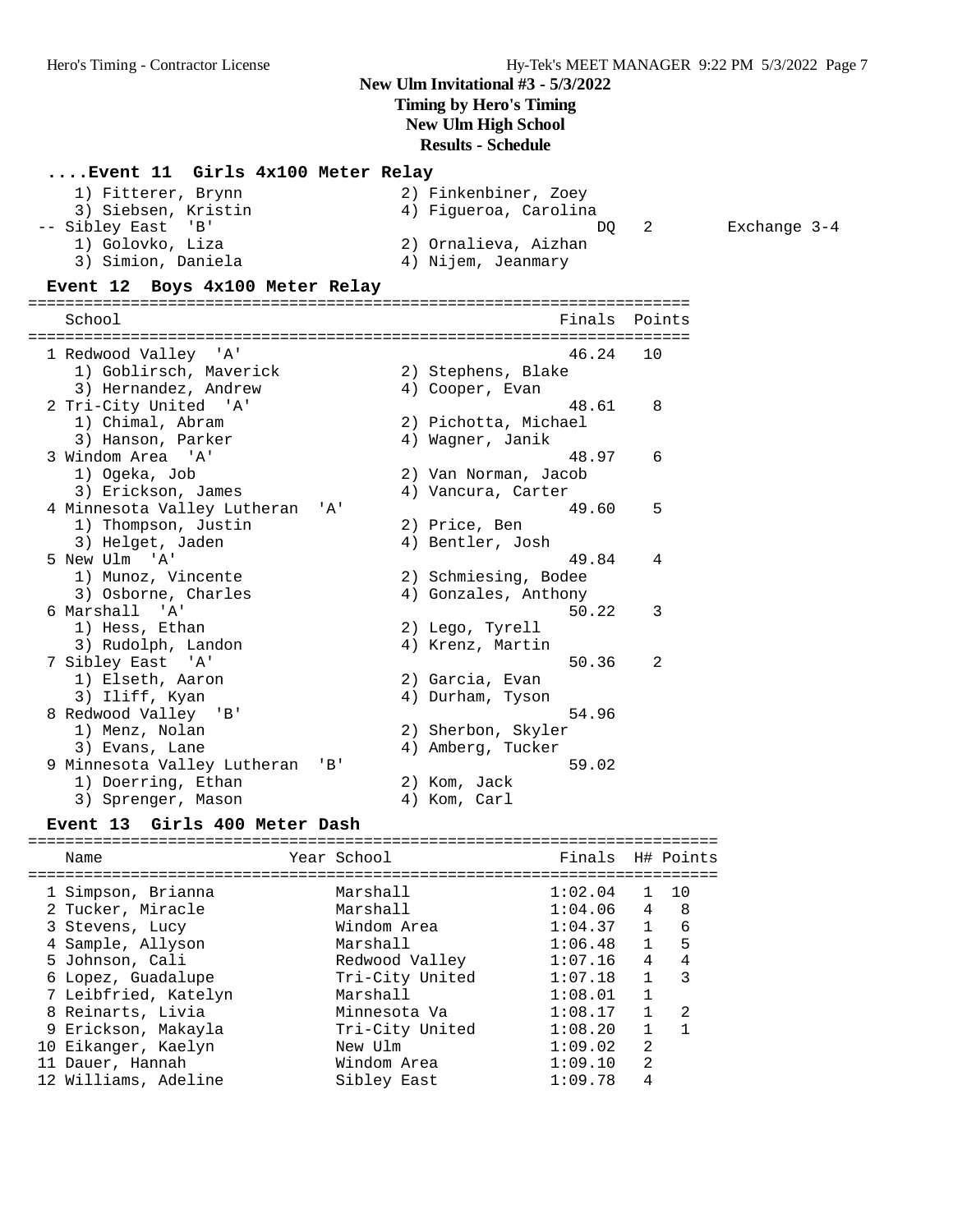## **New Ulm Invitational #3 - 5/3/2022 Timing by Hero's Timing New Ulm High School Results - Schedule**

## **....Event 13 Girls 400 Meter Dash**

| 13 Lundgren, Mahrlie   | Sibley East     | 1:10.11 | 2            |
|------------------------|-----------------|---------|--------------|
| 14 Nosbush, Kylee      | New Ulm         | 1:10.15 | 2            |
| 15 Panitzke, Heather   | Redwood Valley  | 1:10.45 | 4            |
| 16 Ross, Gabriella     | Marshall        | 1:11.29 | 2            |
| 17 Meier, Morgan       | Tri-City United | 1:11.51 | $\mathbf{1}$ |
| 18 Fahl, Avery         | Marshall        | 1:11.97 | 2            |
| 19 Colling, Anna       | Sibley East     | 1:12.37 | 3            |
| 20 Joyce Jr, Betsy     | Redwood Valley  | 1:12.44 | 2            |
| 21 Dahlke, Gabriella   | Tri-City United | 1:13.38 | 3            |
| 22 Huhnerkoch, Rachel  | Redwood Valley  | 1:14.05 | 3            |
| 23 Flaherty, Brooklyn  | Windom Area     | 1:14.12 | 2            |
| 24 Flinn, McKenna      | Redwood Valley  | 1:14.70 | 3            |
| 25 Fischer, Helen      | Minnesota Va    | 1:15.66 | 3            |
| 26 Lin, Ming           | Redwood Valley  | 1:17.28 | 3            |
| 27 Mullenbach, Ella    | Minnesota Va    | 1:17.58 | 3            |
| 28 Fitterer, Brynn     | Tri-City United | 1:18.43 | 3            |
| 29 Gonzalez Muniz, Ana | New Ulm         | 1:26.01 | 3            |

## **Event 14 Boys 400 Meter Dash**

==========================================================================

| Name                                                            | Year School                                    | Finals H# Points |                |                |
|-----------------------------------------------------------------|------------------------------------------------|------------------|----------------|----------------|
| ======================================<br>1 Macario Rios, Bryan | ===============================<br>Windom Area | 53.14            | $\mathbf{1}$   | 10             |
| 2 Kroells, Garrett                                              | Sibley East                                    | 53.80            | $\mathbf{1}$   | 8              |
| 3 Reyes, Marco                                                  | Tri-City United 55.27 1                        |                  |                | 6              |
| 4 Halverson, Zach                                               | Sibley East                                    | 55.57 1          |                | 5              |
| 5 Osborne, James                                                | New Ulm                                        | 55.92            | $\mathbf{1}$   | $\overline{4}$ |
| 6 Horning, Collin                                               | New Ulm                                        | 56.92            | $\mathbf{1}$   | $\overline{3}$ |
| 7 Olin, Daniel                                                  | Marshall                                       | 57.54            | $\mathbf{1}$   | $\overline{2}$ |
| 8 Frey, Jared                                                   | Minnesota Va                                   | 58.31            | 2              | $\mathbf{1}$   |
| 9 Pichotta, Michael                                             | Tri-City United                                | 59.27            | $\mathbf{1}$   |                |
| 10 Iliff, Kyan                                                  | Sibley East                                    | 59.66            | 2              |                |
| 11 Gunn, Jack                                                   | Marshall                                       | 1:00.77          | $\overline{2}$ |                |
| 12 Salmon, Aidan                                                | Redwood Valley                                 | 1:00.79          | $\overline{4}$ |                |
| 13 Green, Thomas                                                | Windom Area                                    | $1:01$ .25       | 3              |                |
| 14 Fuhr, Lucas                                                  | Redwood Valley                                 | 1:01.66          | $\sqrt{4}$     |                |
| 15 Factor, Harrison                                             | Tri-City United 1:01.71                        |                  | $\overline{3}$ |                |
| 16 Simpson, Brandon                                             | Marshall                                       | 1:02.27          | $\overline{a}$ |                |
| 17 Martell, Juan                                                | Marshall                                       | 1:02.63          | $\overline{2}$ |                |
| 18 Elmer, Lucas                                                 | Redwood Valley                                 | 1:02.87          | $\overline{2}$ |                |
| 19 Viskocil, Eli                                                | Tri-City United                                | 1:03.46          | $\mathsf 3$    |                |
| 20 Balcazar, Rafael                                             | Tri-City United 1:03.97                        |                  | $\overline{2}$ |                |
| 21 Block, Alex                                                  | Tri-City United                                | 1:04.24          | 2              |                |
| 22 Thooft, Brayden                                              | Marshall                                       | 1:05.29          | $\overline{4}$ |                |
| 23 Vue, Leng                                                    | Marshall                                       | $1:05$ .47       | 3              |                |
| 24 Davis, Nathan                                                | Sibley East                                    | 1:05.91          | $\overline{4}$ |                |
| 25 Robinson, Tyler                                              | Redwood Valley                                 | 1:10.88          | $\mathbf{3}$   |                |
| 26 Johnson, Tanner                                              | Sibley East                                    | 1:11.21          | $\mathbf{3}$   |                |
| 27 Pyan, Anton                                                  | Minnesota Va                                   | 1:14.74          | 3              |                |
|                                                                 |                                                |                  |                |                |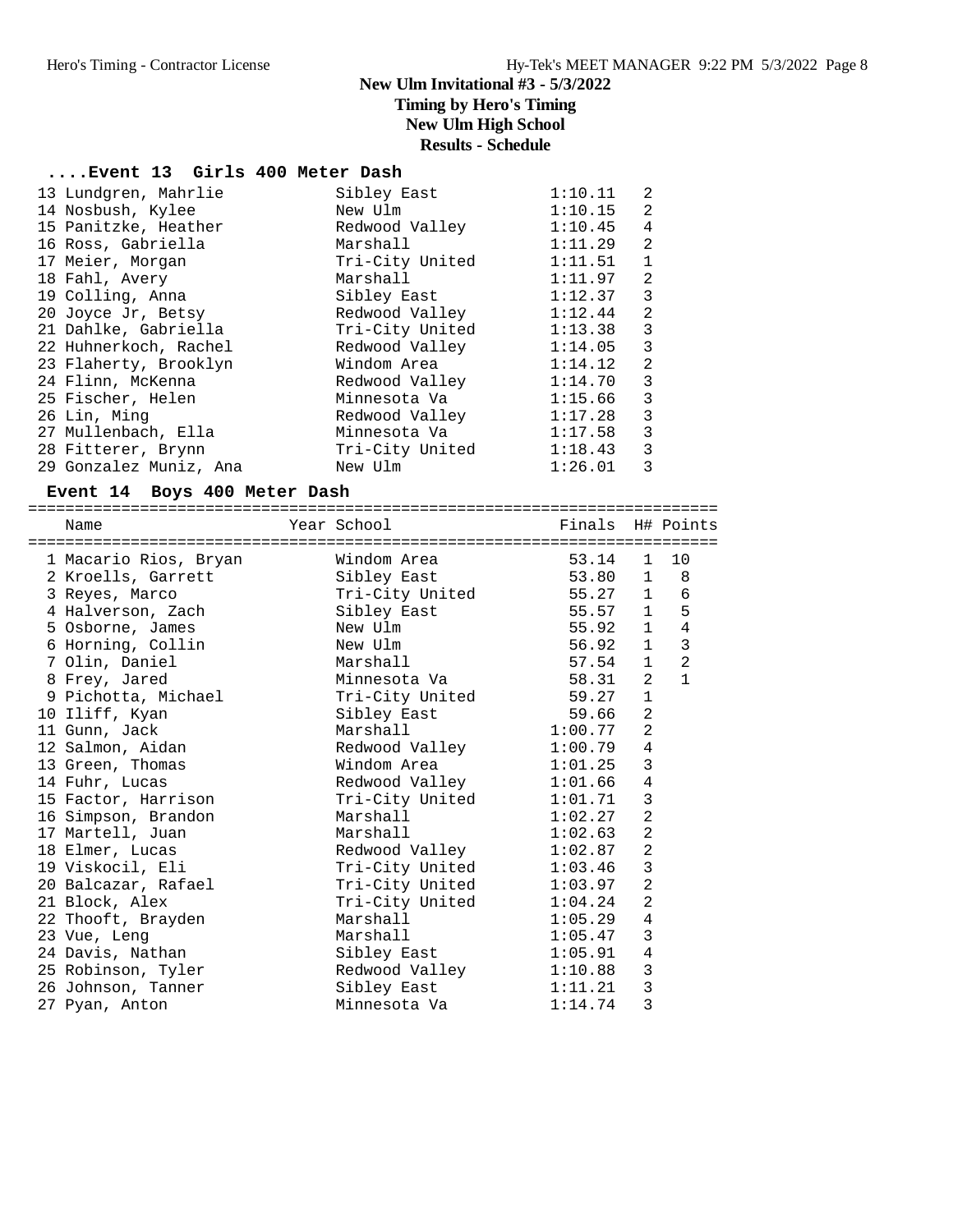## **New Ulm Invitational #3 - 5/3/2022 Timing by Hero's Timing New Ulm High School**

**Results - Schedule**

## **Event 15 Girls 300 Meter Hurdles**

| Name                            | Year School     | Finals           |                | H# Points      |
|---------------------------------|-----------------|------------------|----------------|----------------|
|                                 |                 |                  |                |                |
| 1 Johnson, Mia                  | Minnesota Va    | 50.38            | 1              | 10             |
| 2 Duthoy, Paige                 | Marshall        | 52.79            | $\mathbf{1}$   | 8              |
| 3 Halquist, Morgan              | Sibley East     | 53.19            | $\mathbf{1}$   | 6              |
| 4 Weisensel, Claudia            | Minnesota Va    | 53.75            | $\mathbf{1}$   | 5              |
| 5 Houn, Charlotte               | Tri-City United | 53.87            | $\mathbf{1}$   | 4              |
| 6 Pedersen, Beret               | Marshall        | 56.61            | $\mathbf{1}$   | 3              |
| 7 Odenthal, Adilynn             | Sibley East     | 58.31            | $\overline{2}$ | 2              |
| 8 Espenson, Elliot              | Windom Area     | 58.44            | 2              | $\mathbf{1}$   |
| 9 Gargett, Halee                | Tri-City United | 59.17            | $\overline{2}$ |                |
| 10 Holtz, Emma                  | Windom Area     | 59.20            | $\overline{2}$ |                |
| 11 Beavers, Emma                | Redwood Valley  | 1:00.51          | 2              |                |
| 12 Xayairth, Rel                | Marshall        | 1:01.49          | 3              |                |
| 13 Ziemer, Madi                 | Marshall        | 1:01.53          | $\overline{2}$ |                |
| 14 Halquist, Olivia             | Sibley East     | 1:01.80          | $\overline{2}$ |                |
| 15 Hennen, Grace                | Tri-City United | 1:02.23          | $\overline{2}$ |                |
| 16 Sammons, Haidyn              | Windom Area     | 1:02.40          | 3              |                |
| 17 Siebsen, Kristin             | Tri-City United | 1:03.76          | 3              |                |
| 18 Finkenbiner, Zoey            | Tri-City United | 1:05.38          | 3              |                |
|                                 |                 |                  |                |                |
| Event 16 Boys 300 Meter Hurdles |                 |                  |                |                |
|                                 | Year School     | Finals H# Points |                |                |
| Name                            |                 |                  |                |                |
| 1 Blomberg, Sam                 | Minnesota Va    | 42.21            | $\mathbf{1}$   | 10             |
| 2 Paulsen, Bryant               | Marshall        | 44.30            | $\mathbf{1}$   | 8              |
| 3 Elseth, Aaron                 | Sibley East     | 45.09            | $\mathbf{1}$   | 6              |
| 4 Kaesermann, Will              | Minnesota Va    | 46.29            | $\mathbf{1}$   | 5              |
| 5 Skluzacek, Connor             | Tri-City United | 47.02            | $\mathbf{1}$   | 4              |
| 6 Munoz, Vincente               | New Ulm         | 47.27            | $\mathbf{1}$   | 3              |
| 7 Wilfahrt, Jevan               | Minnesota Va    | 47.55            | $\overline{2}$ | $\overline{a}$ |
|                                 |                 |                  | 1              | $\mathbf{1}$   |
| 8 Sandgren, Easton              | Redwood Valley  | 47.62            | $\overline{2}$ |                |
| 9 Haen, Daniel                  | Redwood Valley  | 49.78            |                |                |
| 10 McCue, Aidan                 | Sibley East     | 50.20            | $\overline{2}$ |                |
| 11 Schuerman, Aidan             | Marshall        | 50.26            | 2              |                |
| 12 Erickson, James              | Windom Area     | 53.68            | 2              |                |
| 13 Wibstad, Dawson              | Sibley East     | 1:07.51          | 2              |                |
| 14 Halquist, Montgomery         | Sibley East     | 1:10.02          | 2              |                |
| Event 17 Girls 800 Meter Run    |                 |                  |                |                |
|                                 |                 |                  |                |                |
| Name                            | Year School     | Finals           |                | H# Points      |
|                                 |                 |                  |                |                |
| 1 Ballalatak, Ruby              | Sibley East     | 2:37.03          | 1              | 10             |
| 2 Ballalatak, Lucy              | Sibley East     | 2:37.46          | $\overline{2}$ | 8              |
| 3 Ruiz, Yasmin                  | Tri-City United | 2:37.92          | $\mathbf{1}$   | 6              |
| 4 Leysen, Jersey                | Marshall        | 2:38.80          | 2              | 5              |
| 5 Gogerty, Kaylee               | Tri-City United | 2:49.07          | $\mathbf{1}$   | 4              |
| 6 Harens, Anna                  | Sibley East     | 2:49.36          | 2              | 3              |
| 7 Buffie, Catherine             | Redwood Valley  | 2:49.73          | $\overline{2}$ | $\overline{2}$ |
| 8 McFarquhar, Cameen            | Marshall        | 2:52.14          | $\overline{2}$ | $\mathbf{1}$   |
| 9 Dieken, Delaney               | Marshall        | 2:54.32          | $\mathbf{1}$   |                |
| 10 Fischer, Teresa              | Minnesota Va    | 2:56.50          | $\mathbf{1}$   |                |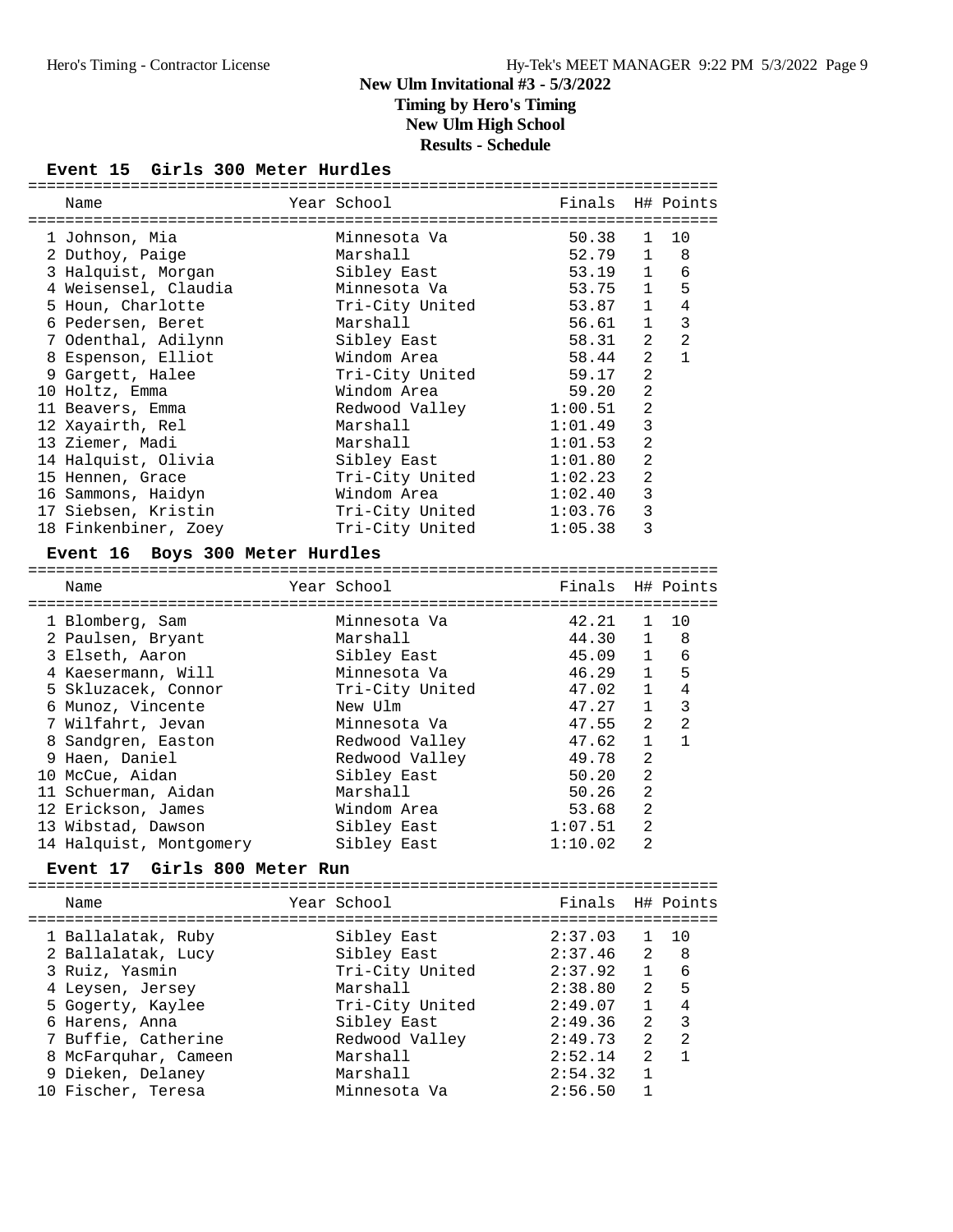**New Ulm High School**

**Results - Schedule**

#### **....Event 17 Girls 800 Meter Run**

| 11 Pearcy, Kailyn    | Marshall       | 2:58.41 | 1              |
|----------------------|----------------|---------|----------------|
| 12 Hasert, Madysson  | Marshall       | 2:59.80 | 1              |
| 13 Sammons, Kendyl   | Windom Area    | 2:59.88 | 1              |
| 14 Kaupang, Paige    | Redwood Valley | 3:07.22 | 1              |
| 15 Horejsi, Klaira   | Redwood Valley | 3:07.46 | $\overline{2}$ |
| 16 Theiste, Chloe    | Minnesota Va   | 3:09.13 | 1              |
| 17 Sheeley, Rylee    | Redwood Valley | 3:16.81 | -2             |
| 18 Scesa, Eva        | Redwood Valley | 3:26.07 | $\overline{2}$ |
| 19 Schueller, Ashlee | Redwood Valley | 3:32.89 | 2              |

#### **Event 18 Boys 800 Meter Run**

==========================================================================

| Name                                     | Year School                                      | Finals        |                | H# Points      |
|------------------------------------------|--------------------------------------------------|---------------|----------------|----------------|
| ================<br>1 Ballalatak, Joseph | =========================<br>Sibley East 2:06.41 |               | 1              | 10             |
| 2 Juberian, Dante                        | Tri-City United                                  | $2:10.74$ 1 8 |                |                |
| 3 Nevarez, Jose                          | Sibley East                                      | $2:13.48$ 1 6 |                |                |
| 4 Holcomb, Kohen                         | Marshall <b>Marshall</b>                         | $2:15.72$ 1 5 |                |                |
| 5 Cilek, Camden                          | Redwood Valley                                   | 2:16.43 1     |                | 4              |
| 6 Paulsen, Mykel                         | Marshall                                         | 2:16.72       | $\mathbf{1}$   | $\overline{3}$ |
| 7 Macario Rios, Bryan                    | Windom Area                                      | 2:17.17       | $\overline{2}$ | $\overline{a}$ |
| 8 Haefner, Margavion                     | New Ulm                                          | 2:18.15       | $\mathbf{1}$   | $\mathbf{1}$   |
| 9 Quist, Nils                            | Minnesota Va                                     | 2:18.23       | $\mathbf{1}$   |                |
| 10 Ourada, Austin                        | Redwood Valley                                   | 2:19.33       | 2              |                |
| 11 Latzke, Gavin                         | Sibley East                                      | 2:19.63       | $\mathbf{1}$   |                |
| 12 Smith, Charlie                        | Windom Area                                      | 2:22.51       | $\overline{2}$ |                |
| 13 Werner, Chase                         | Marshall                                         | 2:23.03       | $\mathbf{1}$   |                |
| 14 Nordby, Landyn                        | Redwood Valley                                   | 2:23.41       | 2              |                |
| 15 Dennis, Cale                          | New Ulm                                          | 2:27.98       | $\mathbf 1$    |                |
| 16 Hoffman, Elliot                       | Minnesota Va                                     | 2:28.91       | 2              |                |
| 17 Elmer, Lucas                          | Redwood Valley                                   | 2:35.37       | 2              |                |
| 18 Koopman, Ricky                        | Minnesota Va                                     | 2:45.53       | 2              |                |
| 19 Tyhurst, Miles                        | Sibley East                                      | 2:51.76       | 2              |                |
| 20 Vee, Austin                           | Minnesota Va                                     | 2:54.12       | 2              |                |
| 21 Schroeder, Zach                       | Marshall                                         | 3:01.81       | 2              |                |
| 22 Johnson, Tanner                       | Sibley East                                      | 3:03.30       | $\overline{2}$ |                |

#### **Event 19 Girls 200 Meter Dash**

========================================================================== Name Year School Finals H# Points ========================================================================== 1 Simpson, Brianna Marshall 27.52 1 10 2 Reinarts, Livia Minnesota Va 28.54 1 8 3 Howard, Anne New Ulm 28.77 1 6 4 Hopp, Averyelle Minnesota Va 28.89 1 5 5 Flicek, Khloe Tri-City United 29.06 2 4 6 Hartwig, Kaitlyn Tri-City United 29.19 1 3 7 Wear, Rachelle Sibley East 29.60 1 2 8 Stevens, Lucy Windom Area 29.87 1 1 9 Miller, Madison New Ulm 29.91 2 10 Burrell, Makayli Marshall 29.96 2 11 Flicek, Kirra Tri-City United 29.99 1 12 Lueck, Natalie Redwood Valley 30.32 4 13 Wilson, Avery Redwood Valley 30.39 4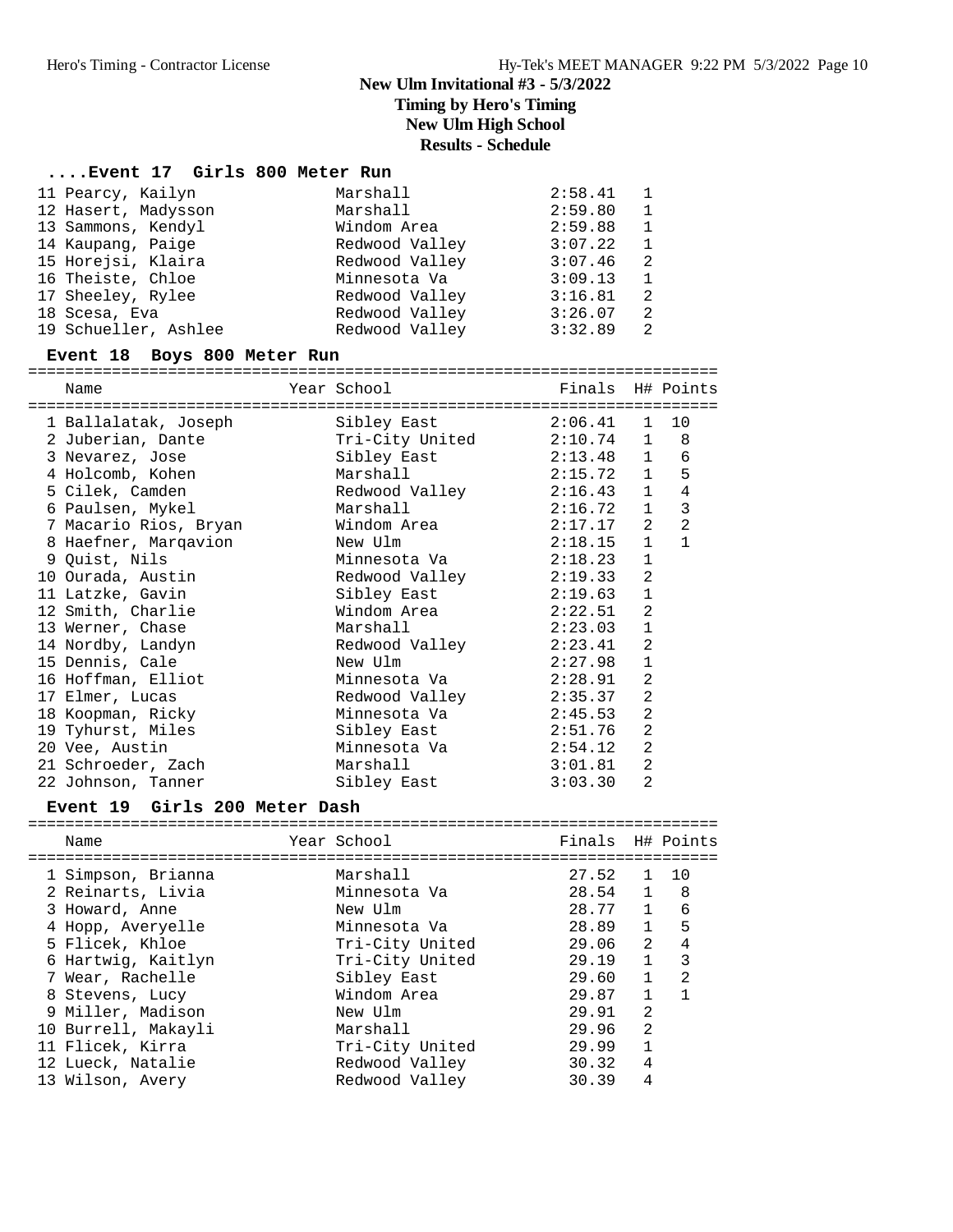# **New Ulm High School**

**Results - Schedule**

## **....Event 19 Girls 200 Meter Dash**

| 14 DeGroot, Anna            | Marshall        | 30.63 | 3              |
|-----------------------------|-----------------|-------|----------------|
| 15 Williams, Adeline        | Sibley East     | 30.88 | 4              |
| 16 Marcussen, Alexis        | Tri-City United | 31.04 | 2              |
| 17 Panka, Maddi             | Marshall        | 31.39 | 3              |
| 18 Wolner, Tristyn          | Redwood Valley  | 31.40 | 5              |
| 19 Eh, Ju                   | Marshall        | 31.47 | 5              |
| 20 Haynes, Addison          | New Ulm         | 31.90 | 2              |
| 21 Lundgren, Mahrlie        | Sibley East     | 32.06 | 4              |
| 22 Dooley, Maddie           | Tri-City United | 32.39 | $\mathfrak{D}$ |
| 23 Ziegler, Kirsten         | Sibley East     | 32.78 | 3              |
| 24 Ebling-Kokesch, Marleigh | New Ulm         | 32.81 | 3              |
| 25 Ramey, Karsyn            | Redwood Valley  | 33.10 | 4              |
| 26 Doorenbos, mackenzie     | Windom Area     | 33.20 | 3              |
| 27 Johnson, Victoria        | Redwood Valley  | 34.27 | 4              |
| 28 Paw, Thu Lay             | Marshall        | 34.42 | 5              |
| 29 Rolloff, Tatiana         | New Ulm         | 34.77 | 3              |

## **Event 20 Boys 200 Meter Dash**

==========================================================================

| Name                       | Year School     | Finals |                | H# Points      |        |
|----------------------------|-----------------|--------|----------------|----------------|--------|
| 1 Goblirsch, Maverick      | Redwood Valley  | 23.88  | 4              | 10             |        |
| 2 Meyer, Jordan            | Tri-City United | 23.89  | $\mathbf 1$    | 8              |        |
| 3 Halverson, Zach          | Sibley East     | 24.26  | $\mathbf{1}$   | 6              |        |
| 4 Halvorson, Ben           | Minnesota Va    | 24.35  | $\mathbf{1}$   | 5              |        |
| 5 Kroells, Garrett         | Sibley East     | 24.40  | $\mathbf{1}$   | $\overline{4}$ |        |
| 6 Wagner, Janik            | Tri-City United | 24.79  | 2              | $\overline{3}$ |        |
| 7 Schmidt, Isaac           | Minnesota Va    | 24.87  | $\mathbf{1}$   | $\overline{2}$ |        |
| 8 Hess, Ethan              | Marshall        | 25.01  | $\mathbf{1}$   | $\mathbf{1}$   |        |
| 9 Lieb, Ethan              | New Ulm         | 25.06  | $\overline{2}$ |                |        |
| 10 Martinka, Jacob         | New Ulm         | 25.07  | $\mathbf{1}$   |                |        |
| 11 Frank, Cohen            | Redwood Valley  | 25.20  | $\overline{4}$ |                |        |
| 12 Nightingale, Mecca      | Tri-City United | 25.61  | $\mathbf 1$    |                |        |
| 13 Balcazar, Rafael        | Tri-City United | 25.72  | $\overline{a}$ |                |        |
| 14 Castaneda, Andy         | Sibley East     | 26.02  | $\overline{a}$ |                |        |
| 15 Ogeka, Job              | Windom Area     | 26.10  | $\overline{a}$ |                | 26.096 |
| 16 Henry, Kendrick         | Minnesota Va    | 26.10  | 2              |                | 26.099 |
| 17 Novotny, Luke           | Marshall        | 26.18  | $\overline{a}$ |                |        |
| 18 Garcia, Evan            | Sibley East     | 26.46  | 3              |                |        |
| 19 Gunn, Jack              | Marshall        | 26.66  | $\overline{3}$ |                |        |
| 20 Bentler, Josh           | Minnesota Va    | 26.85  | $\overline{2}$ |                | 26.844 |
| 21 Kramer, Duran           | Redwood Valley  | 26.85  | 3              |                | 26.848 |
| 22 Simpson, Brandon        | Marshall        | 27.40  | 3              |                |        |
| 23 Cooper, Lane            | Redwood Valley  | 28.00  | $\overline{4}$ |                |        |
| 24 Htoo, Klo               | Marshall        | 28.22  | 5              |                |        |
| 25 Viskocil, Eli           | Tri-City United | 28.71  | 3              |                |        |
| 26 Johnson-Mariner, Cayden | Redwood Valley  | 28.86  | 3              |                |        |
| 27 Muhammad, Na'eem        | Windom Area     | 29.41  | 3              |                |        |
| 28 Freiwald, Eli           | Windom Area     | 29.87  | 3              |                |        |
| 29 Weber, Ezra             | Sibley East     | 29.94  | $\overline{4}$ |                |        |
| 30 Markuson, Garek         | Redwood Valley  | 30.53  | $\overline{4}$ |                |        |
| 31 Kom, Carl               | Minnesota Va    | 33.74  | $\overline{4}$ |                |        |
| 32 Sprenger, Mason         | Minnesota Va    | 34.27  | 5              |                |        |
| 33 Fisher, Landon          | Sibley East     | 34.94  | 4              |                |        |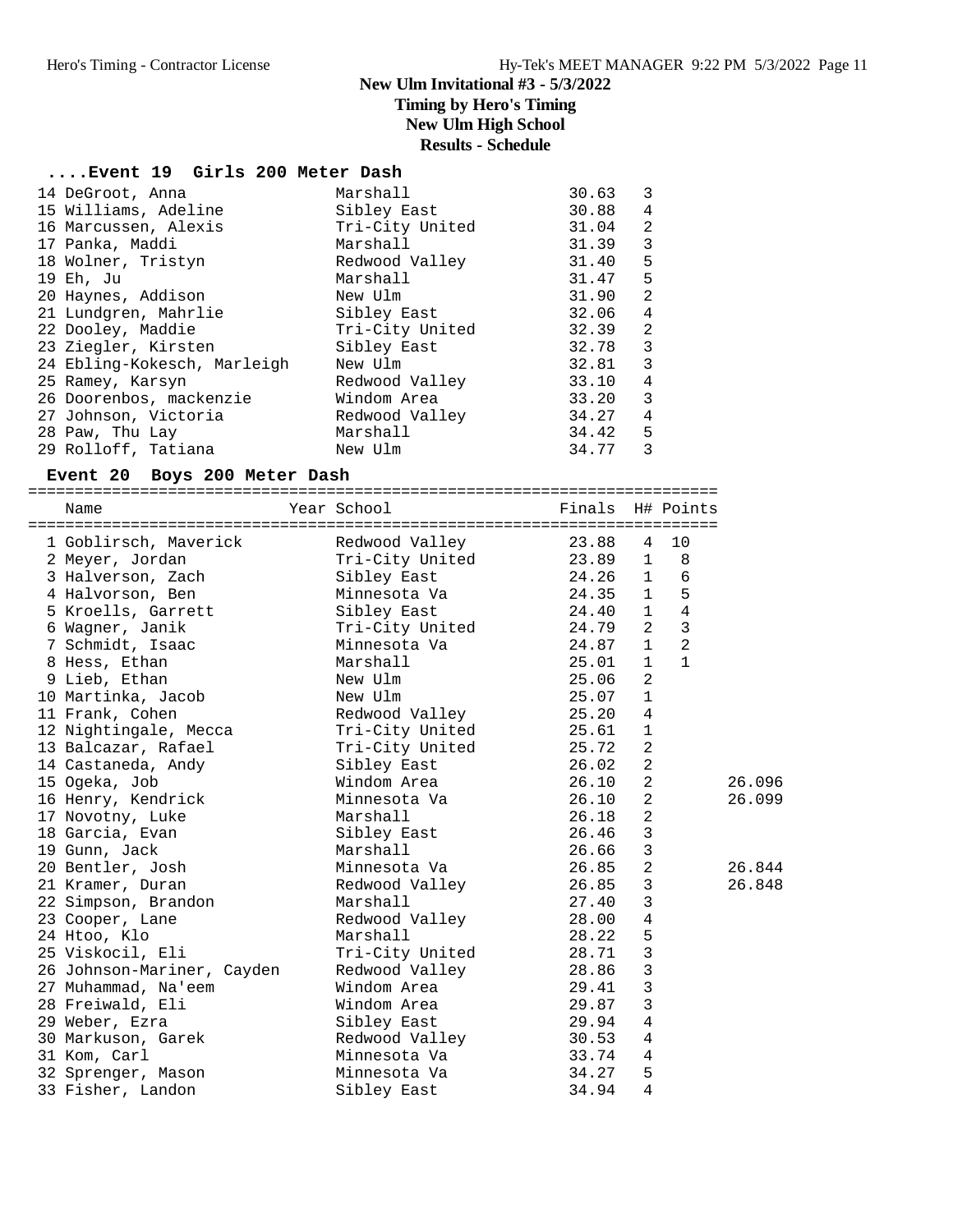**New Ulm High School**

**Results - Schedule**

#### **Event 21 Girls 3200 Meter Run**

| Name               | Year School     | Finals Points |                |
|--------------------|-----------------|---------------|----------------|
| 1 Walklin, Kaylee  | Windom Area     | 11:43.85      | 10             |
| 2 Sample, Allyson  | Marshall        | 11:46.58      | - 8            |
| 3 Fischer, Clare   | Minnesota Va    | 12:14.79      | 6              |
| 4 Thomes, Addie    | Redwood Valley  | 12:19.96      | 5              |
| 5 Munsell, Madalyn | Redwood Valley  | 12:21.61      | 4              |
| 6 Tucker, Miracle  | Marshall        | 12:23.21      | $\mathcal{R}$  |
| 7 Bauer, Lauren    | Sibley East     | 13:46.80      | $\mathfrak{D}$ |
| 8 Marek, Megan     | Tri-City United | 14:44.05      | 1              |
| 9 Rondorf, Lillian | Tri-City United | 14:56.22      |                |
| 10 Holberg, Keira  | New Ulm         | 15:52.74      |                |

#### **Event 22 Boys 3200 Meter Run**

======================================================================= Name The Year School Control of Finals Points ======================================================================= 1 Cilek, Kilen Redwood Valley 10:40.32 10 2 Nauman, Aaden Windom Area 10:59.52 8 3 Green, Jacob Windom Area 11:10.48 6 4 Green, Thomas Windom Area 11:10.57 5 5 Alejandro, Julio Sibley East 11:32.92 4 6 Heins, Isaiah Minnesota Va 11:58.15 3 7 Braatz, Lucas Tri-City United 12:11.10 2 8 Robrahn, Caleb Tri-City United 12:13.97 1 9 Goecke, Cole Tri-City United 12:50.01 10 Neisen, Brody Sibley East 13:35.87 11 Arneson, Ben Sibley East 13:36.94

#### **Event 23 Girls 4x400 Meter Relay**

======================================================================= School **Finals Points** ======================================================================= 1 Marshall 'A' 4:22.91 10 1) Boeck, Peyton 2) Sukalski, Bellamy 3) Bigler, Taleigha 4) Leysen, Jersey 2 Sibley East 'A' 4:29.32 8 1) Ballalatak, Lucy 2) Biron, Bridget 3) Halquist, Morgan (4) Dose, Karcyn 3 Windom Area 'A' 4:33.20 6 1) Lopez, Erika 2) Dauer, Hannah 3) Nauman, Charlotte (4) Stevens, Lucy 4 Tri-City United 'A' 4:33.48 5 1) Flicek, Kirra 2) Erickson, Makayla 3) Lopez, Guadalupe (4) Ruiz, Yasmin 5 Marshall 'B' 4:47.18 1) Pearcy, Kailyn 2) McFarquhar, Cameen 3) Kuecker, Anna (1988) 4) Foster, Gracelyn 6 Sibley East 'B' 4:47.20 1) Ballalatak, Ruby 1988 (2018) Cardiner, Paige 3) Harens, Anna (1988) (1988) 4 Gardiner, Hailey 7 Redwood Valley 'A' 4:54.97 4 1) Buffie, Catherine (2) Flinn, McKenna 3) Nelson, Ellie 4) Huhnerkoch, Rachel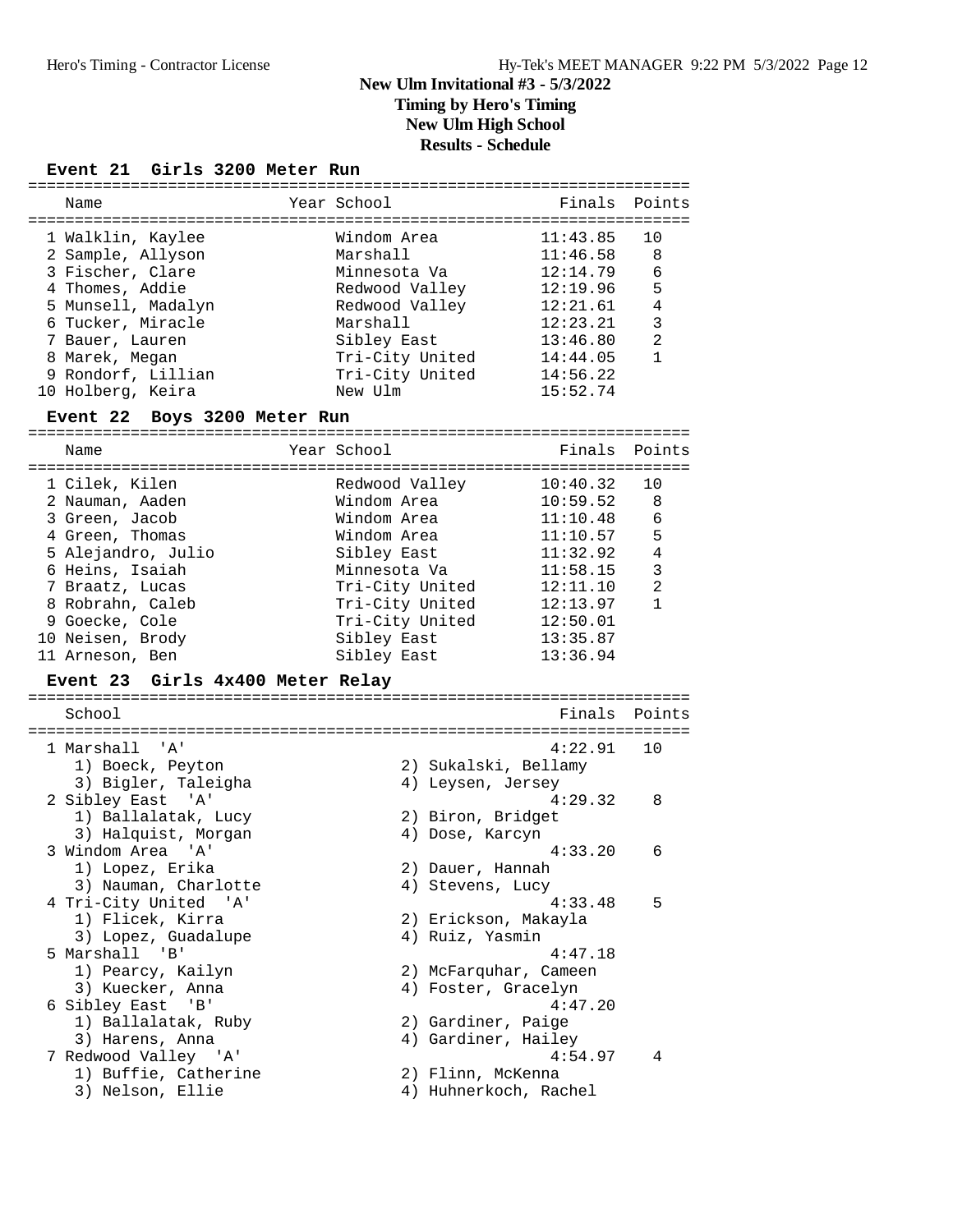## **Timing by Hero's Timing**

**New Ulm High School**

#### **Results - Schedule**

#### **....Event 23 Girls 4x400 Meter Relay**

| 8 Redwood Valley 'B' | 5:00.14              |
|----------------------|----------------------|
| 1) Joyce Jr, Betsy   | 2) Thomes, Addie     |
| 3) Wolner, Tristyn   | 4) Panitzke, Heather |
| 9 New Ulm 'A'        | 5:01.89<br>- 3       |
| 1) Nosbush, Kylee    | 2) Eikanger, Kaelyn  |
| 3) Petersen, Alexis  | 4) Howard, Anne      |

#### **Event 24 Boys 4x400 Meter Relay**

========================================================================== School **Finals** H# Points ========================================================================== 1 Sibley East 'A' 3:36.85 1 10 1) Ballalatak, Joseph 2) Bauer, Cole 3) Kroells, Garrett (4) Nevarez, Jose 2 Marshall 'A' 3:41.20 1 8 1) Paulsen, Bryant 2) Anderson, Keagen 3) Olin, Daniel 4) Nwakama, Chidi 3 New Ulm 'A' 3:42.00 1 6 1) Osborne, Charles 2) Horning, Collin 3) Osborne, James (4) Clark, Easton 4 Windom Area 'A' 3:42.03 1 5 1) Macario Rios, Bryan 2) Squires, Zach 3) Vancura, Carter (4) Bleess, Kevin 5 Tri-City United 'A' 3:50.26 1 4 1) Pichotta, Michael 2) Rutt, Austin 3) Reyes, Marco 4) Juberian, Dante 6 Redwood Valley 'A' 3:51.68 1 3 1) Ahrens, Will 2) Cilek, Camden 1) Ahrens, Will (2) Cilek, Camden<br>3) Ourada, Austin (4) Frank, Cohen 7 Redwood Valley 'B' 3:55.89 2<br>1) Nordby, Landyn 2) Sherbon, Skyler 1) Nordby, Landyn 2) Sherbon, Skyler 3) Hernandez, Andrew (4) Elmer, Lucas 8 Minnesota Valley Lutheran 'A' 3:59.52 1 2<br>1) Thompson, Justin 2) Wilfahrt, Jevan 1) Thompson, Justin 3) Frey, Jared 4) Urban, Jonathan 9 Windom Area 'B' 4:05.48 1 1) Smith, Charlie 2) Freiwald, Eli 3) Green, Jacob 4) Nauman, Aaden 10 Sibley East 'B' 4:42.29 2 1) McCue, Aidan 2) Wibstad, Dawson 3) Tyhurst, Miles (4) Hilgers, Owen 11 Minnesota Valley Lutheran 'B' 4:56.93 2<br>1) Moldstad, Christian 2) Koopman, Ricky 1) Moldstad, Christian 3) Pyan, Anton 4) Vee, Austin **Event 25 Girls Shot Put** ========================================================================== Name The Year School The Finals H# Points

# ========================================================================== 1 Kreft, Eleanor Sibley East 34-06.00 3 10

| 32-06.50 34-06 33-00 32-07.50    |  |  |                 |              |  |
|----------------------------------|--|--|-----------------|--------------|--|
| 2 Dooley, Maddie                 |  |  | Tri-City United | 31-10.50 3 8 |  |
| 29-03.50 30-00.50 31-10.50 30-03 |  |  |                 |              |  |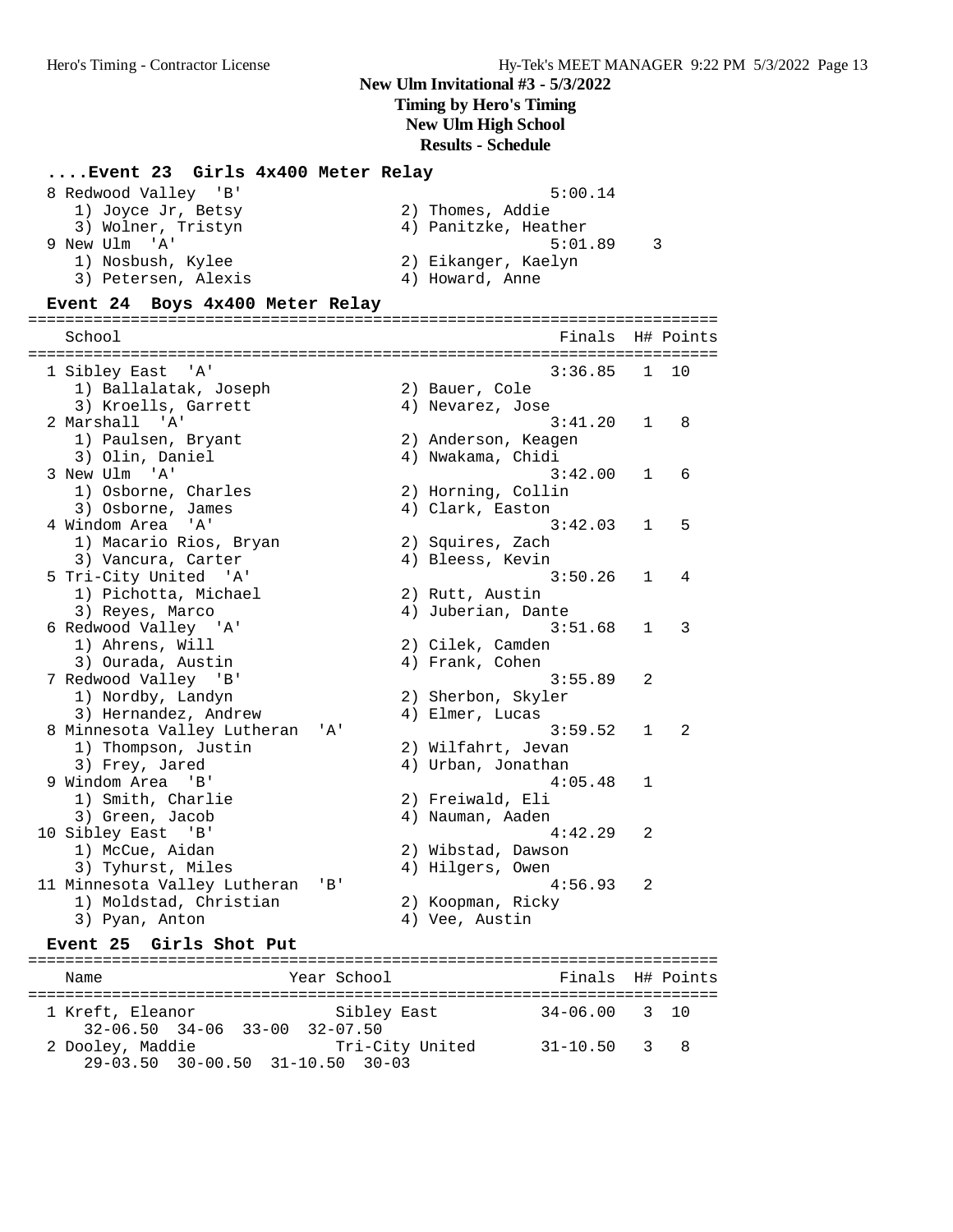**Timing by Hero's Timing**

**New Ulm High School**

**Results - Schedule**

## **....Event 25 Girls Shot Put**

| 3 Espenson, Elliot <b>Windom Area</b> 31-05.50 3<br>28-02 31-05.50 31-05.50 29-10                                                                               |                           |              |              | 6              |
|-----------------------------------------------------------------------------------------------------------------------------------------------------------------|---------------------------|--------------|--------------|----------------|
|                                                                                                                                                                 |                           |              | $\mathbf{3}$ | 5              |
| 4 Biron, Tegan 5ibley East 30-08.00<br>26-01 30-08 29-09 27-09.50                                                                                               |                           |              |              |                |
| 5 Gillingham, Paige Marshall 30-07.00<br>28-10 30-00 30-07 20-04                                                                                                |                           |              | $\mathbf{3}$ | $\overline{4}$ |
|                                                                                                                                                                 |                           |              | 3            | 3              |
|                                                                                                                                                                 |                           |              |              |                |
| 7 Schlei, Ella                                                                                                                                                  | Minnesota Va and 29-05.50 |              | $\mathbf{3}$ | 2              |
| $28-05$ $26-00$ $29-05.50$ $26-10$<br>8 Ubl, Nevaeh                                                                                                             | $28 - 03.50$<br>New Ulm   |              | 2            | $\mathbf{1}$   |
|                                                                                                                                                                 |                           |              |              |                |
| 26-02.50 28-03.50 26-05 25-07<br>9 Buffie, Catherine Redwood Valley 28-01.50<br>26-03.50 26-03.50 25-06.50 28-01.50<br>10 Krocak, Kaia Tri-City United 27-09.00 |                           |              | 2            |                |
|                                                                                                                                                                 |                           |              |              |                |
| 26-10 26-10.50 27-09 27-03                                                                                                                                      |                           |              | 3            |                |
|                                                                                                                                                                 |                           |              | 3            |                |
| 11 Krentz, Molly Sibley East 27-03.00<br>27-03 26-10 25-07 27-02.50                                                                                             |                           |              |              |                |
| 12 Gillingham, Brooke Marshall 26-11.00<br>26-02 24-01 25-10 26-11                                                                                              |                           |              | 3            |                |
|                                                                                                                                                                 |                           |              |              |                |
| 13 Pettersen, Jocelyn New Ulm 26-04.50<br>$26-04.50$ $24-07$ $22-06.50$ $26-04.50$                                                                              |                           |              | 3            |                |
|                                                                                                                                                                 |                           |              | 3            |                |
| 14 Figueroa, Carolina<br>26-00.50 26-03 25-05.50 25-10<br>15 Beneke, Adyson Sibley East 25-10.00                                                                |                           |              |              |                |
|                                                                                                                                                                 |                           |              | 3            |                |
| $25-05$ $25-03.50$ $25-03.50$ $25-10$<br>16 Golovko, Liza (5) Sibley East (5) 25-04.00                                                                          |                           |              | 2            |                |
| 22-11.50 25-04 23-05.50 25-01                                                                                                                                   |                           |              |              |                |
| 17 Vanheuwart, Kaylee Marshall 17 Vanheuwart, Kaylee                                                                                                            |                           |              | 2            |                |
| $22-01.50$ $22-05$ $25-04$ $24-05$                                                                                                                              |                           |              |              |                |
| 18 Fischer, Adyson Marshall 24-06.50<br>24-03 FOUL 24-03.50 24-06.50                                                                                            |                           |              | 2            |                |
| 19 Dahlke, Gabriella (19 Tri-City United 24-03.00                                                                                                               |                           |              | 2            |                |
| 24-03 24-00 23-07 23-02.50                                                                                                                                      |                           |              |              |                |
| 20 Frederick, Paige                                                                                                                                             | New Ulm                   | $23 - 11.50$ | 2            |                |
| 22-11.50 23-11.50 23-01.50 23-06.50                                                                                                                             |                           |              |              |                |
| 21 Saemrow, Jacy<br>$23-11$ $22-01.50$ $22-09$ $20-06.50$                                                                                                       | Tri-City United 23-11.00  |              | $\mathbf 1$  |                |
| 22 Fuhr, Ella           Redwood Valley         23-09.00                                                                                                         |                           |              | $\mathbf{1}$ |                |
| 21-02.50 21-06.50 FOUL 23-09                                                                                                                                    |                           |              |              |                |
| 23 Christensen, Hannah Minnesota Va 23-08.50                                                                                                                    |                           |              | 2            |                |
| 23-07.50 23-07 21-03 23-08.50<br>24 Rossow, Laura                                                                                                               | Minnesota Va              | $23 - 08.00$ | 2            |                |
| $21 - 01.50$ $23 - 08$ $21 - 09$                                                                                                                                | $22 - 06$                 |              |              |                |
| 25 Wendland, Jenna                                                                                                                                              | Minnesota Va              | $23 - 07.00$ | $\mathbf{1}$ |                |
| 22-06 22-04 22-01.50 23-07                                                                                                                                      |                           |              |              |                |
| 26 Roll, Brooklyn<br>23-04 23-02 22-03 22-05.50                                                                                                                 | Windom Area               | $23 - 04.00$ | 2            |                |
| 27 Altmann, Alexis                                                                                                                                              | Redwood Valley            | $23 - 02.50$ | 2            |                |
| 23-02.50 21-10.50 20-07 22-08                                                                                                                                   |                           |              |              |                |
| 28 Alvstad, Maddie                                                                                                                                              | Windom Area               | $22 - 10.50$ | 2            |                |
| $22 - 10.50$<br>21-05 21-11.50 20-03                                                                                                                            |                           |              |              |                |
| 29 Eh, Ju<br>22-06.50 22-06.50 22-05.50 21-00                                                                                                                   | Marshall                  | $22 - 06.50$ | 1            |                |
|                                                                                                                                                                 |                           |              |              |                |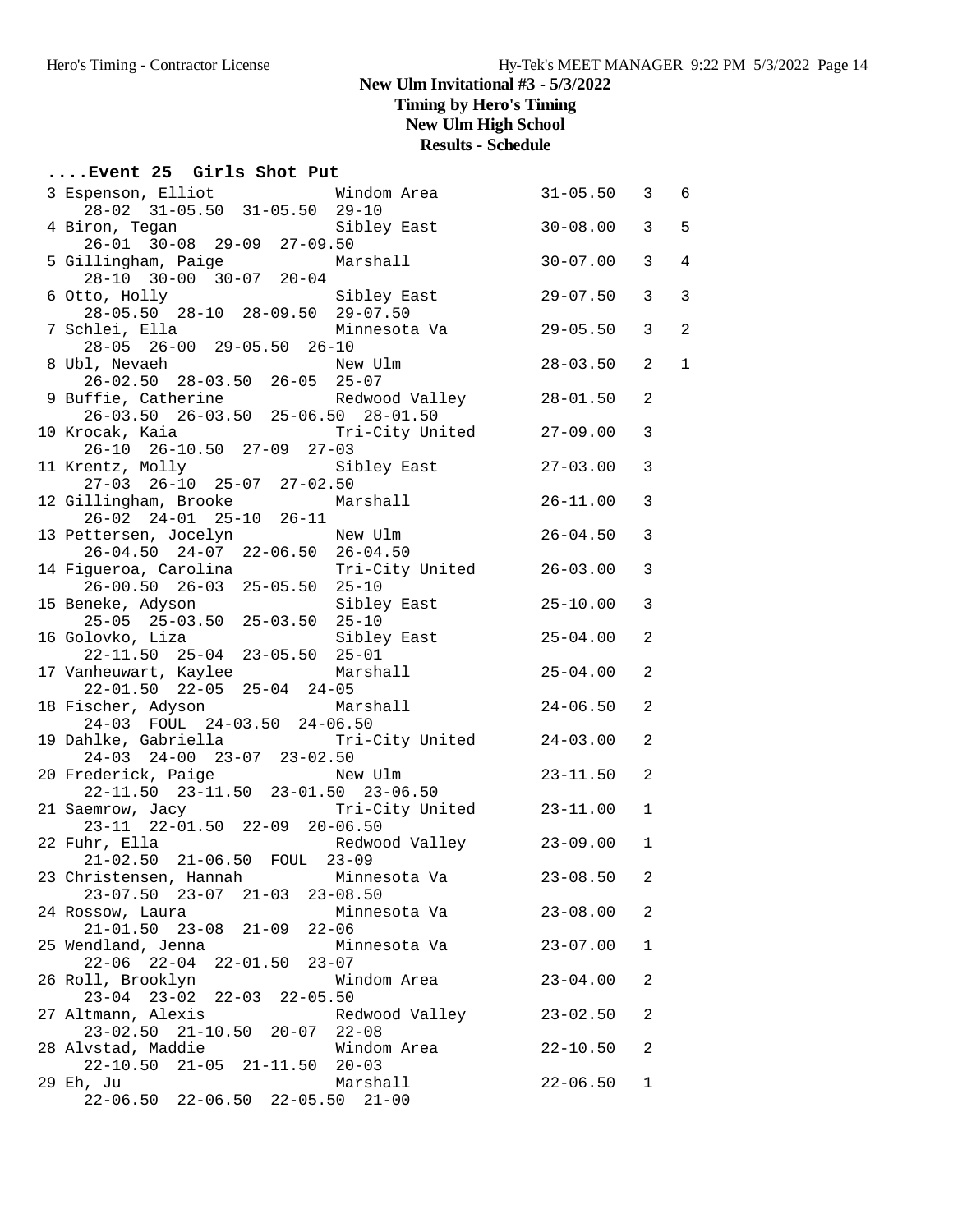**Timing by Hero's Timing New Ulm High School**

**Results - Schedule**

## **....Event 25 Girls Shot Put**

| 30 Urban, Sophia                             | Minnesota Va   | $22 - 03.00$ | $\mathbf{1}$   |
|----------------------------------------------|----------------|--------------|----------------|
| $22 - 03$ $21 - 06$ $20 - 11$ $20 - 03$      |                |              |                |
| 31 Hazen, Makenna                            | New Ulm        | $21 - 10.50$ | $\overline{1}$ |
| $18-05.50$ $21-10.50$ $21-01$ $21-02.50$     |                |              |                |
| 32 McGuire, Lillian                          | New Ulm        | $21 - 06.00$ | $\mathbf{1}$   |
| 20-00 21-06 21-03 FOUL                       |                |              |                |
| 33 Siegfried, Faith                          | New Ulm        | $21 - 03.00$ | $\mathbf{1}$   |
| $21-03$ $21-00$ $18-05$ $19-04.50$           |                |              |                |
| 34 Odenthal, Elizabeth Tri-City United       |                | $21 - 00.50$ | -2             |
| $20-03$ 19-06.50 20-01.50 21-00.50           |                |              |                |
| 35 Maddock, Catherine         Redwood Valley |                | $19 - 06.50$ | $\overline{1}$ |
| 18-01 17-03 19-04.50 19-06.50                |                |              |                |
| 36 Hernandez, Jamileth                       | Marshall       | $19 - 04.50$ | $\mathbf{1}$   |
| 17-10.50 18-05 19-04.50 18-00.50             |                |              |                |
| 37 Panitzke, Sophia                          | Redwood Valley | $10 - 01.00$ | -1             |
| $10-01$ $8-03$ $9-09$ $4-04.50$              |                |              |                |

## **Event 26 Boys Shot Put**

|                               |                                                                                                                                                                                                                                                                                                                                                                | 3                                                                                                                                                                                                                                                                                                                                                                                                                                       | 6                                                                                                                                                                                                                                                                                                                                                                                                |
|-------------------------------|----------------------------------------------------------------------------------------------------------------------------------------------------------------------------------------------------------------------------------------------------------------------------------------------------------------------------------------------------------------|-----------------------------------------------------------------------------------------------------------------------------------------------------------------------------------------------------------------------------------------------------------------------------------------------------------------------------------------------------------------------------------------------------------------------------------------|--------------------------------------------------------------------------------------------------------------------------------------------------------------------------------------------------------------------------------------------------------------------------------------------------------------------------------------------------------------------------------------------------|
|                               |                                                                                                                                                                                                                                                                                                                                                                | 3                                                                                                                                                                                                                                                                                                                                                                                                                                       | 5                                                                                                                                                                                                                                                                                                                                                                                                |
|                               |                                                                                                                                                                                                                                                                                                                                                                | $\overline{3}$                                                                                                                                                                                                                                                                                                                                                                                                                          | 4                                                                                                                                                                                                                                                                                                                                                                                                |
|                               |                                                                                                                                                                                                                                                                                                                                                                | $\overline{3}$                                                                                                                                                                                                                                                                                                                                                                                                                          | $\overline{3}$                                                                                                                                                                                                                                                                                                                                                                                   |
|                               |                                                                                                                                                                                                                                                                                                                                                                | $\overline{3}$                                                                                                                                                                                                                                                                                                                                                                                                                          | 2                                                                                                                                                                                                                                                                                                                                                                                                |
|                               |                                                                                                                                                                                                                                                                                                                                                                | 3                                                                                                                                                                                                                                                                                                                                                                                                                                       | $\mathbf{1}$                                                                                                                                                                                                                                                                                                                                                                                     |
|                               |                                                                                                                                                                                                                                                                                                                                                                | 3                                                                                                                                                                                                                                                                                                                                                                                                                                       |                                                                                                                                                                                                                                                                                                                                                                                                  |
|                               |                                                                                                                                                                                                                                                                                                                                                                | 3                                                                                                                                                                                                                                                                                                                                                                                                                                       |                                                                                                                                                                                                                                                                                                                                                                                                  |
|                               |                                                                                                                                                                                                                                                                                                                                                                | $\overline{3}$                                                                                                                                                                                                                                                                                                                                                                                                                          |                                                                                                                                                                                                                                                                                                                                                                                                  |
|                               |                                                                                                                                                                                                                                                                                                                                                                | 2                                                                                                                                                                                                                                                                                                                                                                                                                                       |                                                                                                                                                                                                                                                                                                                                                                                                  |
|                               |                                                                                                                                                                                                                                                                                                                                                                | $\mathfrak{D}$                                                                                                                                                                                                                                                                                                                                                                                                                          |                                                                                                                                                                                                                                                                                                                                                                                                  |
|                               |                                                                                                                                                                                                                                                                                                                                                                | 2                                                                                                                                                                                                                                                                                                                                                                                                                                       |                                                                                                                                                                                                                                                                                                                                                                                                  |
|                               |                                                                                                                                                                                                                                                                                                                                                                | 3                                                                                                                                                                                                                                                                                                                                                                                                                                       |                                                                                                                                                                                                                                                                                                                                                                                                  |
| 33-08 33-04.50 32-11 33-09.50 |                                                                                                                                                                                                                                                                                                                                                                | 2                                                                                                                                                                                                                                                                                                                                                                                                                                       |                                                                                                                                                                                                                                                                                                                                                                                                  |
|                               | 43-05 45-04 45-10.50 46-07<br>40-03 40-08.50 FOUL 41-05.50<br>39-00 39-00 FOUL FOUL<br>FOUL 36-09.50 38-03 38-03<br>FOUL 30-07 36-08.50 35-03<br>12 Meyer, Adam Marshall<br>34-07.50 31-01 36-02.50 34-07.50<br>$34-03.\overline{50}$ $33-01.50$ $35-09.50$ $35-05$<br>14 Zimmer, Jacob<br>$32-09$ $32-10$ $33-09$ $34-03.50$<br>32-08 33-10.50 32-09.50 24-10 | 3 Altman, Alex Mindom Area<br>41-09 45-05.50 FOUL FOUL<br>4 Vosejpka, Mason<br>41-02 42-00 42-00.50 40-11<br>7 Sherman, Gabe Marshall<br>8 Wolkow, Nathan New Ulm<br>9 Schendel, Henry Tri-City United<br>36-02.50 31-10 34-04 37-05<br>11 Schultz, Ethan             Minnesota Va<br>13 Vo-Verhage, Vaugn Mindom Area<br>Software Superior Control Marshall<br>15 Evans, Griffin Nedwood Valley<br>16 Richtsmeier, Jordan Minnesota Va | 1 Garcia, Eduardo       Marshall         46-07.00   3 10<br>2 Suedbeck, Lincoln Sibley East 45-10.00 3 8<br>45-05 45-10 44-01.50 FOUL<br>$45 - 05.50$<br>42-00.50<br>5 Evans, Lane 19 11 Redwood Valley 11-05.50<br>$39 - 06.00$<br>$39 - 00.00$<br>$38 - 03.00$<br>$37 - 05.00$<br>$37 - 02.50$<br>$36 - 08.50$<br>$36 - 02.50$<br>$35 - 09.50$<br>$34 - 03.50$<br>$33 - 10.50$<br>$33 - 09.50$ |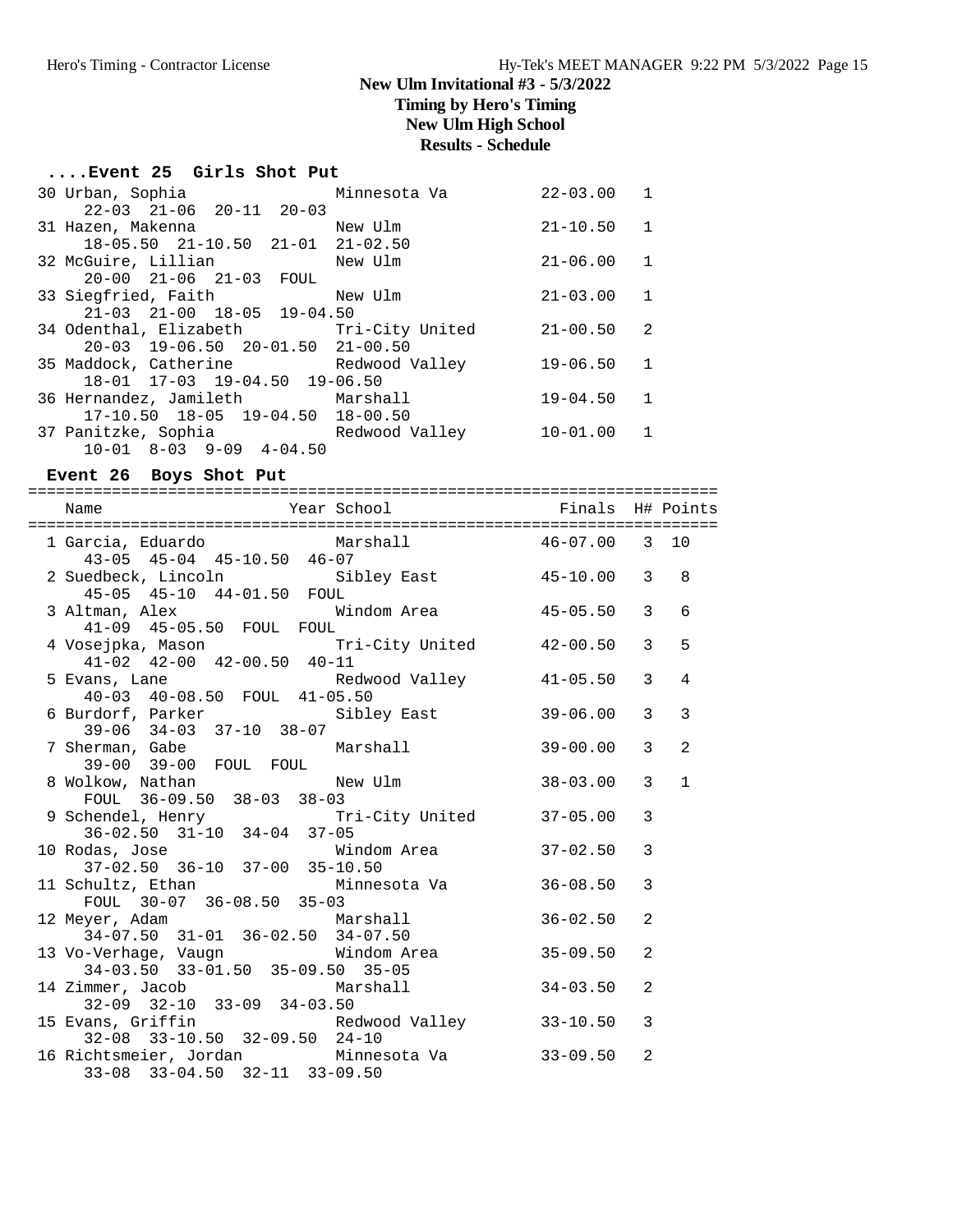**Timing by Hero's Timing New Ulm High School Results - Schedule**

#### **....Event 26 Boys Shot Put**

| 17 Schley, Alex                                             | Tri-City United          | $33 - 04.50$ | 2              |
|-------------------------------------------------------------|--------------------------|--------------|----------------|
| 33-04.50 30-02.50 30-03 32-06.50                            |                          |              |                |
| 18 Scherr, Jacob                                            | Marshall                 | $32 - 06.00$ | $\overline{2}$ |
| 28-07.50 32-06 29-06.50 31-07.50                            |                          |              |                |
| 19 Klawitter, Landon Minnesota Va                           |                          | $32 - 03.50$ | $\overline{2}$ |
| $31-06.50$ $32-03.50$ $30-03.50$ $29-09.50$                 |                          |              |                |
| 20 Bottelberghe, Nicholas Mindom Area                       |                          | $32 - 00.50$ | $\overline{2}$ |
| $32-00.50$ $30-07.50$ $30-01$ $31-08$                       |                          |              |                |
| 21 Kuehn, Zachary                                           | Sibley East              | $31 - 05.00$ | $\overline{2}$ |
| $31-05$ $31-05$ $29-04.50$ $30-11$                          |                          |              |                |
| 22 Almich, Devon                                            | Sibley East              | $31 - 02.00$ | 2              |
| $30 - 00.50$ $29 - 05$ $31 - 00$ $31 - 02$                  |                          |              |                |
| 23 Rossow, Benjamin Minnes<br>29-10 28-09.50 24-02 25-06.50 | Minnesota Va             | $29 - 10.00$ | $\overline{2}$ |
|                                                             |                          |              |                |
| 24 Rehnelt, Matthew                                         | Windom Area              | $29 - 05.50$ | $\overline{2}$ |
| 28-11 29-01 29-05.50 27-11                                  |                          |              |                |
| 25 Skluzacek, Luke                                          | Tri-City United          | $29 - 02.00$ | 3              |
| 29-00 29-02 27-07.50 28-01.50                               |                          |              |                |
| 26 Staunton, Brayden<br>27-03.50  28-09  29-01.50  FOUL     | New Ulm                  | $29 - 01.50$ | $\overline{2}$ |
|                                                             |                          | $28 - 09.00$ |                |
| 27 Miner, Brooks<br>28-09 27-07.50 28-06.50 27-01           | New Ulm                  |              | 1              |
| 28 Krenz, William                                           | Marshall                 | $28 - 07.00$ | $\mathbf 1$    |
| enz, William Ma:<br>28-03.50 28-01 27-05 28-07              |                          |              |                |
| 29 Taaffe, Paul                                             | Sibley East              | $27 - 10.50$ | $\mathbf{1}$   |
| 27-01 23-11 25-10.50 27-10.50                               |                          |              |                |
| 30 Haen, Jayden                                             | Redwood Valley 27-08.50  |              | 1              |
| 25-08.50 25-05 27-06.50 27-08.50                            |                          |              |                |
| 31 Freiwald, Eli                                            | Vindom Area              | $27 - 06.50$ | $\mathbf{1}$   |
| 25-05.50 24-01.50 24-08 27-06.50                            |                          |              |                |
| 32 Nordby, Landyn Nedwood Valley                            |                          | $25 - 08.00$ | $\mathbf{1}$   |
| 25-08 24-08 25-01.50 24-11                                  |                          |              |                |
| 33 Hennen, Jax                                              | Redwood Valley           | $25 - 04.00$ | $\mathbf 1$    |
| 23-10 25-04 23-07 23-10.50                                  |                          |              |                |
| 34 Pearson, Benjamin New Ulm                                |                          | $25 - 00.50$ | $\mathbf{1}$   |
| $25-00.50$ $24-05$ $24-09.50$ $23-01$                       |                          |              |                |
| 35 Redman, Jacob                                            | Sibley East              | $24 - 09.50$ | 1              |
| $24-02.50$ $24-01$ $24-09.50$ $24-02$                       |                          |              |                |
| 36 Dahlberg, Derek                                          | Redwood Valley 22-09.50  |              | $\mathbf{1}$   |
| 21-07.50 22-09.50 21-02 21-11.50                            |                          |              |                |
| 37 Robrahn, Caleb                                           | Tri-City United 20-09.00 |              | $\mathbf{1}$   |
| 20-05.50 19-08 20-09 19-04.50                               |                          |              |                |

#### **Event 27 Girls Discus Throw**

========================================================================== Name The Year School The Finals H# Points ========================================================================== 1 Kreft, Eleanor Sibley East 98-11 3 10 FOUL 92-07 98-11 FOUL 2 Schlei, Ella Minnesota Va 98-03 3 8 90-05 97-04 98-03 FOUL 3 Biron, Tegan Sibley East 96-03 3 6 FOUL 87-04 96-03 FOUL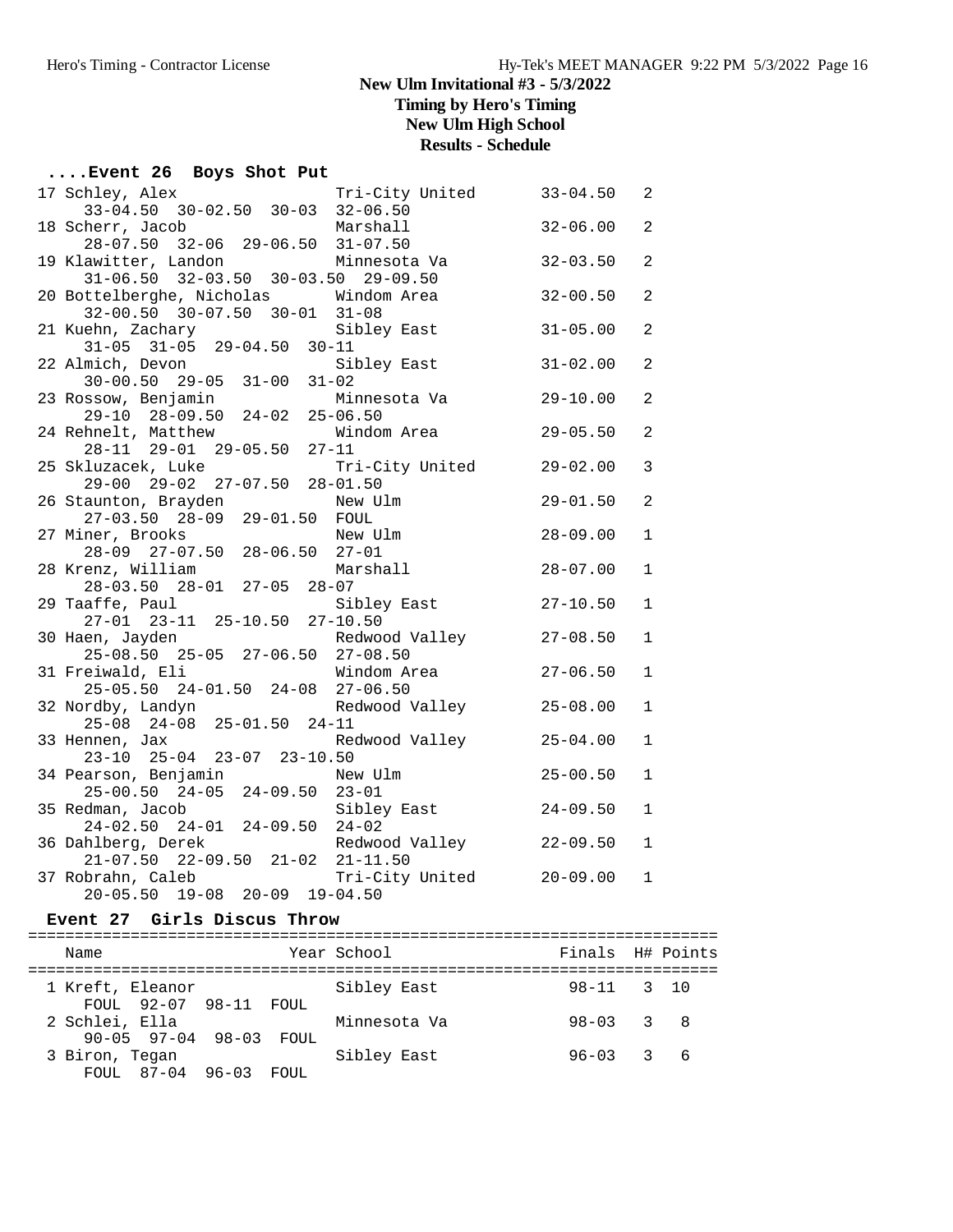**Timing by Hero's Timing**

**New Ulm High School**

**Results - Schedule**

| Event 27 Girls Discus Throw                                         |                           |             |                |                |
|---------------------------------------------------------------------|---------------------------|-------------|----------------|----------------|
| 4 Gillingham, Brooke<br>$90 - 01$ $83 - 03$<br>FOUL 75-10           | Marshall                  | $90 - 01$ 3 |                | 5              |
| 5 Otto, Holly<br>78-06 FOUL 89-07 FOUL                              | Sibley East               | $89 - 07$   | 3              | $\overline{4}$ |
| 6 Dooley, Maddie<br>83-02 77-03 74-09 79-10                         | Tri-City United           | $83 - 02$   | 3              | $\mathbf{3}$   |
| 7 Espenson, Elliot<br>77-09 FOUL 81-05 77-03                        | Windom Area               | $81 - 05$   | 3              | $\overline{2}$ |
| 8 Ubl, Nevaeh<br>FOUL FOUL FOUL 80-04                               | New Ulm                   | $80 - 04$   | 3              | $\mathbf{1}$   |
| 9 Rossow, Laura<br>79-10 71-05 73-02 80-03                          | Minnesota Va              | $80 - 03$   | 3              |                |
| 10 Woller, Rylee<br>75-11 FOUL 72-10 80-01                          | Minnesota Va              | $80 - 01$   | 3              |                |
| 11 Krocak, Kaia<br>77-06 76-05 FOUL 53-03                           | Tri-City United           | $77 - 06$   | 3              |                |
| 12 Christensen, Hannah<br>FOUL 73-00 63-04 72-03                    | Minnesota Va              | $73 - 00$   | 2              |                |
| 13 Beneke, Adyson<br>$72 - 03$<br>FOUL 63-08<br>$70 - 04$           | Sibley East               | $72 - 03$   | $\overline{a}$ |                |
| 14 Nosbush, Kylee<br>FOUL 72-02 67-00<br>FOUL                       | New Ulm                   | $72 - 02$   | 3              |                |
| 15 Krentz, Molly<br>FOUL 66-06 61-11 70-08                          | Sibley East               | $70 - 08$   | 3              |                |
| 16 Pettersen, Jocelyn<br>61-05 70-08 FOUL 60-03                     | New Ulm                   | $70 - 08$   | 2              |                |
| 17 VanMeveren, Lilliana<br>FOUL 55-04 FOUL 67-01                    | Marshall                  | $67 - 01$   | 2              |                |
| 18 Schutz, Valerie<br>59-08 66-01 57-00 54-07                       | Windom Area               | 66-01       | 1              |                |
| 19 Kuehn, Abigail<br>61-09 57-06 65-03 59-07                        | Sibley East               | 65-03       | $\overline{a}$ |                |
| 20 Wendland, Jenna<br>63-04 59-00 63-10 65-00                       | Minnesota Va              | $65 - 00$   | $\overline{a}$ |                |
| 21 Frederick, Paige<br>FOUL 56-05 64-01 FOUL                        | New Ulm                   | 64-01       | 2              |                |
| 22 Vanheuwart, Kaylee<br>60-11 62-05 FOUL 63-02                     | Marshall                  | $63 - 02$   | 2              |                |
| 23 Urban, Sophia<br>57-02 62-00 53-03 57-08                         | $62 - 00$<br>Minnesota Va |             | 1              |                |
| 24 Saemrow, Jacy<br>FOUL 54-09 61-03 FOUL                           | Tri-City United           | $61 - 03$   | 2              |                |
| 25 McGuire, Lillian<br>61-02 FOUL<br>FOUL 54-01                     | New Ulm                   | $61 - 02$   | 2              |                |
| 26 DeGroot, Anna<br>$61-00$ 53-09 57-09<br>$52 - 08$                | Marshall                  | $61 - 00$   | 1              |                |
| 27 Purrington, Jules<br>$52 - 07$<br>$60 - 04$ 58-09<br>$53 - 03$   | Marshall                  | $60 - 04$   | 2              |                |
| 28 Dahlke, Gabriella<br>$57 - 05$<br>$58 - 11$<br>$38 - 06$<br>FOUL | Tri-City United           | $58 - 11$   | $\mathbf 1$    |                |
| 29 Roll, Brooklyn<br>54-09 FOUL 46-10<br>$47 - 09$                  | Windom Area               | $54 - 09$   | 2              |                |
| 30 Maddock, Catherine<br>50-10 49-09 49-06<br>$51 - 03$             | Redwood Valley            | $51 - 03$   | 1              |                |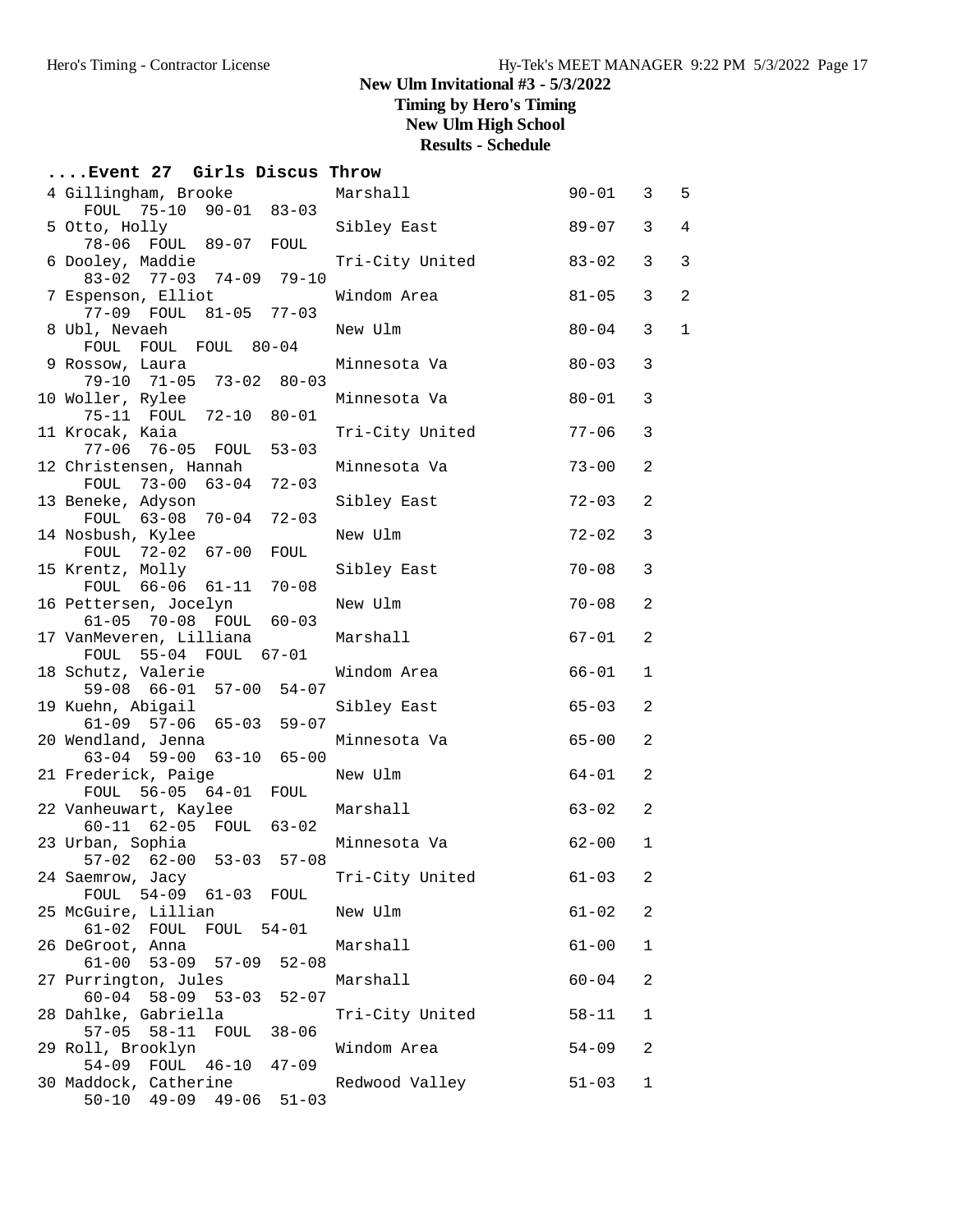**Timing by Hero's Timing**

**New Ulm High School**

# **Results - Schedule**

| Event 27 Girls Discus Throw |
|-----------------------------|
|-----------------------------|

| 31 Degroot, Olivia<br>Marshall            | $50 - 10$ | 2              |
|-------------------------------------------|-----------|----------------|
| $50-01$ $50-10$ $46-04$ $50-03$           |           |                |
| 32 Ruger, Madeline<br>Tri-City United     | $48 - 10$ | $\overline{1}$ |
| FOUL 48-01 45-00<br>$48 - 10$             |           |                |
| 33 Haynes, Addison<br>New Ulm             | $44 - 08$ | $\mathbf{1}$   |
| FOUL 41-03 44-08 41-01                    |           |                |
| 34 Odenthal, Elizabeth<br>Tri-City United | $41 - 00$ | $\mathbf{1}$   |
| $35-05$ $41-00$ $31-03$ $40-05$           |           |                |
| Windom Area<br>35 Alvstad, Maddie         | $40 - 05$ | $\overline{1}$ |
| $33-01$ $37-10$ $40-05$ $36-11$           |           |                |
| 36 Altmann, Alexis<br>Redwood Valley      | $40 - 00$ | -1             |
| $40 - 00$ $38 - 02$ $39 - 02$ $37 - 08$   |           |                |
| 37 Panitzke, Sophia<br>Redwood Valley     | $15 - 10$ |                |
| FOUL 13-03 15-10<br>FOUL                  |           |                |

#### **Event 28 Boys Discus Throw**

==========================================================================

| Name                                                                                                                                         | Year School                        | Finals H# Points |                |                |
|----------------------------------------------------------------------------------------------------------------------------------------------|------------------------------------|------------------|----------------|----------------|
| ================================<br>1 Suedbeck, Lincoln             Sibley East             123-11     3   10<br>112-06 118-01 123-11 122-09 | ================================== |                  |                |                |
| 2 Sherman, Gabe Marshall<br>118-00 123-02 FOUL 123-02                                                                                        |                                    | $123 - 02$ 3     |                | 8              |
| 3 Altman, Alex Mindom Area<br>FOUL 120-06 FOUL 122-07                                                                                        |                                    | $122 - 07$       | 3              | 6              |
| 4 Schendel, Henry<br>112-00 FOUL 111-04 98-08                                                                                                | Tri-City United                    | $112 - 00$       | 3              | 5              |
| 5 Goblirsch, Maverick Redwood Valley<br>FOUL 112-00 106-01 FOUL                                                                              |                                    | $112 - 00$       | 3              | 4              |
| 6 Richtsmeier, Jordan Minnesota Va<br>111-02 FOUL 93-06 97-09                                                                                |                                    | $111 - 02$       | 3              | 3              |
| 7 Wolkow, Nathan New Ulm<br>109-10 FOUL FOUL 8-10                                                                                            |                                    | $109 - 10$       | $\overline{3}$ | $\overline{2}$ |
| 8 Meyer, Adam Marshall<br>101-11 105-04 101-02 107-09                                                                                        |                                    | $107 - 09$       | $\overline{3}$ | $\mathbf{1}$   |
| 9 Rodas, Jose Nindom Area<br>101-01 106-03 FOUL 99-09                                                                                        |                                    | $106 - 03$       | 3              |                |
| 10 Vo-Verhage, Vaugn Mindom Area<br>101-11 FOUL 99-06 FOUL                                                                                   |                                    | $101 - 11$       | 3              |                |
| 11 Evans, Lane Redwood Valley<br>100-03 87-11 101-05 94-11                                                                                   |                                    | $101 - 05$       | 2              |                |
| 12 Schotzko, Evan<br>95-02 98-00 99-11 92-10                                                                                                 | Marshall                           | $99 - 11$        | 3              |                |
| 13 Vosejpka, Mason<br>sejpka, Mason<br>80-01 90-04 98-03 95-04                                                                               | Tri-City United                    | $98 - 03$        | 3              |                |
| 14 Skluzacek, Luke<br>$94-08$ $83-02$ $79-09$ $80-03$                                                                                        | Tri-City United                    | $94 - 08$        | 2              |                |
| 15 Bottelberghe, Nicholas Windom Area<br>FOUL 90-09 FOUL FOUL                                                                                |                                    | $90 - 09$        | 2              |                |
| 16 Burdorf, Parker<br>76-08 82-02 85-10 89-02                                                                                                | Sibley East                        | 89-02            | 2              |                |
| 17 Meier, Jack Marshall<br>87-11 83-03 FOUL 83-01                                                                                            |                                    | 87-11            | 2              |                |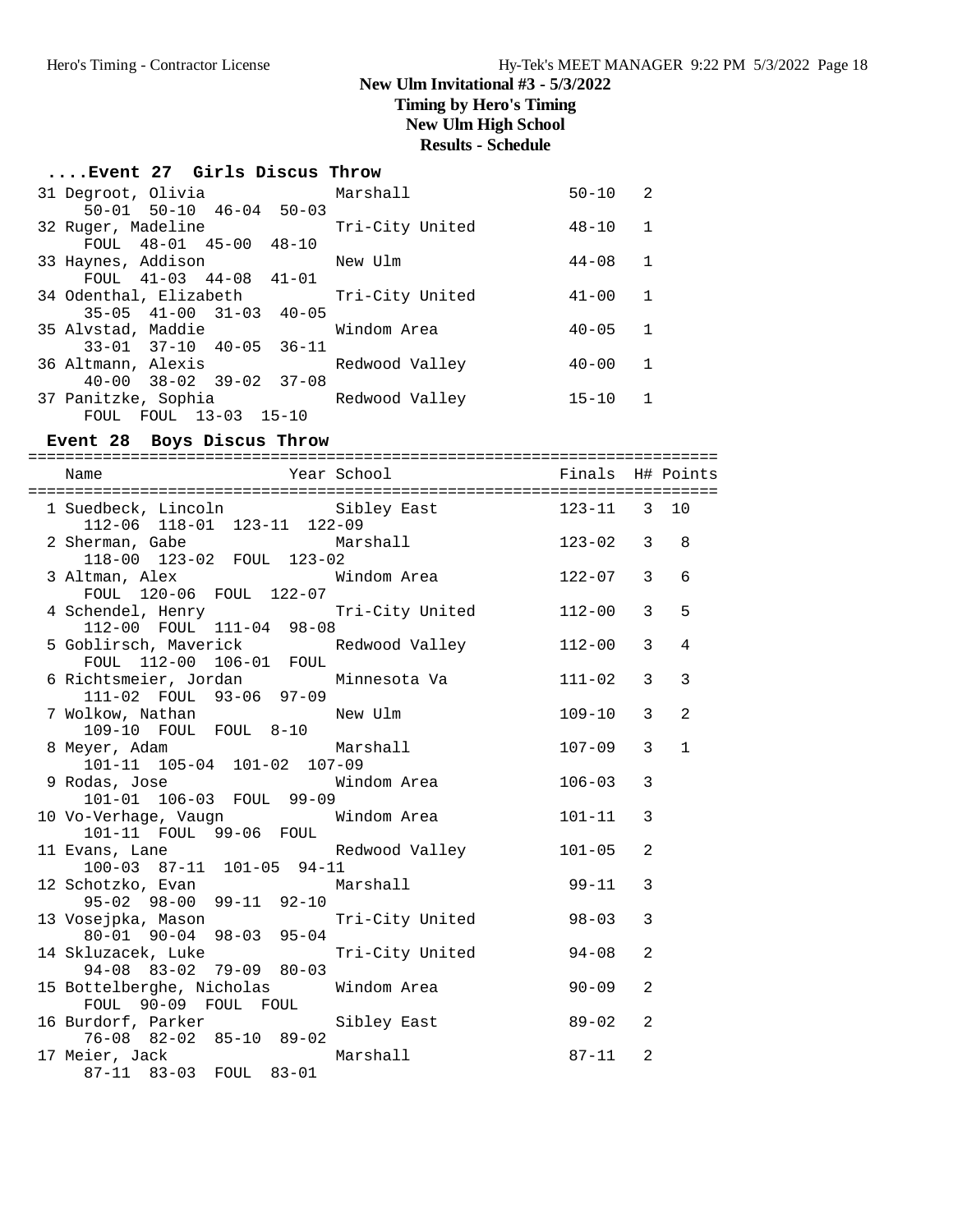**New Ulm High School**

**Results - Schedule**

# **....Event 28 Boys Discus Throw**

|  | 18 Schultz, Ethan                           |           | Minnesota Va    | $87 - 00$ | 3              |
|--|---------------------------------------------|-----------|-----------------|-----------|----------------|
|  | FOUL FOUL FOUL 87-00                        |           |                 |           |                |
|  | 19 Miner, Brooks<br>63-11 76-07 85-11 86-06 |           | New Ulm         | $86 - 06$ | 2              |
|  | 20 Schley, Alex                             |           | Tri-City United | $83 - 08$ | 2              |
|  | 79-05 83-08 74-10 75-11                     |           |                 |           |                |
|  | 21 Almich, Devon                            |           | Sibley East     | $83 - 08$ | 2              |
|  | 83-08 75-07 FOUL 74-04                      |           |                 |           |                |
|  | 22 Rehnelt, Matthew                         |           | Windom Area     | $80 - 01$ | $\mathbf{1}$   |
|  | 76-00 64-08 80-01 77-06                     |           |                 |           |                |
|  | 23 Evans, Griffin                           |           | Redwood Valley  | $79 - 06$ | $\mathbf{1}$   |
|  | $79 - 06$ 66-05<br>$78 - 07$ $74 - 11$      |           |                 |           |                |
|  | 24 Staunton, Brayden                        |           | New Ulm         | $74 - 07$ | $\overline{a}$ |
|  | $74 - 07$ 63-08<br>FOUL                     |           |                 |           |                |
|  | 25 Klawitter, Landon                        |           | Minnesota Va    | $74 - 05$ | 2              |
|  | 66-09 53-01 74-05 72-10                     |           |                 |           |                |
|  | 26 Maes, Garrett                            |           | Marshall        | $73 - 01$ | 2              |
|  | 69-10 73-01 65-04                           | $71 - 02$ |                 |           |                |
|  | 27 Schnaser, Ty<br>$64-11$ $67-07$ $52-05$  |           | Marshall        | $72 - 10$ | $\mathbf{1}$   |
|  | 28 Pearson, Benjamin                        | $72 - 10$ | New Ulm         | $71 - 00$ | $\overline{a}$ |
|  | 63-00 71-00 60-07 66-01                     |           |                 |           |                |
|  | 29 Haen, Jayden                             |           | Redwood Valley  | $66 - 05$ | $\mathbf{1}$   |
|  | $37-09$ $66-05$ $57-11$                     | $55 - 04$ |                 |           |                |
|  | 30 Kuehn, Zachary                           |           | Sibley East     | $65 - 02$ | $\overline{a}$ |
|  | $62-11$ FOUL $57-09$ $65-02$                |           |                 |           |                |
|  | 31 Rossow, Benjamin                         |           | Minnesota Va    | $60 - 10$ | $\mathbf{1}$   |
|  | 59-11 FOUL 60-10 59-09                      |           |                 |           |                |
|  | 32 Hennen, Jax                              |           | Redwood Valley  | $60 - 09$ | $\mathbf{1}$   |
|  | 58-09 56-04 52-11 60-09                     |           |                 |           |                |
|  | 33 Freiwald, Eli                            |           | Windom Area     | $54 - 00$ | $\mathbf{1}$   |
|  | 50-03 52-02 51-01 54-00                     |           |                 |           |                |
|  | 34 Kistner, Nicholas                        |           | Sibley East     | $53 - 11$ | $\mathbf{1}$   |
|  | 42-00 FOUL 53-00 53-11                      |           |                 |           |                |
|  | 35 Scherer, Jonah<br>FOUL FOUL 45-08 FOUL   |           | Sibley East     | $45 - 08$ | $\mathbf 1$    |
|  | 36 Dahlberg, Derek                          |           | Redwood Valley  | $44 - 06$ | $\mathbf{1}$   |
|  | 43-09 44-06 41-08 42-09                     |           |                 |           |                |
|  | 37 Robrahn, Caleb                           |           | Tri-City United | $41 - 04$ | $\mathbf{1}$   |
|  | 36-05 41-04 37-02 31-08                     |           |                 |           |                |
|  |                                             |           |                 |           |                |

## **Event 29 Girls Pole Vault**

| Name                                                     | Year School                                            | Finals Points   |    |
|----------------------------------------------------------|--------------------------------------------------------|-----------------|----|
| 1 Pearson, Emily                                         | New Ulm<br>$8-06$ 9-00 9-06 10-00 10-09 11-01 11-03    | $11 - 01.00 10$ |    |
| $\Omega$<br>$\Omega$<br>$\overline{P}$<br>2 Deutz, Autum | $\circ$<br><u>റ</u><br>XXX<br>∩<br>Marshall            | $8 - 00.00$     | 8  |
| $\Omega$                                                 | $6-00$ $6-06$ $7-00$ $7-06$ $8-00$ $8-06$<br>OXOO OXXX |                 |    |
| 3 Dieken, Delaney                                        | Marshall<br>$5-00$ 6-00 6-06 7-00 7-06 8-00            | $7 - 06.00$     | .5 |
| ∩<br>∩<br>∩                                              | ∩<br>XXX                                               |                 |    |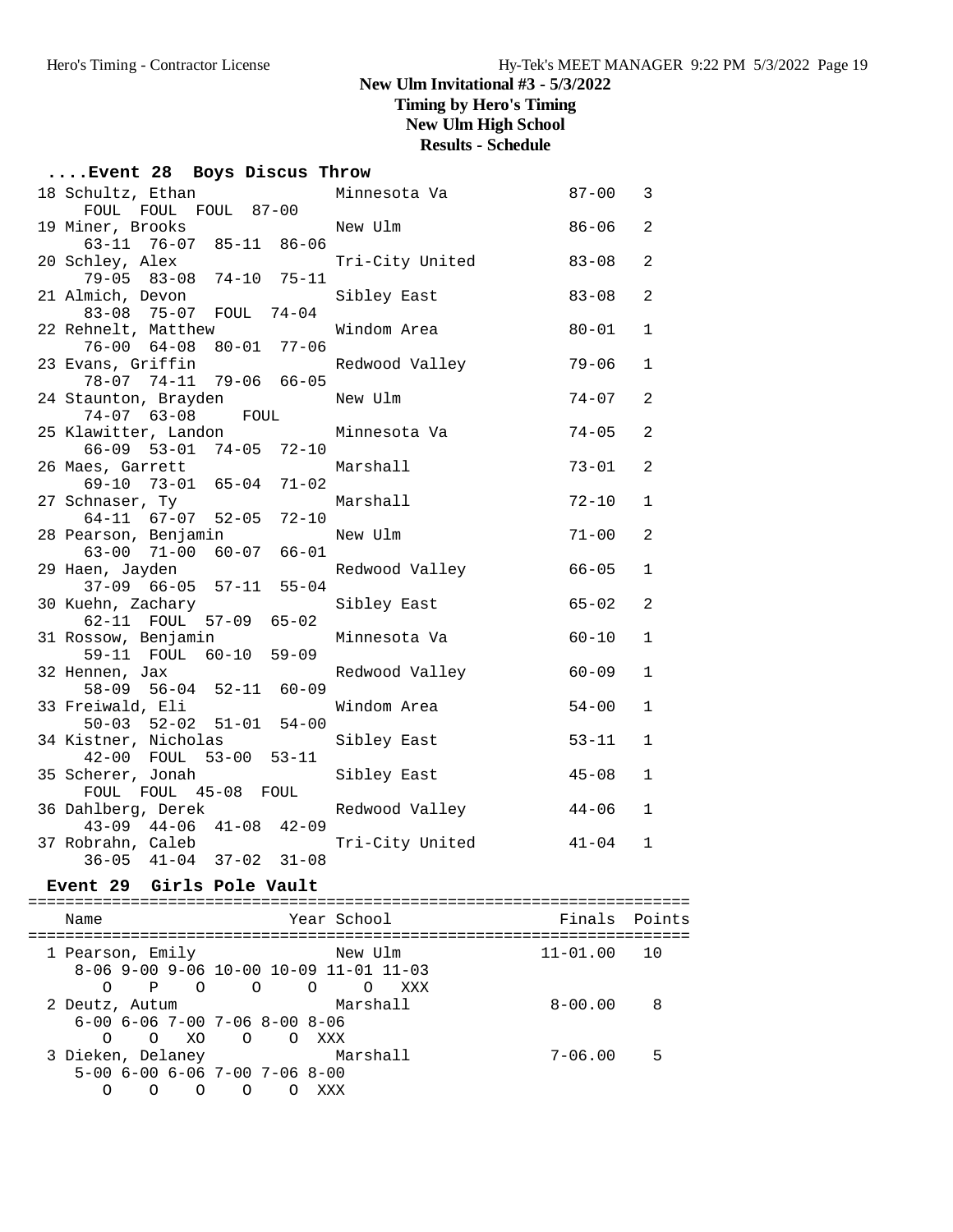**Timing by Hero's Timing New Ulm High School**

**Results - Schedule**

## **....Event 29 Girls Pole Vault**

| 3 Marcussen, Alexis<br>$6 - 00$ $6 - 06$ $7 - 00$ $7 - 06$ $8 - 00$                        | Tri-City United | $7 - 06.00$ | 5    |
|--------------------------------------------------------------------------------------------|-----------------|-------------|------|
| 0 0 0 0 XXX                                                                                |                 |             |      |
| 3 Schwartz, Anna<br>$6 - 00$ $6 - 06$ $7 - 00$ $7 - 06$ $8 - 00$<br>0 0 0 0 XXX            | Minnesota Va    | $7 - 06.00$ | 5    |
| 6 Vanheuwart, Kaylee<br>$5-00$ $6-00$ $6-06$ $7-00$ $7-06$ $8-00$<br>0 0 0 0 XXO XXX       | Marshall        | $7 - 06.00$ | 3    |
| 7 Houn, Charlotte<br>$5 - 00$ $6 - 00$ $6 - 06$ $7 - 00$ $7 - 06$<br>$O$ $O$ $O$ $O$ $XXX$ | Tri-City United | $7 - 00.00$ | 2    |
| 8 Latzke, Mara<br>$6 - 00$ $6 - 06$ $7 - 00$<br>O O XXX                                    | Sibley East     | $6 - 06.00$ | 0.50 |
| 8 Flinn, McKenna<br>$6 - 00$ $6 - 06$ $7 - 00$<br>O O XXX                                  | Redwood Valley  | $6 - 06.00$ | 0.50 |
| 10 Robilliard, Victoria<br>$5 - 00$ $6 - 00$ $6 - 06$ $7 - 00$<br>O O XO XXX               | Windom Area     | $6 - 06.00$ |      |
| 10 Nelson, Ellie<br>$6 - 00$ $6 - 06$ $7 - 00$<br>O XO XXX                                 | Redwood Valley  | $6 - 06.00$ |      |
| 12 Smith, Sophia<br>$5 - 00$ $6 - 00$ $6 - 06$ $7 - 00$<br>P XO XO XXX                     | Tri-City United | $6 - 06.00$ |      |
| 12 Petersen, Alexis<br>$6 - 00$ $6 - 06$ $7 - 00$<br>XO XO XXX                             | New Ulm         | $6 - 06.00$ |      |
| 14 Mertz, Olivia<br>$5 - 00$ $6 - 00$ $6 - 06$<br>XXO O XXX                                | Marshall        | $6 - 00.00$ |      |
| 15 Ruiz, Yasmin<br>$5 - 00$ $6 - 00$<br>XO XXX                                             | Tri-City United | $5 - 00.00$ |      |
| 16 Myrvold, Porsha<br>$5 - 00 6 - 00$<br>XXO XXX                                           | Windom Area     | $5 - 00.00$ |      |

## **Event 30 Boys Pole Vault**

| Name                                                                                                                                             | Year School                     |                      |                           | Finals Points |
|--------------------------------------------------------------------------------------------------------------------------------------------------|---------------------------------|----------------------|---------------------------|---------------|
| 1 Fliszar, Augie<br>10-06 11-00 11-06 12-00 12-06<br>$\Omega$<br>XXO<br>$\Omega$<br>∩                                                            | Minnesota Va<br>XXX             |                      | $12 - 00.00$              | 10            |
| 2 Bader, Elijah<br>$6-00$ 7-00 7-06 8-00 8-06 9-00 9-06 10-00 10-06 11-00 11-06 12-00<br>$\mathbf P$<br>P<br>$\overline{P}$<br>$\mathbf{P}$<br>P | Marshall<br>$\Omega$<br>$\circ$ | $\Omega$<br>$\Omega$ | $11 - 06.00$<br>XO.<br>XO | - 8<br>XXX    |
| 3 Haefner, Margavion<br>9-00 9-06 10-00 10-06 11-00 11-06<br>XO<br>$\Omega$<br>P<br>O                                                            | New Ulm<br>XXX                  |                      | $11 - 00.00$              | 6             |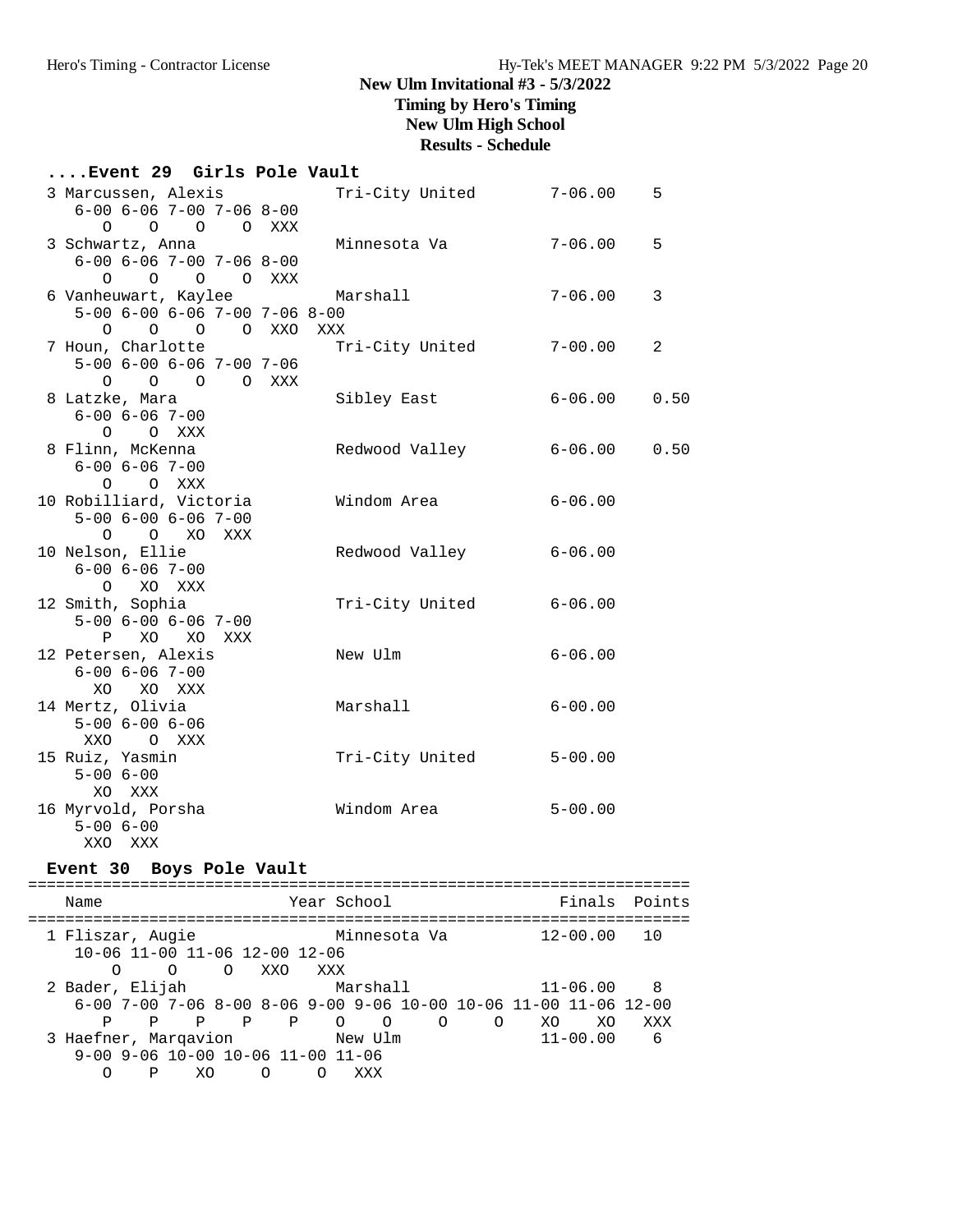## **Timing by Hero's Timing New Ulm High School Results - Schedule**

#### **....Event 30 Boys Pole Vault**

| 4 Parker, Ben                       | Marshall                                               | $10 - 06.00$ 5 |              |
|-------------------------------------|--------------------------------------------------------|----------------|--------------|
|                                     | $6-00$ 7-00 7-06 8-00 8-06 9-00 9-06 10-00 10-06 11-00 |                |              |
|                                     | P P P XO O O O O XO XXX                                |                |              |
| 5 Iliff, Kyan                       | Sibley East                                            | $8 - 06.00$ 4  |              |
| $6-00$ 7-00 7-06 8-00 8-06 9-00     |                                                        |                |              |
| O O O O XXX<br>P                    |                                                        |                |              |
|                                     | 6 Johnson-Mariner, Cayden Redwood Valley 8-06.00       |                | 3            |
| $6-00$ 7-00 7-06 8-00 8-06 9-00     |                                                        |                |              |
| P O O O XO XXX                      |                                                        |                |              |
| 7 Smith, Charlie <b>Windom Area</b> |                                                        | $8 - 06.00$    | 2            |
| $6-00$ 7-00 7-06 8-00 8-06 9-00     |                                                        |                |              |
| P O O O XXO XXX                     |                                                        |                |              |
| 8 Gonzales, Anthony Mew Ulm         |                                                        | $8 - 06.00$    | $\mathbf{1}$ |
| $6-00$ 7-00 7-06 8-00 8-06 9-00     |                                                        |                |              |
| 0 0 0 XO XXO XXX                    |                                                        |                |              |
| 9 Haen, Daniel                      | Redwood Valley                                         | $8 - 00.00$    |              |
| $6 - 00$ 7-00 7-06 8-00 8-06        |                                                        |                |              |
| P O O O XXX                         |                                                        |                |              |
| 10 Sivixay, Tevin                   | Redwood Valley                                         | $8 - 00.00$    |              |
| $6 - 00$ 7-00 7-06 8-00 8-06        |                                                        |                |              |
| P XO O XO X                         |                                                        |                |              |
| 11 Factor, Harrison                 | Tri-City United                                        | $7 - 06.00$    |              |
| $6 - 00$ 7-00 7-06 8-00             |                                                        |                |              |
| O O O XXX                           |                                                        |                |              |
| 12 Johnson, Collin                  | Redwood Valley                                         | $7 - 06.00$    |              |
| $6 - 00$ 7-00 7-06 8-00             |                                                        |                |              |
| O O XXO XXX                         |                                                        |                |              |
| 13 Nevarez, Jose                    | Sibley East                                            | $7 - 00.00$    |              |
| 6-00 7-00 7-06                      |                                                        |                |              |
| O XO XXX                            |                                                        |                |              |
| 14 Helget, Jaden                    | Minnesota Va                                           | $6 - 00.00$    |              |
| $6 - 00$ $7 - 00$                   |                                                        |                |              |
| O XXX                               |                                                        |                |              |
| -- Taaffe, Paul                     | Sibley East                                            | NH             |              |
| $6 - 00$                            |                                                        |                |              |
| XXX                                 |                                                        |                |              |
| -- Erickson, James                  | Windom Area                                            | NH             |              |
| $6 - 00$                            |                                                        |                |              |
| XXX                                 |                                                        |                |              |

#### **Event 31 Girls High Jump**

======================================================================= Name Year School Finals Points ======================================================================= 1 Holmgren, Ava Marshall 5-00.00 10<br>3-10 4-00 4-02 4-04 4-06 4-08 4-10 5-00 5-02 3-10 4-00 4-02 4-04 4-06 4-08 4-10 5-00 5-02 P P P P O O XO XO XXX 2 Ramey, Karsyn Redwood Valley 4-10.00 8 3-10 4-00 4-02 4-04 4-06 4-08 4-10 5-00 P P P XO XXO XXO XXO XXX 3 Fahl, Avery Marshall 4-08.00 6 3-10 4-00 4-02 4-04 4-06 4-08 4-10 O O O O O O XXX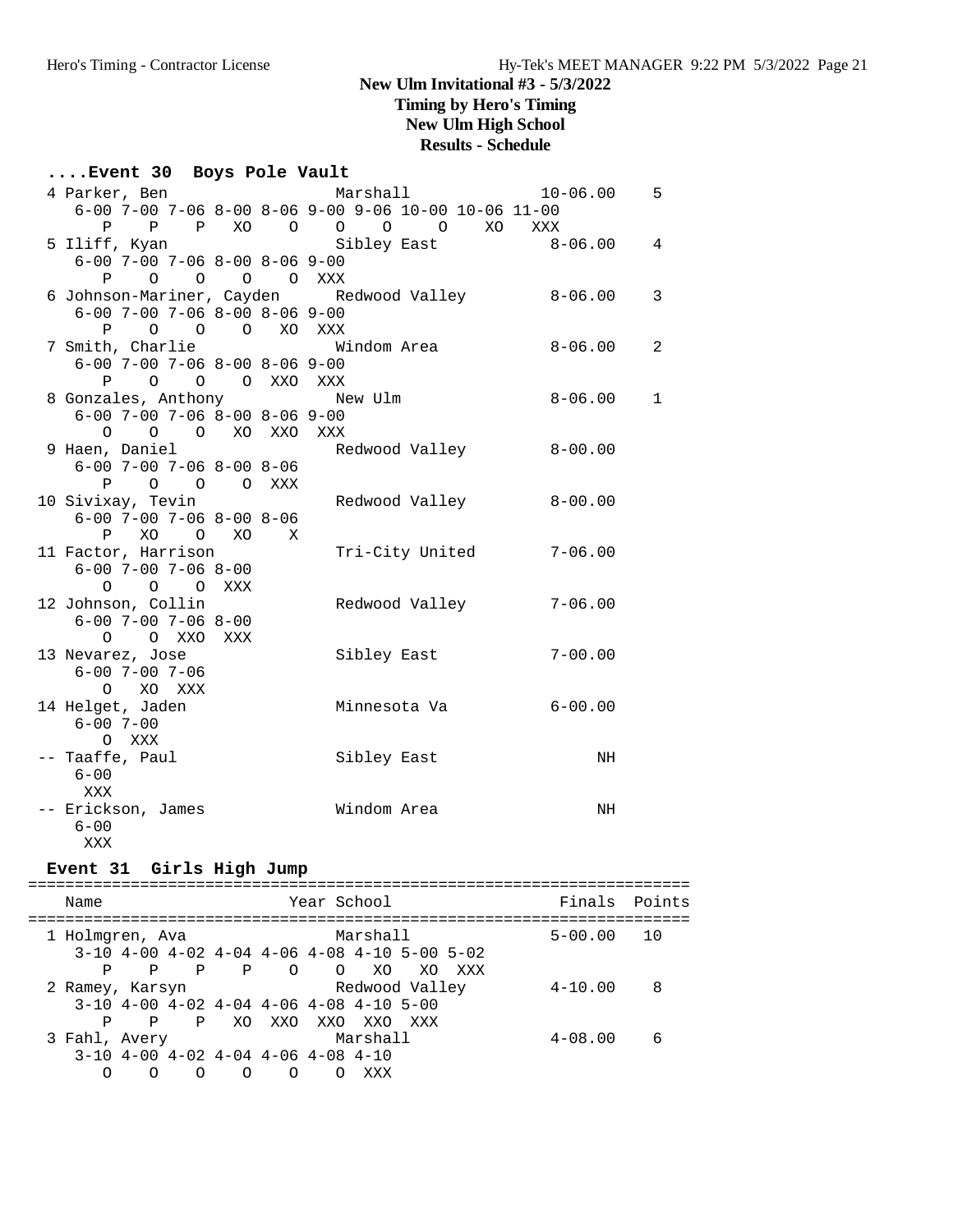**Timing by Hero's Timing New Ulm High School**

**Results - Schedule**

| Event 31 Girls High Jump                                   |  |                                                        |              |   |
|------------------------------------------------------------|--|--------------------------------------------------------|--------------|---|
| 4 Schlei, Ella                                             |  | Minnesota Va                                           | $4 - 08.00$  | 5 |
| $3-10$ $4-00$ $4-02$ $4-04$ $4-06$ $4-08$ $4-10$           |  |                                                        |              |   |
| P P O XO O XO XXX                                          |  |                                                        |              |   |
| 5 Woller, Rylee                                            |  | Minnesota Va                                           | $4 - 08.00$  | 4 |
| $3-10$ $4-00$ $4-02$ $4-04$ $4-06$ $4-08$ $4-10$           |  |                                                        |              |   |
| P P O XO XO XO XXX                                         |  |                                                        |              |   |
| 6 Dillon, Ava<br>$3-10$ $4-00$ $4-02$ $4-04$ $4-06$ $4-08$ |  | Redwood Valley 1-06.00                                 |              | 3 |
| P P O O O XXX                                              |  |                                                        |              |   |
| 7 Schlenner, Jocelyn Marshall                              |  |                                                        | $4 - 06.00$  | 2 |
| $3-10$ $4-00$ $4-02$ $4-04$ $4-06$ $4-08$                  |  |                                                        |              |   |
| P XO O XO O XXX                                            |  |                                                        |              |   |
|                                                            |  |                                                        |              |   |
| $3-10$ $4-00$ $4-02$ $4-04$ $4-06$ $4-08$                  |  |                                                        |              |   |
| O O P O XXO XXX                                            |  |                                                        |              |   |
|                                                            |  | 8 Joyce Jr, Betsy Charles Redwood Valley 24-06.00 0.50 |              |   |
| $3-10$ $4-00$ $4-02$ $4-04$ $4-06$ $4-08$                  |  |                                                        |              |   |
| P O O O XXO XXX                                            |  |                                                        |              |   |
| $3-10$ $4-00$ $4-02$ $4-04$ $4-06$                         |  | 10 Shaw-Kerkhoff, Ava     Redwood Valley       4-04.00 |              |   |
| P O O O XXX                                                |  |                                                        |              |   |
| 11 Latzke, Mara                                            |  | Sibley East                                            | $4 - 04.00$  |   |
| $3-10$ $4-00$ $4-02$ $4-04$ $4-06$                         |  |                                                        |              |   |
| O XO O O XXX                                               |  |                                                        |              |   |
| 12 Schutz, Valerie                                         |  | Windom Area                                            | $4 - 04$ .00 |   |
| $3-10$ $4-00$ $4-02$ $4-04$ $4-06$                         |  |                                                        |              |   |
| 0 0 0 XXO XXX                                              |  |                                                        |              |   |
| 13 Onyeaghala, Chioma                                      |  | Marshall                                               | $4 - 02.00$  |   |
| $3-10$ $4-00$ $4-02$ $4-04$<br>O O O XXX                   |  |                                                        |              |   |
| 13 Biron, Bridget                                          |  | $4 - 02.00$<br>Sibley East                             |              |   |
| $3-10$ $4-00$ $4-02$ $4-04$                                |  |                                                        |              |   |
| $O$ $O$ $O$ $XXX$                                          |  |                                                        |              |   |
| 15 Degroot, Olivia                                         |  | Marshall                                               | $4 - 02.00$  |   |
| $3-10$ $4-00$ $4-02$ $4-04$                                |  |                                                        |              |   |
| P XO O XXX                                                 |  |                                                        |              |   |
| 16 Panka, Maddi                                            |  | Marshall                                               | $4 - 00.00$  |   |
| $3-10$ $4-00$ $4-02$                                       |  |                                                        |              |   |
| O O XXX                                                    |  |                                                        |              |   |
| 16 Fischer, Helen<br>$3-10$ $4-00$ $4-02$                  |  | Minnesota Va                                           | $4 - 00.00$  |   |
| O O XXX                                                    |  |                                                        |              |   |
| 18 Dose, Karcyn                                            |  | Sibley East                                            | $4 - 00.00$  |   |
| $3-10$ $4-00$ $4-02$                                       |  |                                                        |              |   |
| $\circ$<br>XO XXX                                          |  |                                                        |              |   |
| 19 Halquist, Olivia                                        |  | Sibley East                                            | $3 - 10.00$  |   |
| $3 - 10$ $4 - 00$                                          |  |                                                        |              |   |
| O XXX                                                      |  |                                                        |              |   |
| 19 Luna, Ruby                                              |  | Tri-City United                                        | $3 - 10.00$  |   |
| $3 - 10$ $4 - 00$                                          |  |                                                        |              |   |
| O XXX<br>21 Gonzalez Muniz, Ana                            |  | New Ulm                                                | $3 - 10.00$  |   |
| $3-10$ 4-00                                                |  |                                                        |              |   |
| XXO XXX                                                    |  |                                                        |              |   |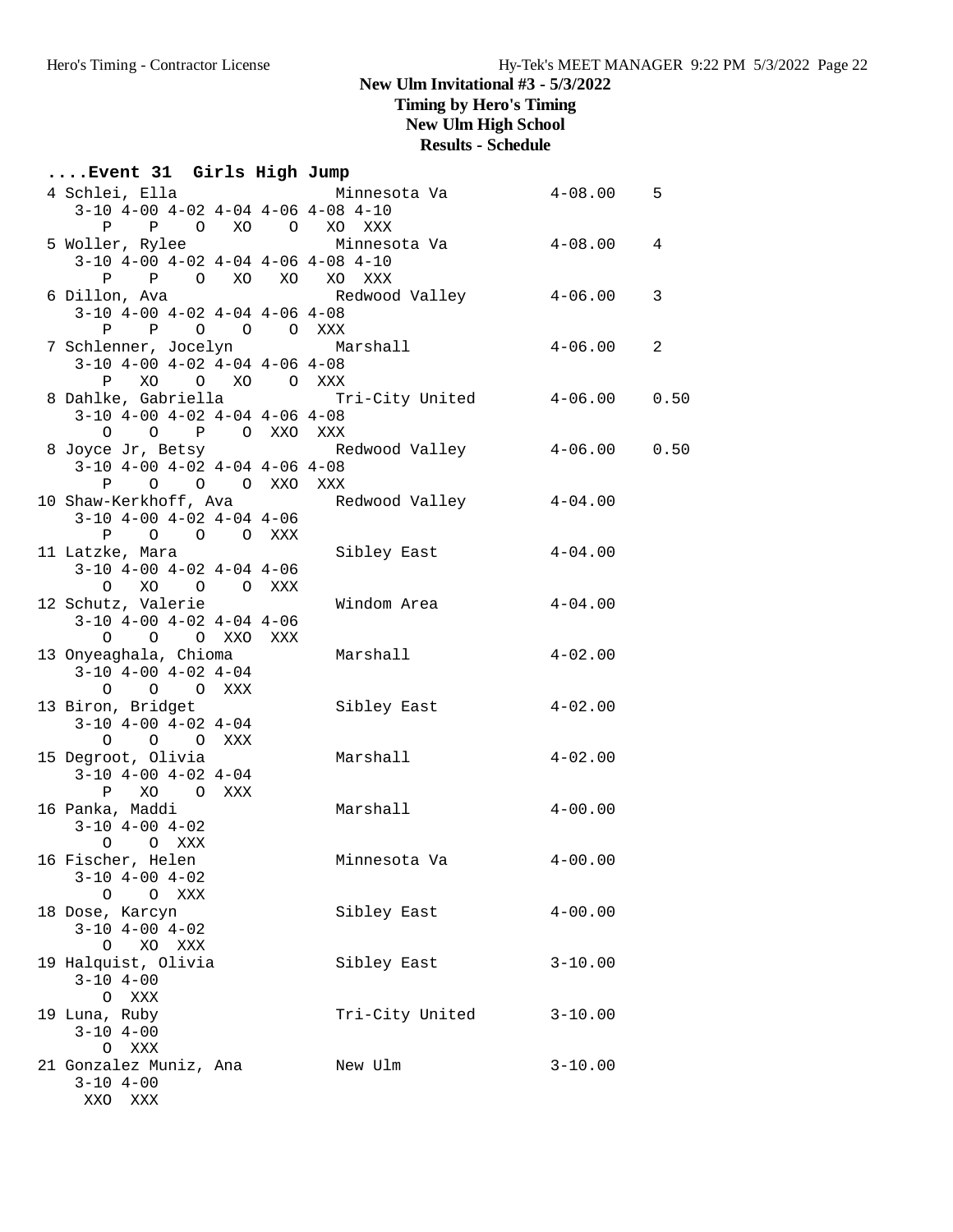**New Ulm High School**

**Results - Schedule**

## **....Event 31 Girls High Jump**

| -- Stephens, Calley<br>$3 - 10$<br>XXX | Tri-City United | ΝH |
|----------------------------------------|-----------------|----|
| -- Bruns, Lydia<br>$3 - 10$<br>XX      | Redwood Valley  | NH |
| -- Eikanger, Kaelyn<br>$3 - 10$<br>XXX | New Ulm         | ΝH |
| -- Rolloff, Tatiana<br>$3 - 10$<br>XXX | New Ulm         | ΝH |

## **Event 32 Boys High Jump**

|  | Name                                             |       |                       |                    |                                              |  | Year School <a> Finals Points</a>                                                                           |      |
|--|--------------------------------------------------|-------|-----------------------|--------------------|----------------------------------------------|--|-------------------------------------------------------------------------------------------------------------|------|
|  | 1 Osborne, James New Ulm                         |       |                       |                    |                                              |  | $6 - 00.00$                                                                                                 | 10   |
|  |                                                  |       |                       |                    | 4-10 5-00 5-02 5-04 5-06 5-08 5-10 6-00 6-01 |  |                                                                                                             |      |
|  | P                                                |       |                       |                    | P O O O O XXO O XXX                          |  |                                                                                                             |      |
|  | 2 Paulsen, Bryant             Marshall           |       |                       |                    |                                              |  | $6 - 00.00$                                                                                                 | 8    |
|  |                                                  |       |                       |                    | 4-10 5-00 5-02 5-04 5-06 5-08 5-10 6-00 6-01 |  |                                                                                                             |      |
|  |                                                  |       |                       |                    | P P P XO O XO XO XO XXX                      |  |                                                                                                             |      |
|  | 3 Halvorson, Sam Minnesota Va                    |       |                       |                    |                                              |  | $5 - 10.00$                                                                                                 | 5.50 |
|  |                                                  |       |                       |                    | 4-10 5-00 5-02 5-04 5-06 5-08 5-10 6-00      |  |                                                                                                             |      |
|  |                                                  |       |                       |                    |                                              |  |                                                                                                             |      |
|  |                                                  |       |                       |                    |                                              |  | P P O O O O XO XXX<br>3 Sherbon, Skyler                       Redwood Valley             5-10.00       5.50 |      |
|  |                                                  |       |                       |                    | 4-10 5-00 5-02 5-04 5-06 5-08 5-10 6-00      |  |                                                                                                             |      |
|  |                                                  |       |                       |                    | P O O O O O XO XXX                           |  |                                                                                                             |      |
|  | 5 Stephens, Blake Redwood Valley 5-08.00         |       |                       |                    |                                              |  |                                                                                                             | 4    |
|  | 4-10 5-00 5-02 5-04 5-06 5-08 5-10               |       |                       |                    |                                              |  |                                                                                                             |      |
|  | $\Omega$                                         |       |                       | O O XO O O XXX     |                                              |  |                                                                                                             |      |
|  | 6 Nightingale, Mecca Tri-City United             |       |                       |                    |                                              |  | $5 - 08.00$                                                                                                 | 3    |
|  | $4-10$ 5-00 5-02 5-04 5-06 5-08 5-10             |       |                       |                    |                                              |  |                                                                                                             |      |
|  |                                                  |       |                       | 0 0 0 XO XXO O XXX |                                              |  |                                                                                                             |      |
|  | 7 Meier, Jack                                    |       |                       |                    | Marshall                                     |  | $5 - 06.00$                                                                                                 | 1.50 |
|  | $4-10$ 5-00 5-02 5-04 5-06 5-08                  |       |                       |                    |                                              |  |                                                                                                             |      |
|  |                                                  |       | 0 0 0 XO XO XXX       |                    |                                              |  |                                                                                                             |      |
|  | 7 Sandgren, Easton                               |       |                       |                    |                                              |  | Redwood Valley 5-06.00                                                                                      | 1.50 |
|  | $4-10$ 5-00 5-02 5-04 5-06 5-08                  |       |                       |                    |                                              |  |                                                                                                             |      |
|  |                                                  |       | P O XO O XO XXX       |                    |                                              |  |                                                                                                             |      |
|  | 9 Lieb, Ethan<br>$4-10$ 5-00 5-02 5-04 5-06 5-08 |       |                       |                    | New Ulm                                      |  | $5 - 06.00$                                                                                                 |      |
|  |                                                  |       | P O O O XXO XXX       |                    |                                              |  |                                                                                                             |      |
|  | 10 Dennis, Cale                                  |       |                       |                    | New Ulm                                      |  | $5 - 04.00$                                                                                                 |      |
|  | $4-10$ 5-00 5-02 5-04 5-06                       |       |                       |                    |                                              |  |                                                                                                             |      |
|  |                                                  |       | $O$ $O$ $O$ $O$ $XXX$ |                    |                                              |  |                                                                                                             |      |
|  | 11 Osborne, Charles                              |       |                       |                    | New Ulm                                      |  | $5 - 04.00$                                                                                                 |      |
|  | $4-10$ 5-00 5-02 5-04 5-06                       |       |                       |                    |                                              |  |                                                                                                             |      |
|  | $\Omega$                                         |       | O XO O XXX            |                    |                                              |  |                                                                                                             |      |
|  | 12 Blomberg, Sam                                 |       |                       |                    | Minnesota Va                                 |  | $5 - 04.00$                                                                                                 |      |
|  | $4-10$ 5-00 5-02 5-04 5-06                       |       |                       |                    |                                              |  |                                                                                                             |      |
|  | P                                                | $P$ 0 | XXO XXX               |                    |                                              |  |                                                                                                             |      |
|  |                                                  |       |                       |                    |                                              |  |                                                                                                             |      |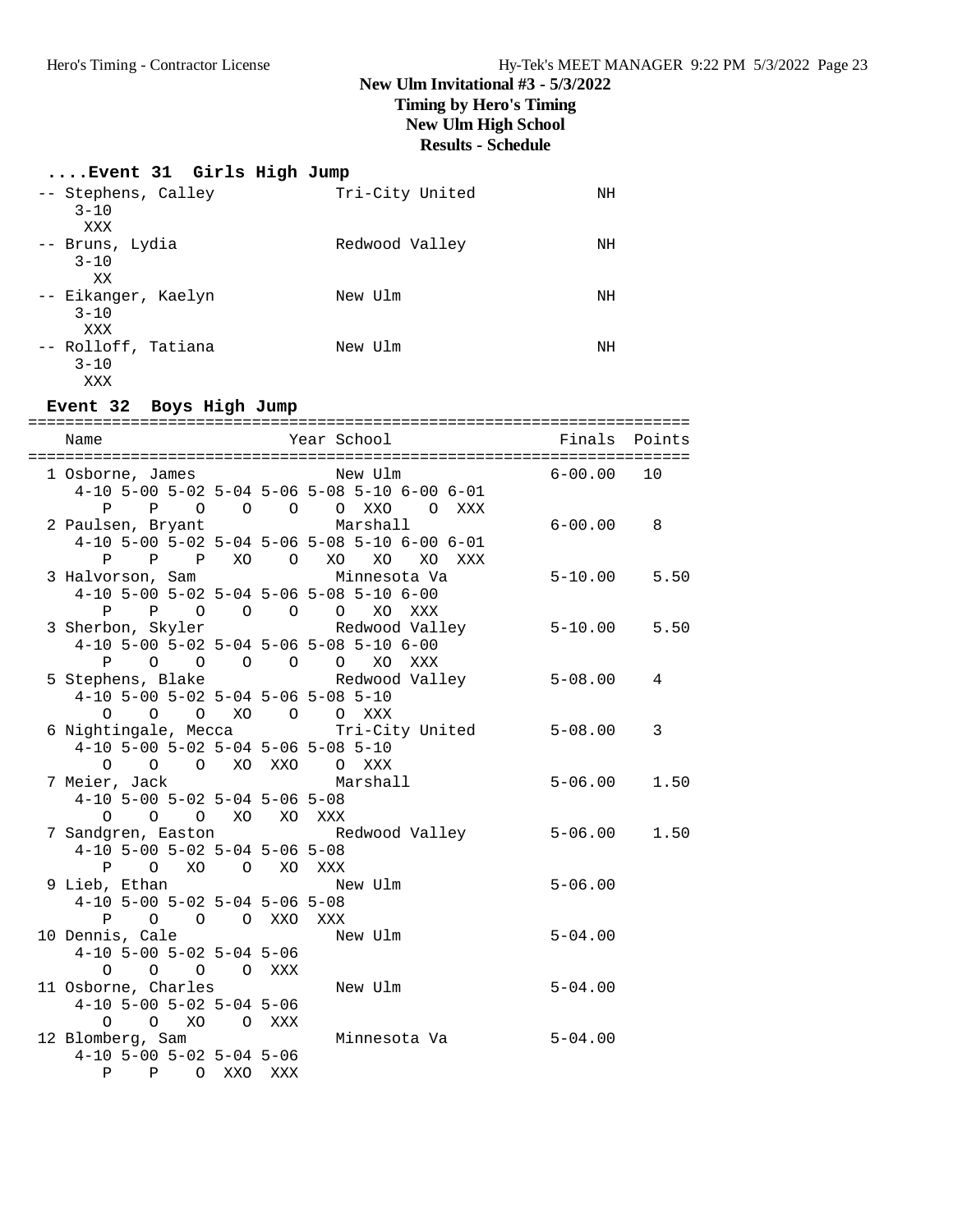## **Timing by Hero's Timing New Ulm High School Results - Schedule**

## **....Event 32 Boys High Jump**

| 12 Bauer, Cole             | Sibley East     | $5 - 04.00$ |
|----------------------------|-----------------|-------------|
| $4-10$ 5-00 5-02 5-04 5-06 |                 |             |
| O O O XXO XXX              |                 |             |
| 14 Holicky, Lucas          | Tri-City United | $5 - 04.00$ |
| $4-10$ 5-00 5-02 5-04 5-06 |                 |             |
| O O XXO XXO XXX            |                 |             |
| 15 Munoz, Vincente         | New Ulm         | $5 - 02.00$ |
| $4-10$ 5-00 5-02 5-04      |                 |             |
| XXO O XO XXX               |                 |             |
| 16 Block, Alex             | Tri-City United | $5 - 00.00$ |
| $4-10$ 5-00 5-02           |                 |             |
| O XO XXX                   |                 |             |
| 17 Elseth, Aaron           | Sibley East     | $5 - 00.00$ |
| $4-10$ 5-00 5-02           |                 |             |
| O XXO XXX                  |                 |             |
| -- Parker, Trevor          | Marshall        | ΝH          |
| $4 - 10$                   |                 |             |
| XXX                        |                 |             |
| -- Horning, Collin         | New Ulm         | NH          |
| $4 - 10$                   |                 |             |
| XXX                        |                 |             |

## **Event 33 Girls Long Jump**

| Name                                                                       |                 |              |              |
|----------------------------------------------------------------------------|-----------------|--------------|--------------|
| 1 Huhnerkoch, Kendall              Redwood Valley          15-10.50        |                 |              | 10           |
| 13-11 14-02.50 15-10.50 15-01.50                                           |                 |              |              |
| 2 Onyeaghala, Chioma Marshall 15-06.50 8                                   |                 |              |              |
| 14-06 15-04 15-06.50 15-02.50                                              |                 |              |              |
| 3 Espenson, Elliot Mindom Area                                             |                 | $14 - 06.00$ | 6            |
| 13-03 FOUL 14-06 FOUL                                                      |                 |              |              |
| 4 Schwartz, Anna (14-02.50)                                                |                 |              | 5            |
| 11-11.50 FOUL 14-02.50 FOUL                                                |                 |              |              |
| 5 Schneider, Averi Marshall 14-01.00<br>13-10 12-09 14-00 14-01            |                 |              | 4            |
|                                                                            |                 |              |              |
| 6 Houn, Lauren Tri-City United                                             |                 | $13 - 09.50$ | 3            |
| 13-09.50 13-04.50 FOUL FOUL                                                |                 |              |              |
| 7 Schneider, Alexi Marshall                                                |                 | 13-08.50     | 2            |
| 13-03.50 13-07 12-09.50 13-08.50                                           |                 |              |              |
| 8 Hopp, Averyelle Minnesota Va 13-07.00                                    |                 |              | $\mathbf{1}$ |
| 11-02.50 13-06.50 13-07 13-06.50                                           |                 |              |              |
| 9 Howard, Anne New Ulm                                                     |                 | $13 - 07.00$ |              |
| 11-02.50 13-00.50 13-07 12-10                                              |                 |              |              |
|                                                                            |                 | $13 - 06.50$ |              |
| 10 Boeck, Peyton<br>13-02 13-05 13-06.50 FOUL<br>13-02 13-05 13-06.50 FOUL |                 |              |              |
| 11 Smith, Sophia                                                           | Tri-City United | $13 - 06.50$ |              |
| 13-06.50 FOUL FOUL FOUL                                                    |                 |              |              |
| 12 Holmgren, Ava Marshall<br>13-01 13-02.50 13-01.50 FOUL                  |                 | $13 - 02.50$ |              |
|                                                                            |                 |              |              |
| 13 Wear, Rachelle Sibley East                                              |                 | $13 - 02.50$ |              |
| FOUL 13-02.50 FOUL FOUL                                                    |                 |              |              |
| 14 Marcussen, Alexis Tri-City United 13-01.00                              |                 |              |              |
| 11-08.50 12-10.50 13-01 12-11.50                                           |                 |              |              |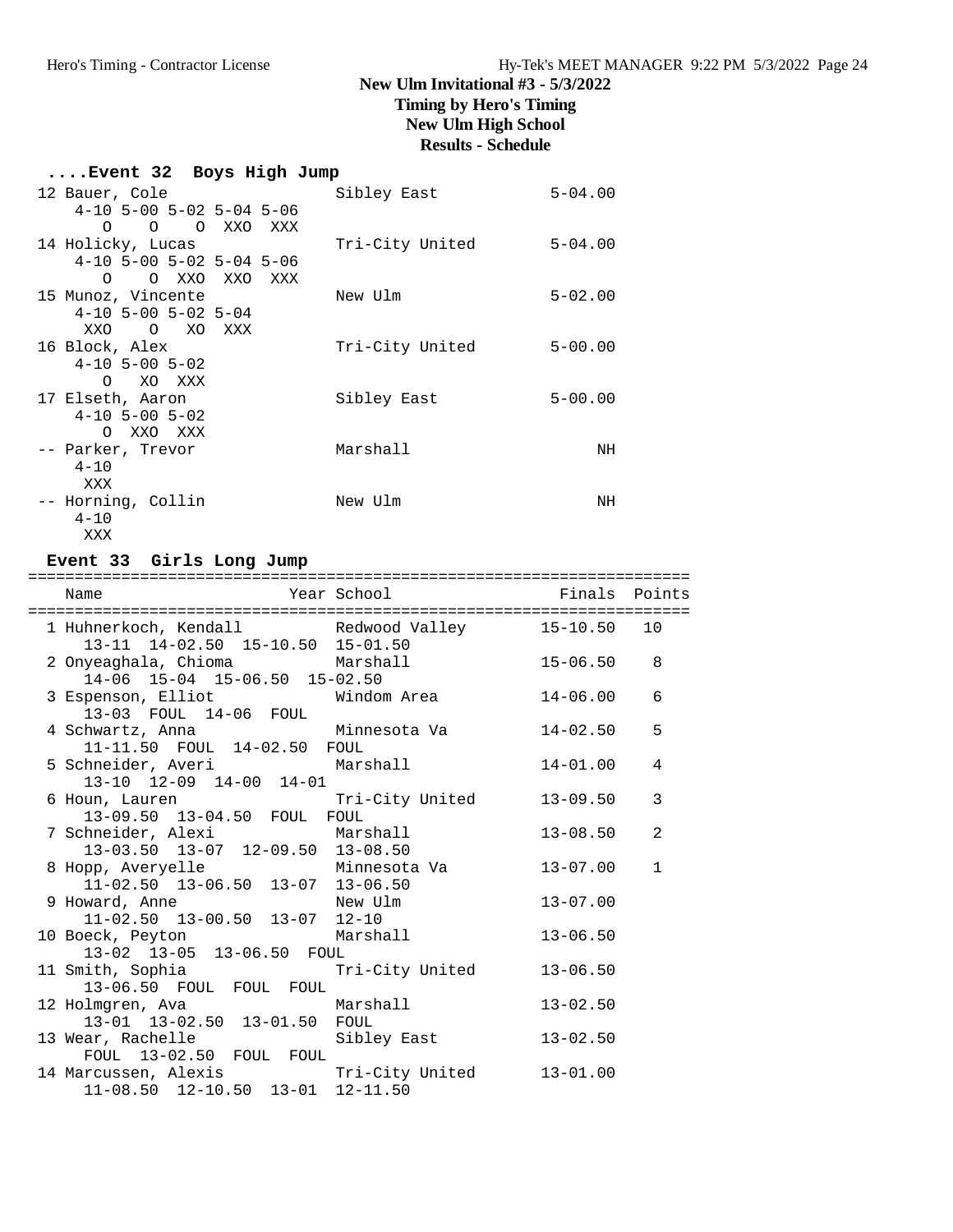**Timing by Hero's Timing New Ulm High School**

## **Results - Schedule**

| Event 33 Girls Long Jump |  |  |  |  |
|--------------------------|--|--|--|--|
|--------------------------|--|--|--|--|

| $11-07$ $12-10$ $12-09$ $13-01$<br>$13 - 00.50$<br>$13 - 00.00$<br>12-09.50 FOUL 12-09 13-00<br>18 Ziegler, Kirsten aus Sibley East<br>$12 - 10.00$<br>12-06 12-10 12-07 12-07<br>19 Fahl, Avery Marshall<br>11-07 FOUL FOUL 12-06<br>$12 - 06.00$<br>20 Krautkremer, Rhia Tri-City United<br>11-01.50 11-07.50 12-05 12-05.50<br>$12 - 05.50$<br>21 Weisensel, Claudia       Minnesota Va<br>$12 - 02.50$<br>12-02.50 FOUL 11-00 FOUL<br>22 Groebner, Alexandra Mew Ulm<br>$12 - 02.00$<br>$12 - 01.00$<br>11-03.50 12-01 FOUL 11-11<br>24 Odenthal, Adilynn               Sibley East<br>$11 - 08.50$<br>FOUL 11-08.50 11-01.50 FOUL<br>25 Fischer, Helen Minnesota Va<br>$11 - 06.50$ |
|------------------------------------------------------------------------------------------------------------------------------------------------------------------------------------------------------------------------------------------------------------------------------------------------------------------------------------------------------------------------------------------------------------------------------------------------------------------------------------------------------------------------------------------------------------------------------------------------------------------------------------------------------------------------------------------|
|                                                                                                                                                                                                                                                                                                                                                                                                                                                                                                                                                                                                                                                                                          |
|                                                                                                                                                                                                                                                                                                                                                                                                                                                                                                                                                                                                                                                                                          |
|                                                                                                                                                                                                                                                                                                                                                                                                                                                                                                                                                                                                                                                                                          |
|                                                                                                                                                                                                                                                                                                                                                                                                                                                                                                                                                                                                                                                                                          |
|                                                                                                                                                                                                                                                                                                                                                                                                                                                                                                                                                                                                                                                                                          |
|                                                                                                                                                                                                                                                                                                                                                                                                                                                                                                                                                                                                                                                                                          |
|                                                                                                                                                                                                                                                                                                                                                                                                                                                                                                                                                                                                                                                                                          |
|                                                                                                                                                                                                                                                                                                                                                                                                                                                                                                                                                                                                                                                                                          |
|                                                                                                                                                                                                                                                                                                                                                                                                                                                                                                                                                                                                                                                                                          |
|                                                                                                                                                                                                                                                                                                                                                                                                                                                                                                                                                                                                                                                                                          |
|                                                                                                                                                                                                                                                                                                                                                                                                                                                                                                                                                                                                                                                                                          |
|                                                                                                                                                                                                                                                                                                                                                                                                                                                                                                                                                                                                                                                                                          |
|                                                                                                                                                                                                                                                                                                                                                                                                                                                                                                                                                                                                                                                                                          |
|                                                                                                                                                                                                                                                                                                                                                                                                                                                                                                                                                                                                                                                                                          |
|                                                                                                                                                                                                                                                                                                                                                                                                                                                                                                                                                                                                                                                                                          |
|                                                                                                                                                                                                                                                                                                                                                                                                                                                                                                                                                                                                                                                                                          |
|                                                                                                                                                                                                                                                                                                                                                                                                                                                                                                                                                                                                                                                                                          |
|                                                                                                                                                                                                                                                                                                                                                                                                                                                                                                                                                                                                                                                                                          |
|                                                                                                                                                                                                                                                                                                                                                                                                                                                                                                                                                                                                                                                                                          |
|                                                                                                                                                                                                                                                                                                                                                                                                                                                                                                                                                                                                                                                                                          |
| 10-10 10-01 10-08.50 11-06.50                                                                                                                                                                                                                                                                                                                                                                                                                                                                                                                                                                                                                                                            |
| 26 Ebling-Kokesch, Marleigh New Ulm<br>$11 - 03.00$                                                                                                                                                                                                                                                                                                                                                                                                                                                                                                                                                                                                                                      |
| $10-04$ 9-10.50 9-08.50 11-03                                                                                                                                                                                                                                                                                                                                                                                                                                                                                                                                                                                                                                                            |
| 27 Stephenson, Aubree Redwood Valley<br>$10 - 05.00$                                                                                                                                                                                                                                                                                                                                                                                                                                                                                                                                                                                                                                     |
| 9-07.50 10-05 FOUL 9-10.50                                                                                                                                                                                                                                                                                                                                                                                                                                                                                                                                                                                                                                                               |
| 28 Fischer, Teresa               Minnesota Va<br>$10 - 03.50$                                                                                                                                                                                                                                                                                                                                                                                                                                                                                                                                                                                                                            |
| FOUL FOUL FOUL 10-03.50                                                                                                                                                                                                                                                                                                                                                                                                                                                                                                                                                                                                                                                                  |
|                                                                                                                                                                                                                                                                                                                                                                                                                                                                                                                                                                                                                                                                                          |
| 29 Larsen, Ellery                     Redwood Valley             8-05.00<br>FOUL FOUL FOUL 8-05                                                                                                                                                                                                                                                                                                                                                                                                                                                                                                                                                                                          |

# **Event 34 Boys Long Jump**

| Name                                                              | Year School in the control of the control of the control of the control of the control of the control of the c | Finals Points   |               |
|-------------------------------------------------------------------|----------------------------------------------------------------------------------------------------------------|-----------------|---------------|
| 1 Halverson, Zach and Sibley East<br>19-04.50 FOUL 19-02 19-02.50 |                                                                                                                | $19 - 04.50$ 10 |               |
| 2 Elton, Andrew<br>FOUL 17-07 19-03.50 FOUL                       | Marshall Marshall                                                                                              | 19-03.50        | 8             |
| 3 Clark, Easton<br>19-00 FOUL FOUL FOUL                           | New Ulm                                                                                                        | $19 - 00.00$    | 6             |
| FOUL 18-08 18-02.50 17-06.50                                      |                                                                                                                | $18 - 08.00$    | 5             |
| 5 Nwakama, Chidi<br>17-04.50 16-08.50 17-11.50 18-07.50           | Marshall Marshall                                                                                              | $18 - 07.50$    | 4             |
| 6 Guzman, Cesar<br>18-05.50 18-05.50 FOUL FOUL                    | Marshall                                                                                                       | $18 - 05.50$    | 3             |
| 7 Halvorson, Ben<br>17-07.50 17-05.50 FOUL 17-03                  | Minnesota Va                                                                                                   | 17-07.50        | $\mathcal{L}$ |
| 8 Juberian, Dante Tri-City United<br>17-03 17-07.50 16-02 17-01   |                                                                                                                | $17 - 07.50$    |               |
| 9 Lieb, Ethan<br>New Ulm<br>17-05 17-02 FOUL 16-05                |                                                                                                                | $17 - 05.00$    |               |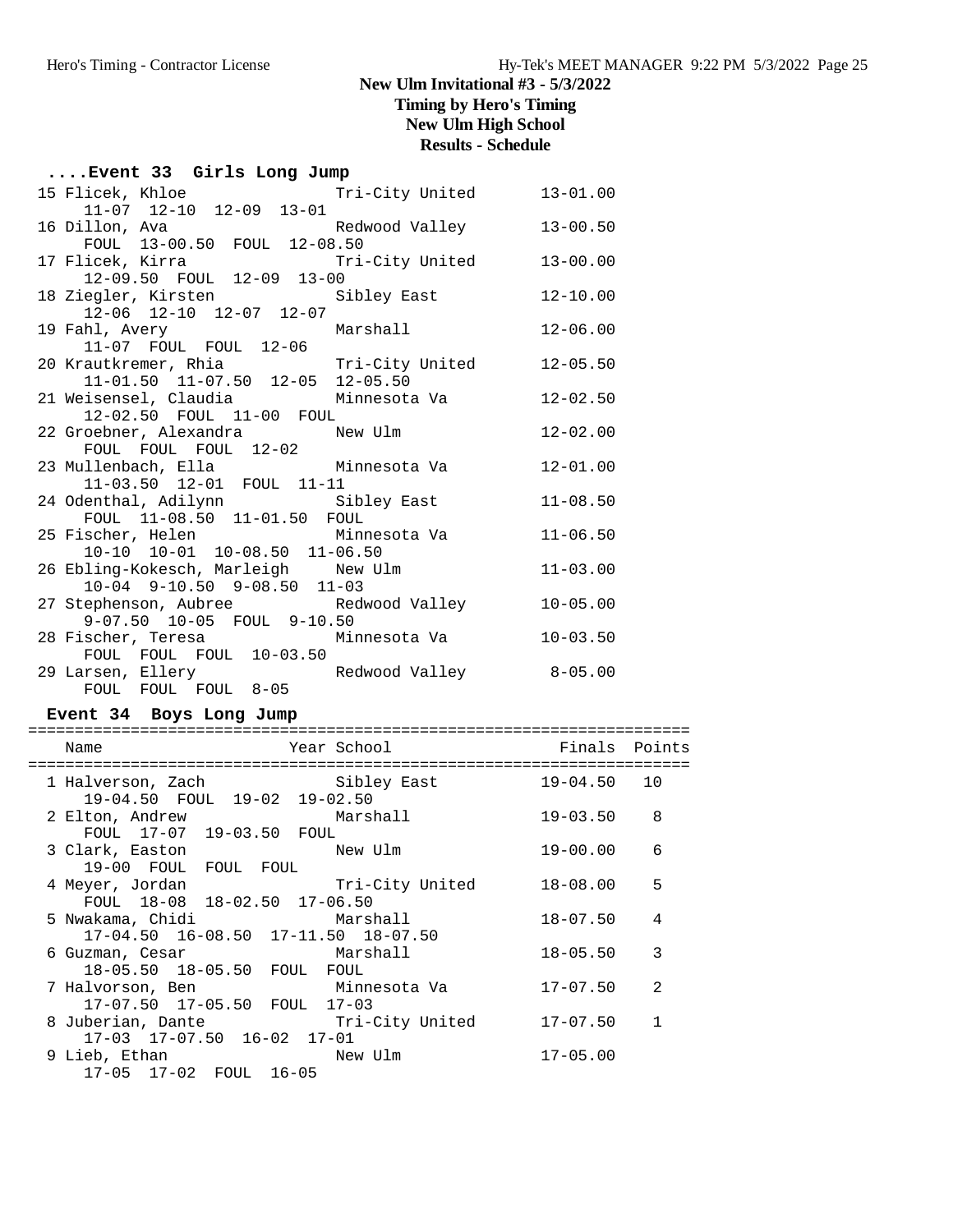## **Timing by Hero's Timing New Ulm High School Results - Schedule**

| Event 34 Boys Long Jump                                                                           |                          |              |
|---------------------------------------------------------------------------------------------------|--------------------------|--------------|
| 10 Holicky, Lucas<br>$17-00.50$ $17-02.50$ $16-10.50$ $17-04$                                     | Tri-City United 17-04.00 |              |
| 11 Sherbon, Skyler                                                                                |                          | $17 - 03.00$ |
| Marshall<br>12 Krenz, Martin<br>17-00.50 15-08 FOUL 16-07                                         |                          | $17 - 00.50$ |
| 13 Deines, Jaden<br>FOUL FOUL 16-10.50 FOUL                                                       | Marshall                 | $16 - 10.50$ |
| 14 Menz, Nolan                                                                                    | Redwood Valley           | $16 - 09.00$ |
| $16-05$ $15-11$ $16-09$ $14-07$<br>15 Wagner, Janik                                               | Tri-City United          | $16 - 01.50$ |
| 15-10.50 15-03 16-01.50 15-07.50<br>16 Henry, Kendrick                                            | Minnesota Va             | $16 - 00.50$ |
| FOUL $11-11.50$ $16-00.50$ $14-00.50$<br>17 Bleess, Kevin                                         | Windom Area              | $16 - 00.50$ |
| FOUL FOUL 16-00.50 11-02<br>18 Ballalatak, Joseph Sibley East<br>15-07.50 15-10.50 14-11.50 16-00 |                          | $16 - 00.00$ |
| 19 Amberg, Tucker<br>16-00 FOUL FOUL 15-04                                                        | Redwood Valley           | $16 - 00.00$ |
| 20 Paulsen, Mykel                                                                                 | Marshall                 | $15 - 11.50$ |
| FOUL FOUL 15-11.50 FOUL<br>21 Garcia, Evan                                                        | Sibley East              | $15 - 10.00$ |
| 14-03 14-09 15-03 15-10<br>22 Versaevel, Carter                                                   | Marshall                 | $15 - 08.50$ |
| 13-10 14-05.50 15-05.50 15-08.50<br>23 Hanson, Parker                                             | Tri-City United 15-06.50 |              |
| 15-06.50 15-02.50 FOUL FOUL                                                                       | Sibley East              | $15 - 03.00$ |
| 24 Taaffe, Paul 51<br>14-08 14-08 15-03 15-01.50<br>25 Castaneda, Andy                            | Sibley East              | $15 - 00.00$ |
| 14-11 15-00 FOUL FOUL                                                                             |                          |              |
| 26 Doerring, Ethan<br>14-04 13-05 12-03 13-10.50                                                  | Minnesota Va             | $14 - 04.00$ |
| 27 Muhammad, Na'eem<br>FOUL FOUL 14-02 13-08.50                                                   | Windom Area              | $14 - 02.00$ |
| 28 Pichotta, Michael<br>FOUL FOUL 13-10 FOUL                                                      | Tri-City United          | $13 - 10.00$ |
| 29 Schmiesing, Bodee<br>New Ulm<br>13-02 13-00.50 12-08 FOUL                                      |                          | $13 - 02.00$ |

# **Event 35 Girls Triple Jump**

| Name                                                              | Year School     | Finals Points   |      |
|-------------------------------------------------------------------|-----------------|-----------------|------|
| 1 Huhnerkoch, Kendall<br>$33-01$ $34-01.50$ $33-06.75$ $33-03.50$ | Redwood Valley  | $34 - 01.50$ 10 |      |
| 2 Hunter, Kaylee<br>$31-05$ $30-02$ $31-02.75$ $32-01$            | Minnesota Va    | $32 - 01.00$    | - 8  |
| 3 Houn, Lauren<br>$31-05.50$ $31-04$ $30-05.50$ FOUL              | Tri-City United | $31 - 05.50$    | - 6  |
| 4 Miller, Madison<br>$29-03$ $29-06.50$ $30-00$ $30-08.75$        | New Ulm         | $30 - 08.75$    | $-5$ |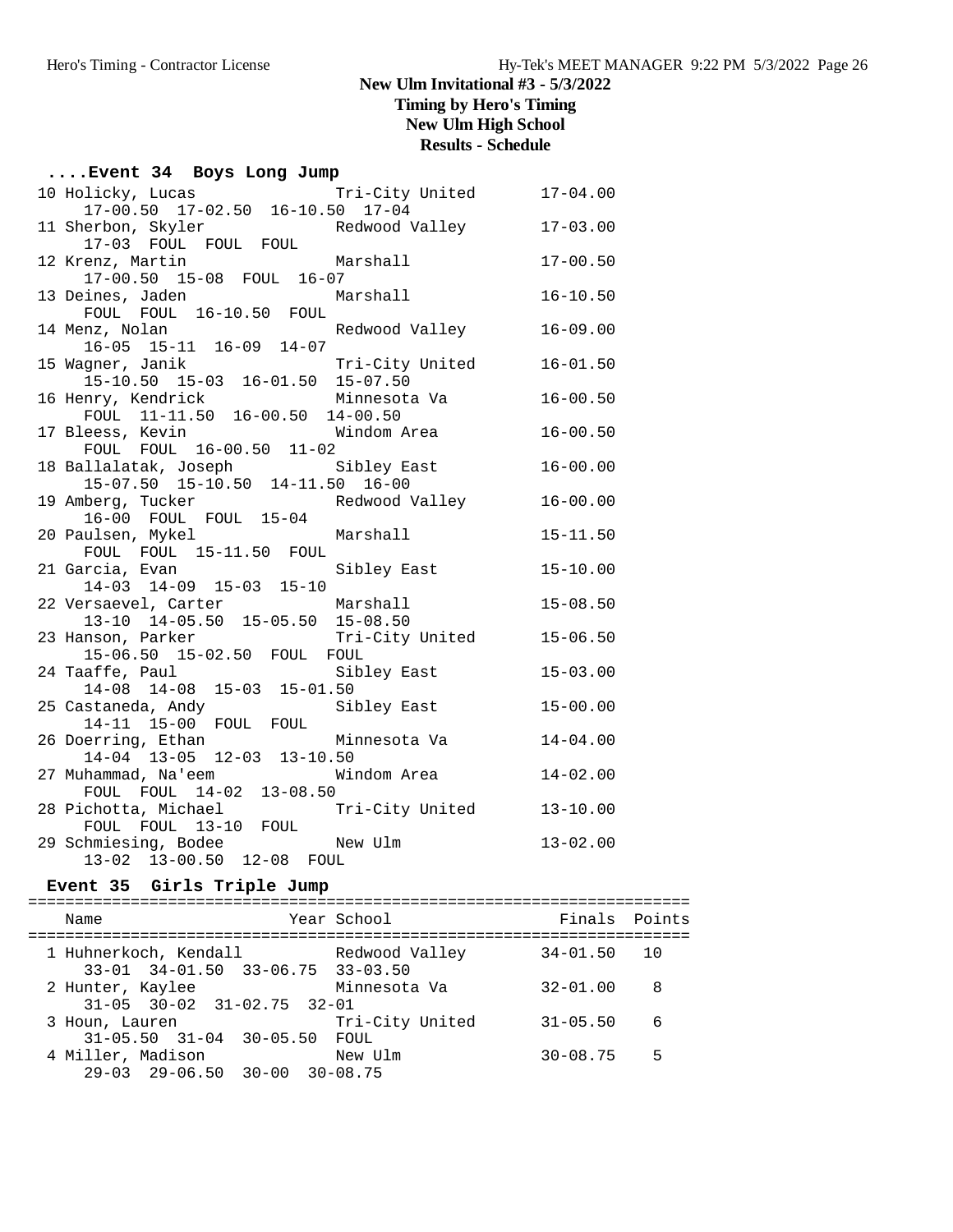**Timing by Hero's Timing**

**New Ulm High School Results - Schedule**

| Event 35 Girls Triple Jump |  |  |  |  |
|----------------------------|--|--|--|--|
|----------------------------|--|--|--|--|

| Sibley East<br>5 Latzke, Mara                                                   | $30 - 06.00$ | 4              |
|---------------------------------------------------------------------------------|--------------|----------------|
| 29-08 30-04.75 FOUL 30-06                                                       |              |                |
| Marshall<br>6 Boeck, Peyton                                                     | $30 - 03.00$ | $\overline{3}$ |
| FOUL 29-08.25 30-03 FOUL                                                        |              |                |
| 7 Ahrens, Kate and Redwood Valley                                               | $30 - 02.50$ | 2              |
| 28-02 30-02.50 FOUL FOUL                                                        |              |                |
| 8 Johnson, Mia<br>Minnesota Va                                                  | $29 - 10.00$ | $\mathbf{1}$   |
| 29-02 29-10 29-04 27-01.75                                                      |              |                |
| 9 Halquist, Morgan             Sibley East                                      | $28 - 09.50$ |                |
| $28-09.50$ $27-09$ $27-09.50$ $27-09.25$                                        |              |                |
| 10 Flicek, Khloe Tri-City United                                                | $28 - 08.00$ |                |
| 28-08 28-08 26-02 28-00                                                         |              |                |
|                                                                                 | $28 - 04.00$ |                |
|                                                                                 |              |                |
| 12 Holberg, Keira New Ulm<br>27-05.50 27-00.50 27-09 27-05                      | $27 - 09.00$ |                |
|                                                                                 |              |                |
| 13 Krautkremer, Rhia             Tri-City United                                | $27 - 08.25$ |                |
| 26-02 27-07.50 FOUL 27-08.25                                                    |              |                |
| 14 Wolner, Tristyn<br>Redwood Valley                                            | $27 - 08.00$ |                |
| FOUL 27-03.50 27-08 26-04.50                                                    |              |                |
| 15 Ramey, Karsyn<br>Redwood Valley                                              | $27 - 06.25$ |                |
| FOUL 27-06.25 27-02 27-05                                                       |              |                |
| 16 Lundgren, Mahrlie<br>Sibley East                                             | $27 - 04.00$ |                |
| 25-05 25-08.50 27-04 26-05.50                                                   |              |                |
| 17 Beavers, Emma<br>Redwood Valley                                              | $27 - 01.50$ |                |
| FOUL 24-05 27-01.50 26-02.50                                                    |              |                |
| 18 Smith, Sophia<br>Tri-City United 27-01.50                                    |              |                |
| 25-01.50 27-01.50 FOUL FOUL                                                     |              |                |
| 19 Mullenbach, Ella Minnesot<br>23-01.50 26-08.25 27-01.25 FOUL<br>Minnesota Va | $27 - 01.25$ |                |
|                                                                                 |              |                |
| Sibley East<br>20 Dose, Karcyn                                                  | $26 - 10.00$ |                |
| FOUL 26-10 FOUL FOUL                                                            |              |                |
| 21 Pedersen, Beret Marshall                                                     | $26 - 05.25$ |                |
| FOUL 24-09.25 26-05.25 25-09.75                                                 |              |                |
| Tri-City United 24-07.00<br>22 Luna, Ruby                                       |              |                |
| 24-07 FOUL FOUL FOUL                                                            |              |                |

# **Event 36 Boys Triple Jump**

| Name                                                      | Year School  | Finals Points |                |
|-----------------------------------------------------------|--------------|---------------|----------------|
| 1 Clark, Easton<br>FOUL 39-01 FOUL 38-04                  | New Ulm      | $39 - 01.00$  | 1 O            |
| 2 Kaesermann, Will<br>38-06 36-10 38-07.50 39-00.50       | Minnesota Va | $39 - 00.50$  | 8              |
| 3 Guzman, Cesar<br>36-10.50 FOUL 38-03.75 37-08.50        | Marshall     | $38 - 03.75$  | 6              |
| 4 Elton, Andrew<br>FOUL FOUL 37-10 37-10.75               | Marshall     | $37 - 10.75$  | 5              |
| 5 Halvorson, Ben<br>$37-06.50$ $37-07$ $37-03$ $37-04.50$ | Minnesota Va | $37 - 07.00$  | $\overline{4}$ |
| 6 Deines, Jaden<br>FOUL FOUL 37-02.25 FOUL                | Marshall     | $37 - 02.25$  | 3              |